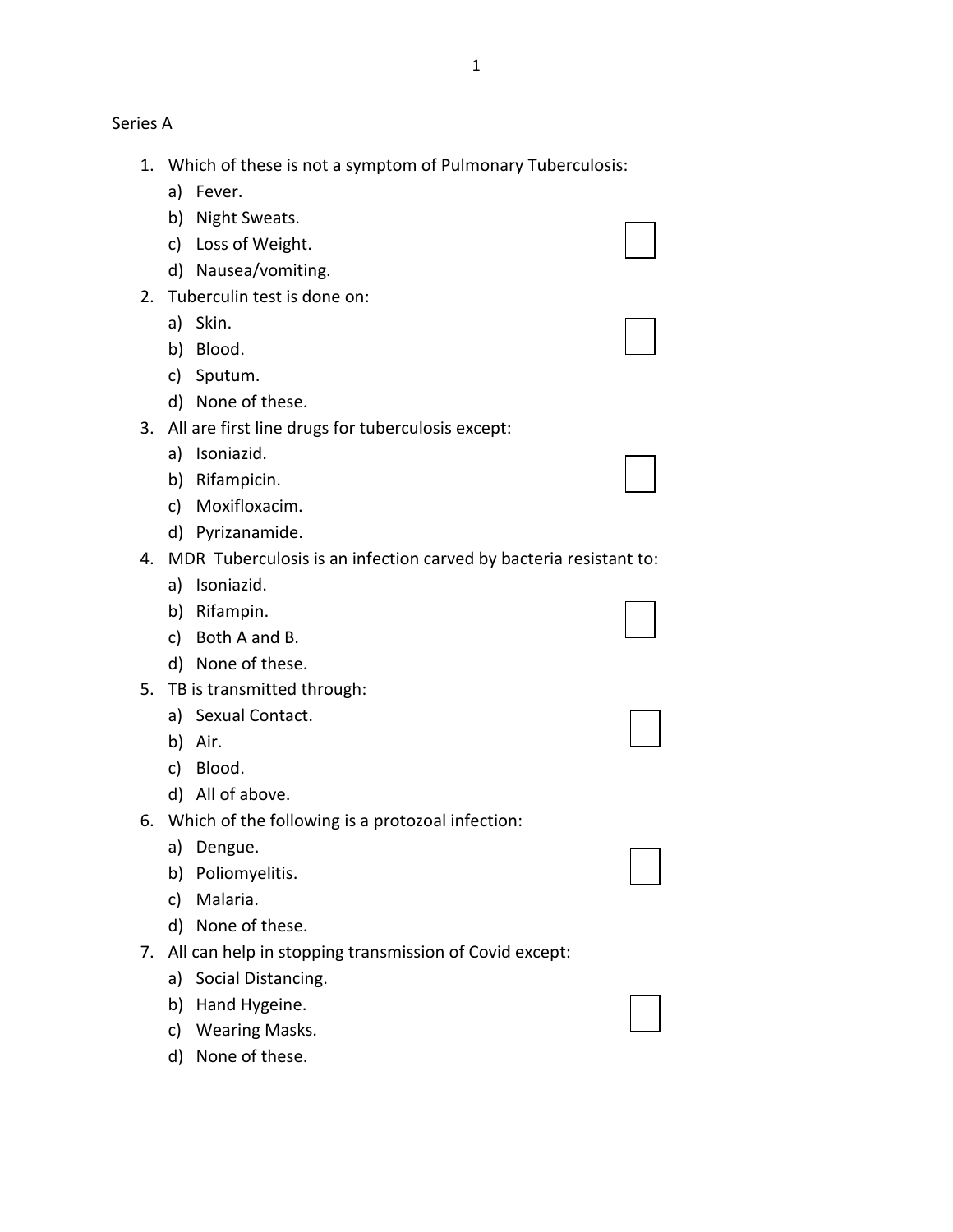- 8. Ist dose of BCG vaccine is given at:
	- a) Birth.
	- b) 1 Week.
	- c) 2 Weeks.
	- d) 4 Weeks.
- 9. Estimated prevalence of latent Tuberculosis infection in India is:
	- a) 5%.
	- b) 10%.
	- c) 40%.
	- d) 80%.

10. Following adverse event is a Contraindication of rechallenge:

- a) Hepatotoxiaty.
- b) Vomiting.
- c) Drug Rash.
- d) Drug Induced Thrombocytopenia.

# 11. Following drug should be given on empty stomach for better bioavailability:

- a) Isoniazid.
- b) Rifampicin.
- c) Ethambutol.
- d) Both (a) and (b).
- 12. Pyndoxinc deficiency can occur d/t:
	- a) Isoniazid.
	- b) Rifampicin.
	- c) Ethambutol.
	- d) Pyrizammide.
- 13. DOTS stands for:
	- a) Direct Occurring Treatment Service.
	- b) Directly Observed Treatment Strategy.
	- c) Directly Observed Treatment Short Course.
	- d) Directly Observed Treatment Services.
- 14. BCG Vaccine is administered to the infant at:
	- a) Birth.
	- b) 6 months.
	- c) 9 months.
	- d) 1 year.



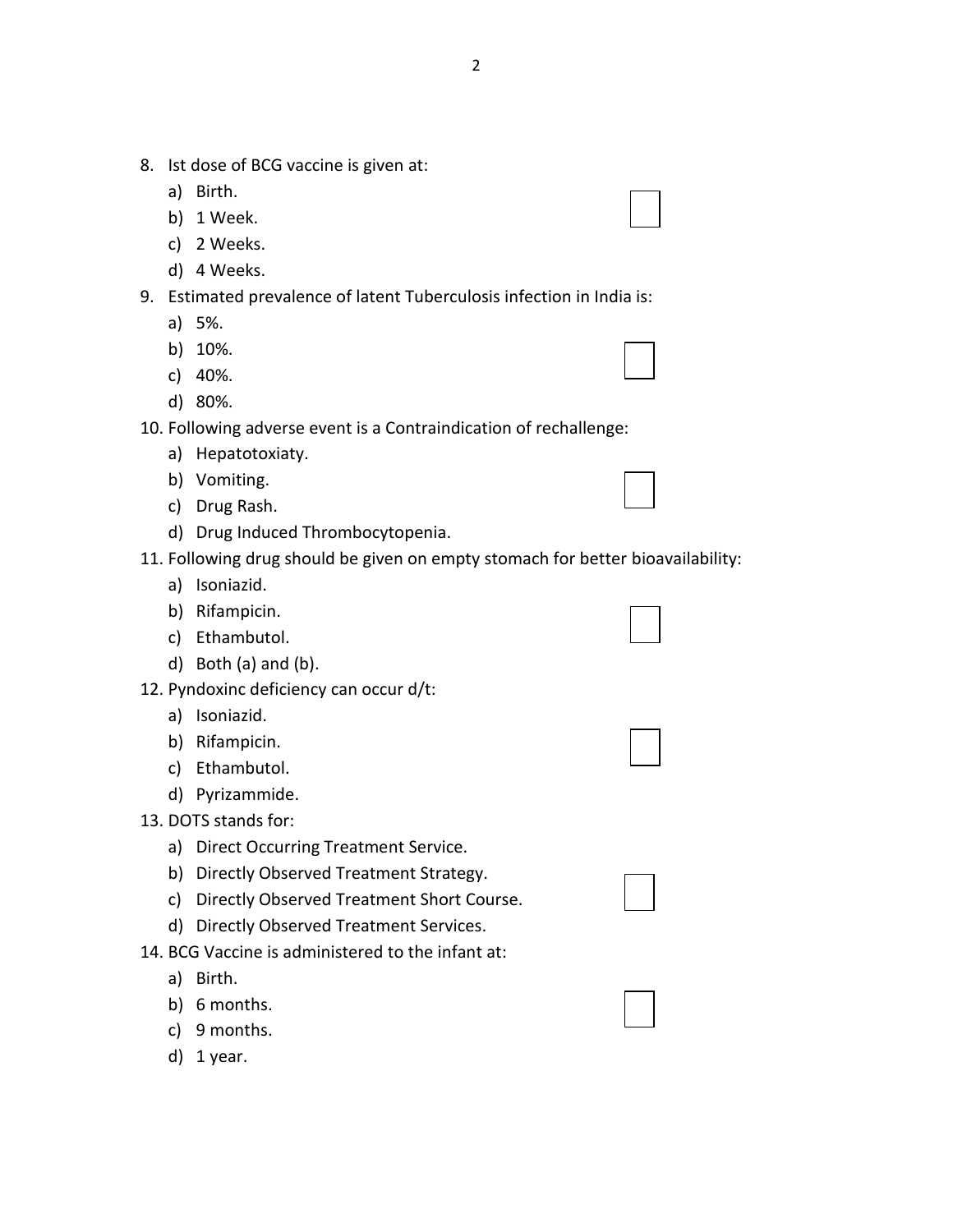15. RNTCP was started in:

- a) 1988.
- b) 1990.
- c) 1992.
- d) 1994.

16. A patient with Tuberculosis should avoid which foods:

- a) Orange, Mango.
- b) Red Meat.
- c) Caffeinated Drinks.
- d) Both B & C.
- 17. For completion of treatment of a patient with simple TB, the amount of money a and DOTS provider gets:
	- a) 500.
	- b) 1000.
	- c) 1500.
	- d) 2000.
- 18. The theme of TB day 2020 was:
	- a) It's time.

b) Reach the 3 Million: reach, treat, cure everyone.

- c) Wanted: Leaders for a TB-free World.
- d) Unite to end TB.
- 19. TB Day is celebrated on:
	- a)  $24<sup>th</sup>$  April.
	- b)  $24^{th}$  March.
	- c)  $24^{th}$  May.
	- d)  $24<sup>th</sup>$  August.
- 20. Which of the following Actors suffered and survived Tuberculosis:
	- a) Dharmendra.
	- b) Shah Rukh Khan.
	- c) Deepika Padukone.
	- d) Amitabh Bachan.
- 21. RNTCP was revised to National Tuberculosis Elimination Programme:
	- a) 2016.
	- b) 2017.
	- c) 2018.
	- d) 2020.

3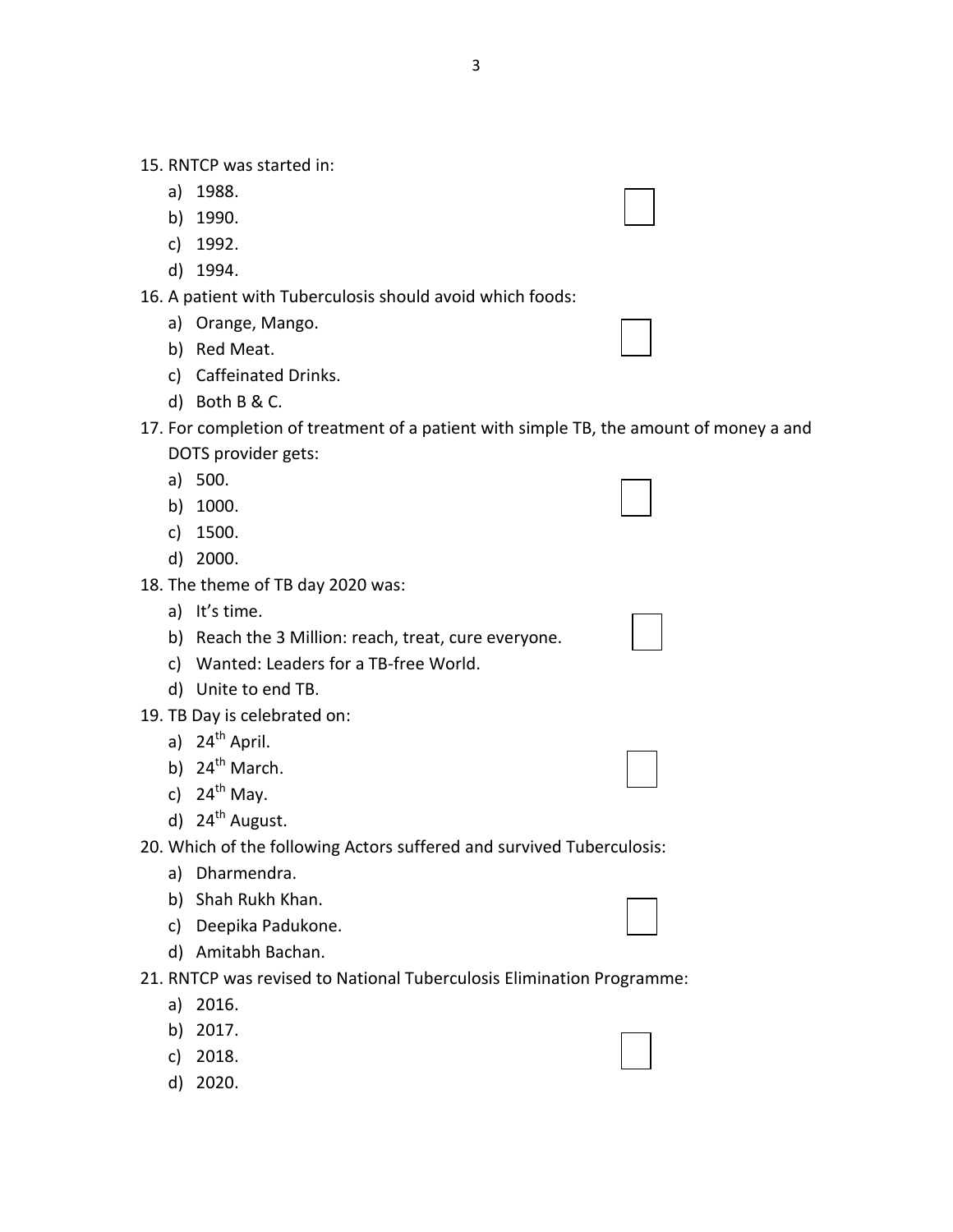- 22. AIDS stands for:
	- a) Acute Inflammatory Demyelination Syndrome.
	- b) Acquired Inflammatory Deficiency Syndrome.
	- c) Acquired Immune Deficiency Syndrome.
	- d) Acute Immune Deficiency Syndrome.
- 23. Which of the following is a component of Health:
	- a) Social.
	- b) Mental.
	- c) Physical.
	- d) All of the above.

### 24. Who is the current Minister of Ministry of Health & Family Welfare:

- a) Harsh Mohan.
- b) Harsh Vardhan.
- c) Gh. Nabi Azad.
- d) None of these.
- 25. Mode of transmission of Covid-19 is:
	- a) Food.
	- b) Sewage.
	- c) Sexual contact.
	- d) None of these.
- 26. Polio is caused by:
	- a) Virus.
	- b) Bacteria.
	- c) Fungi.
	- d) None of these.
- 27. National Health Mission Programme was launched by GOI in:
	- a) 2012.
	- b) 2013.
	- c) 2014.
	- d) 2015.
- 28. Who is the Brand Ambassador of Pulse Polio drive in India:
	- a) Amitabh Bachan.
	- b) Shah Rukh Khan.
	- c) Sachin Tendulkar.
	- d) Virat Kohli.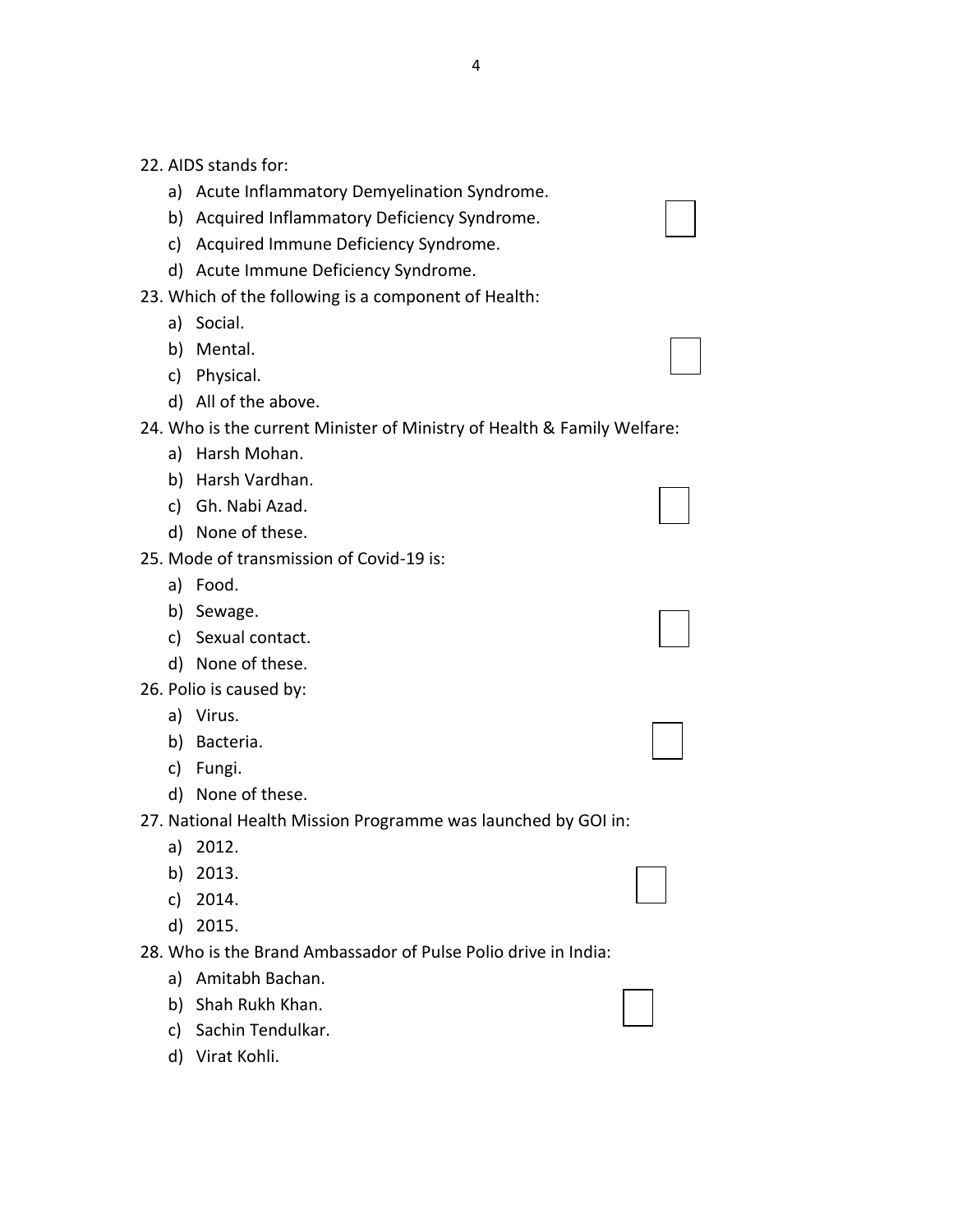- 29. Which of the following is not a Fundamental Duty as enshrined in the Constitution of India:
	- (a) To develop scientific temper
	- (b) To promote brotherhood and strive to be a good human being
	- (c) To respect the ideals of the Constitution
	- (d) To develop spirit of enquiry.
- 30. With reference to 73rd amendment act of the constitution, a Gram Sabha is a body consisting of:
	- (a) All the adult population of the villages under the Panchayat.
	- (b) The whole population of the villages under the Panchayat other than Children of less than five years.
- (c) The registered voters of the villages under the Panchayat.
- (d) None of the above.
- 31. 40. A meteorite is:
- (a) a comet with a bright gaseous tail.
- (b) a piece of matter which burns and gets converted into ash as it enters the Earth's
- atmosphere from outer space.

(c) a piece of matter which does not burn completely and reaches the surface of the earth.

(d)None of the above.

- 32. Which of the following climate type does not enjoy rainfall all-round the year:
- (a) Steppe type.
- (b) China type.
- (c) Laurentian type.
- (d) British type.
- 33. Which of the following are you likely to find in the Vale of Kashmir:
- (a) Chars.
- (b) Karewas.
- (c) Bils.
- (d) Bugyals.
- 34. Consider the following pairs:

## **Population**

### **Interaction**

#### **Feature**

- 1. Mutualism : Both the species are benefited
- 2. Competition : Both the species are harmed
- 3. Commensalism : One species is harmed and the other is unaffected
- 4. Amensalism : One species is benefited and the other is unaffected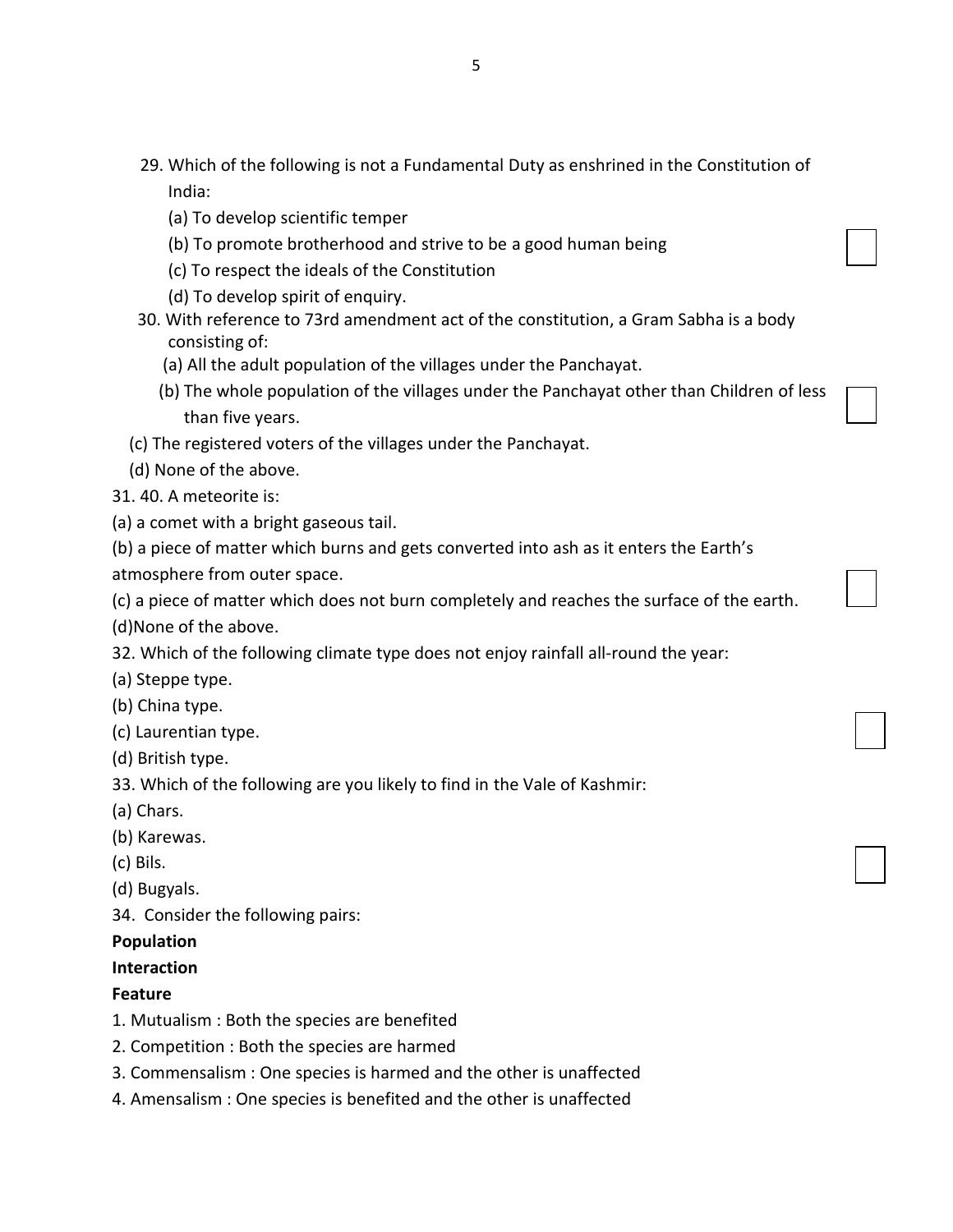Which of the pairs given above is/are correctly matched?

- $(a)$  1 and 2 only.
- (b) 3 and 4 only.
- (c) 1, 2 and 3 only.
- (d) 1, 2, 3 and 4.
- 35. Which of the following are the sources of renewable energy?
- 1. Geo-thermal energy.
- 2. Biofuels.
- 3. Biomass energy.
- 4. Nuclear energy.

Select the correct answer using the codes given below

- (a) 1 and 3 only.
- (b) 1, 2 and 3 only.
- $(c)$  2 and 4 only.
- (d) 1, 2, 3 and 4.
- 36. Which of the following is known as the Rain forests of the oceans?
- (a) Mangroves.
- (b) Coral reefs.
- (c) Sea grass.
- (d) Oysters.

37. Which of the following pollutants are present in the motor vehicle exhaust emissions?

- 1. Carbon Dioxide.
- 2. Carbon Monoxide.
- 3. Nitrous Oxide.
- 4. Hydrocarbons.

Select the correct answer using the code given below:

- (a) 1, 2 and 4 only.
- (b) 2, 3 and 4 only.
- (c) 1 and 3 only.
- (d) 1, 2, 3 and 4.
- 38. Which of the following gases is/are associated with acid rain:
- 1. Sulphur Dioxide.
- 2. Nitrogen Oxides.
- 3. Methane.
- 4. Ozone.

Select the correct answer using the code given below.

- (a) 1 and 2 only.
- (b) 1, 2 and 3 only.
- (c) 2, 3 and 4 only.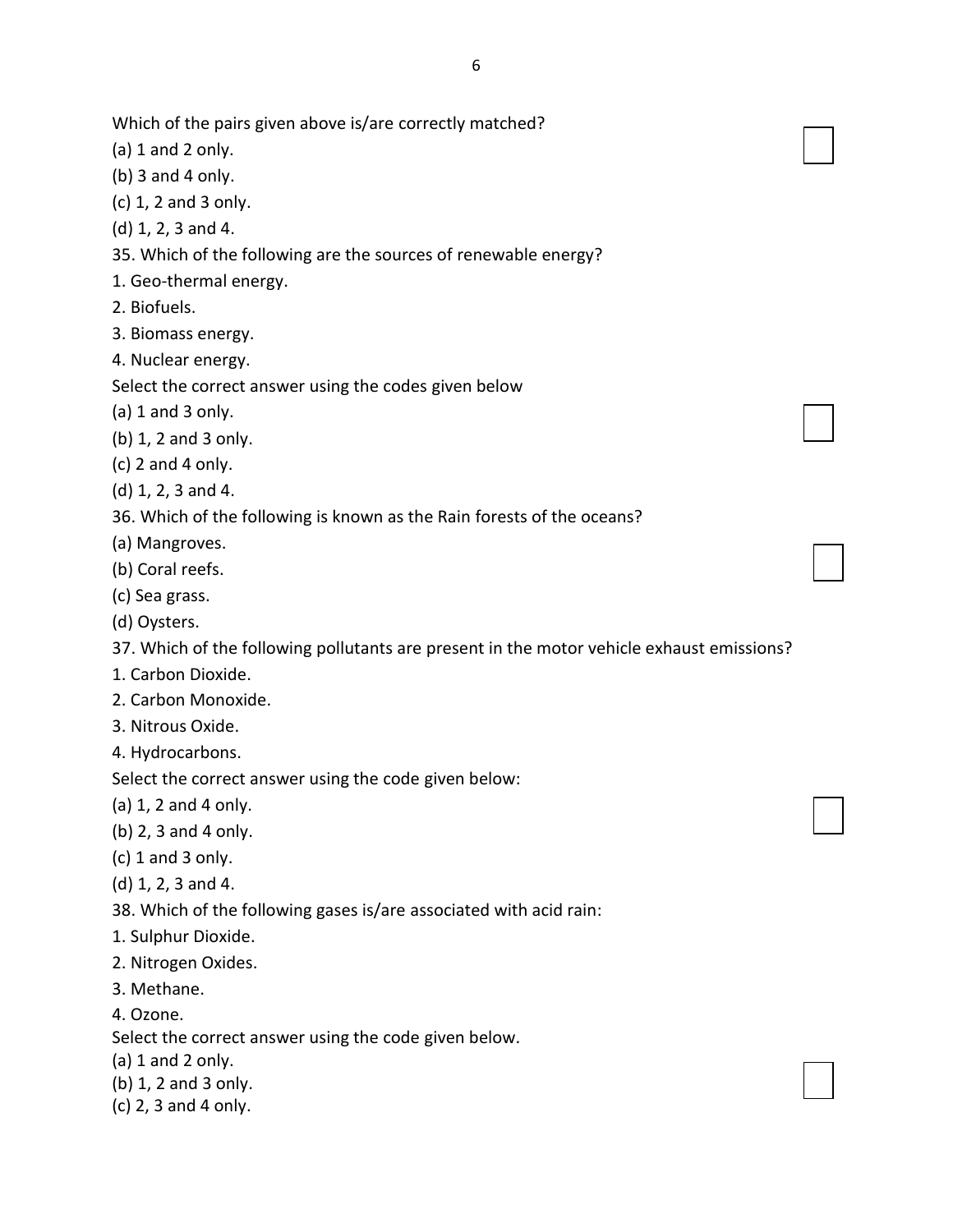(d) 1 and 4 only.

39. Which of the following are the sources of Methane?

1. Biomass burning.

2. Landfills.

3. Rice fields.

4. Coal mining.

5. Permafrost.

Select the correct answer using the code given below:

(a) 3 and 4 only.

(b) 1, 3 and 4 only.

(c) 1, 2 and 5 only.

(d) 1, 2, 3, 4 and 5.

40. Which among the following regions in India is/are biodiversity hotspots:

1. Eastern Ghats.

2. Eastern Himalayas.

3. Nicobar Islands.

Select the correct answer using the code given below.

 $(a)$  1 and 3 only.

(b) 2 only.

(c) 2 and 3 only.

(d) 1, 2 and 3.

41. complete the given series:

2, 14, 98, 286.

a) 1976.

b) 2548.

c) 980.

d) 4802.

42. If 15 Horses eat 15 bags of grain in 15 days, in how many days will one horse eat one bag of grain:

a) 15 Days.

b) 1/15 Days.

c) 1 Day.

d) 30 Days.

# **Directions (Qs. 43-46) : Read the following passages and answer the questions that follow. Your answer to these question should be based on passage only.**

### **PASSAGE-1**

A team of Canadian and American researchers has reached a step closer to developing effective treatments to prevent the brain from diseases like Alzheimer's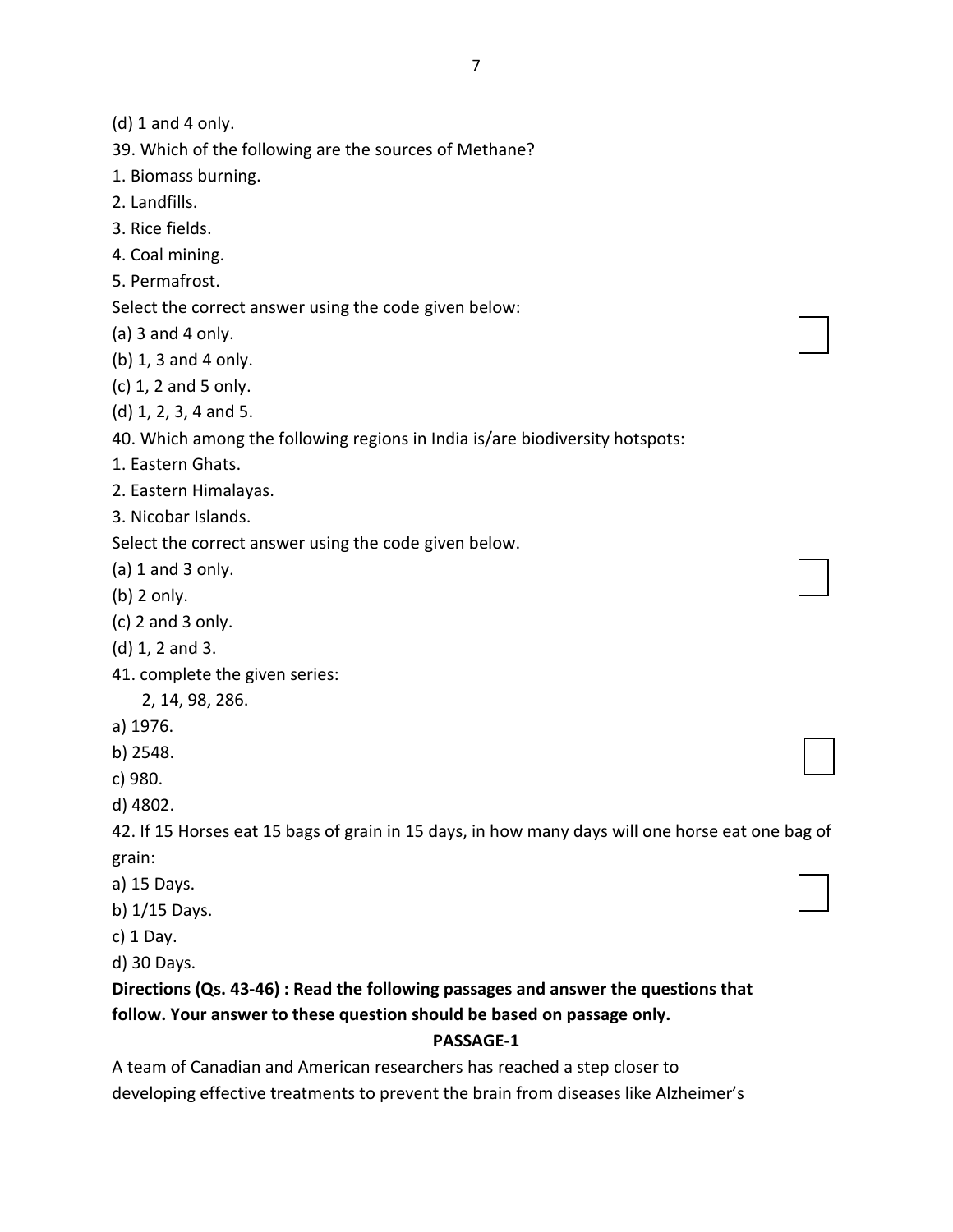and Parkinson's by identifying a gene that controls the normal and pathological aging of neurons in the central nervous system. The team has revealed that the BMI-1 gene, which is responsible for aging of neurons, has been identified in mice and in humans as well while they were carrying out experiments on mice. The researchers highlighted the fact that the primary risk factor for diseases like macular degeneration, Parkinson's and Alzheimer's is aging of neurons.

43. An assumption taken by researchers is that

(a) no significant study focused on the basic molecular mechanisms that control neuronal aging, has been conducted to date.

(b) the BMI-1 gene behaves in a similar fashion in humans as in mice.

(c) manipulating the BMI-1 gene could result in curing people suffering from Parkinson's or Alzheimer's.

(d) Neurons in the brain age at a slower rate as compared to other cells in the human body.

### **PASSAGE-2**

Leonardo da Vinci's masterpiece the Mona Lisa's smile has repeatedly been a subject of many - greatly varying - interpretations. Some have described the smile as both innocent and inviting. Many researchers have tried to explain why the smile is seen so differently by people. Professor Margaret Livingstone of Harvard University has argued that the smile is mostly drawn in low spatial frequencies, and so can best be seen from a distance or with one's peripheral vision. Thus, for example, the smile appears more striking when looking at the portrait's eyes than when looking at the mouth itself. 2.

44. Which of the following statements would strengthen Prof Margaret's claim?

(a) Different people have different interpretations for the same portrait because of their different mental makeup.

(b) A smile may appear to be a neutral expression depending on your mood.

(c) Research has proved that different people focus on different areas while viewing a portrait.

(d) People try to see themselves in a portrait; what they interpret is dependent on their personal qualities.

### **PASSAGE-3**

Akbari is no architect and his grand plan is no conceptual art project. Based at the prestigious Lawrence Berkeley National Laboratory in California, Akbari is a scientist who has come up with a new way to fight global warming. It could be the easiest solution you've ever heard of. His big idea is based on principles as old as the whitewashed villages that scatter the hills of southern Europe and North Africa. Turn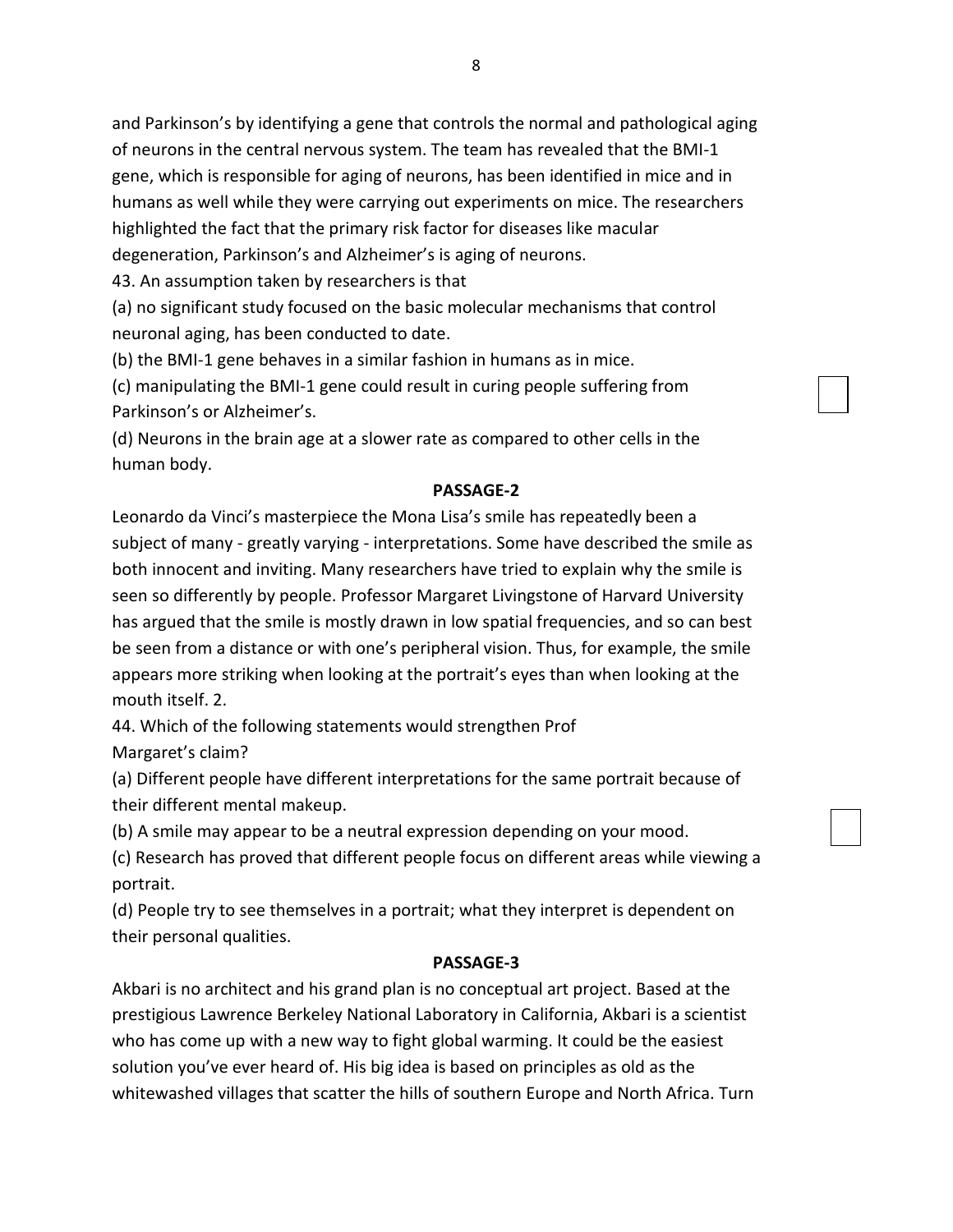enough of the world's black urban landscape white, he says, and it would reflect enough sunlight to delay global warming, and grant us some precious breathing space in the global struggle to control carbon emissions.

45. It can be inferred from the above paragraph that

(a) global warming occurs because of poisonous gases like carbon monoxide.

(b) the whitewashed villages in the hills of Europe and North Africa were meant to counter global warming.

(c) global warming probably occurs due to the earth absorbing sunlight.

(d) global warming could spell doom for all of us on this earth.

#### **PASSAGE-4**

In modern times, the meaning of the word metaphysics has become confusing because of popular beliefs that are really unrelated to metaphysics or ontology per se, viz. esotericism and occultism. Esotericism and occultism, in their many forms, are not concerned with inquiries into first principles or the nature of being, though they do tend to proceed on the metaphysical assumption that all being is "one". 46. It can be inferred that

(a) Esotericism and Occultism explain the meaning of metaphysics with a lot of confusion.

(b) Esotericism does not believe in the first principle that metaphysics believes in.

(c) Metaphysics is concerned with inquiries into the nature of being.

(d) Many forms of esotericism are related to metaphysics.

47.What should come in the place of question mark in the following letter number combination:

F6, H8, J 10, L12?

a) N 15.

b) 0 14.

c) N 14.

d) O 13.

48. The deepest lake in Kashmir is

(a) Dal.

(b) Wular.

(c) Manasbal.

(d) Anchar.

49. Vishav, Rambiara and Romshi are left bank tributaries of the river:

(a) Shyok.

(b) Jhelum.

(c) Sind.

(d)Chenab.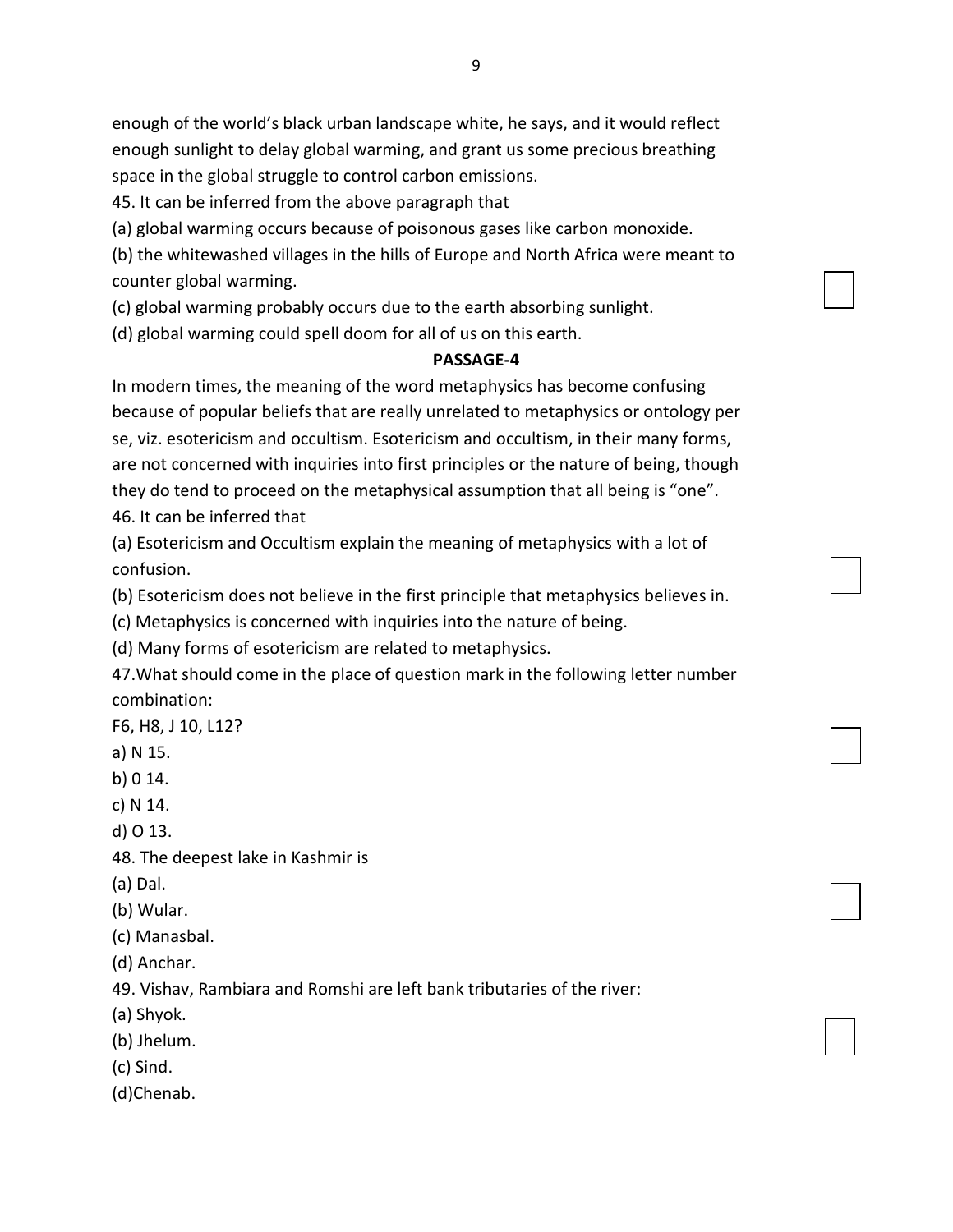50. The Lake in J&K that lies between India and China border is: (a) Salt Lake. (b) Pangong Lake. (c) Tso Moriri Lake. (d) Wular Lake. 51. Vyeth, Hydaspes, Behat on Koshur Derya are the other names of:- (a) River Jhelum.

- (b) River Indus.
- (c) River Chenab.
- (d) River Shyok.
- 52. Which of the following pass joins Poonch and the Uri sector:
- (a) Baramulla Pass.
- (b) Hajipir Pass.
- (c) Banihal Pass.
- (d) None of these.

53. Which of the following companies is awarded with 690 MW Rattle Project in the state of Jammu and Kashmir?

- (a) Reliance Power.
- (b) GVK Development Project.
- (c) TCS.
- (d) None of the above.

54. In which of the following districts of Jammu and Kashmir their first Wind power project will be installed by the Jammu and Kashmir Energy Development Department?

- (a) Doda.
- (b) Reasi.
- (c) Kathua.
- (d) Samba.
- 55. The main purpose of the Super Computer is:
- a) High Speed Calculations.
- b) Weather Forecasting.
- c) Data Retrieval Operations.
- d) None of the above.
- 56. An Electrical Pathway within a Computer is called:
- a) Circuit.
- b) Line.
- c) Bus.
- d) Track.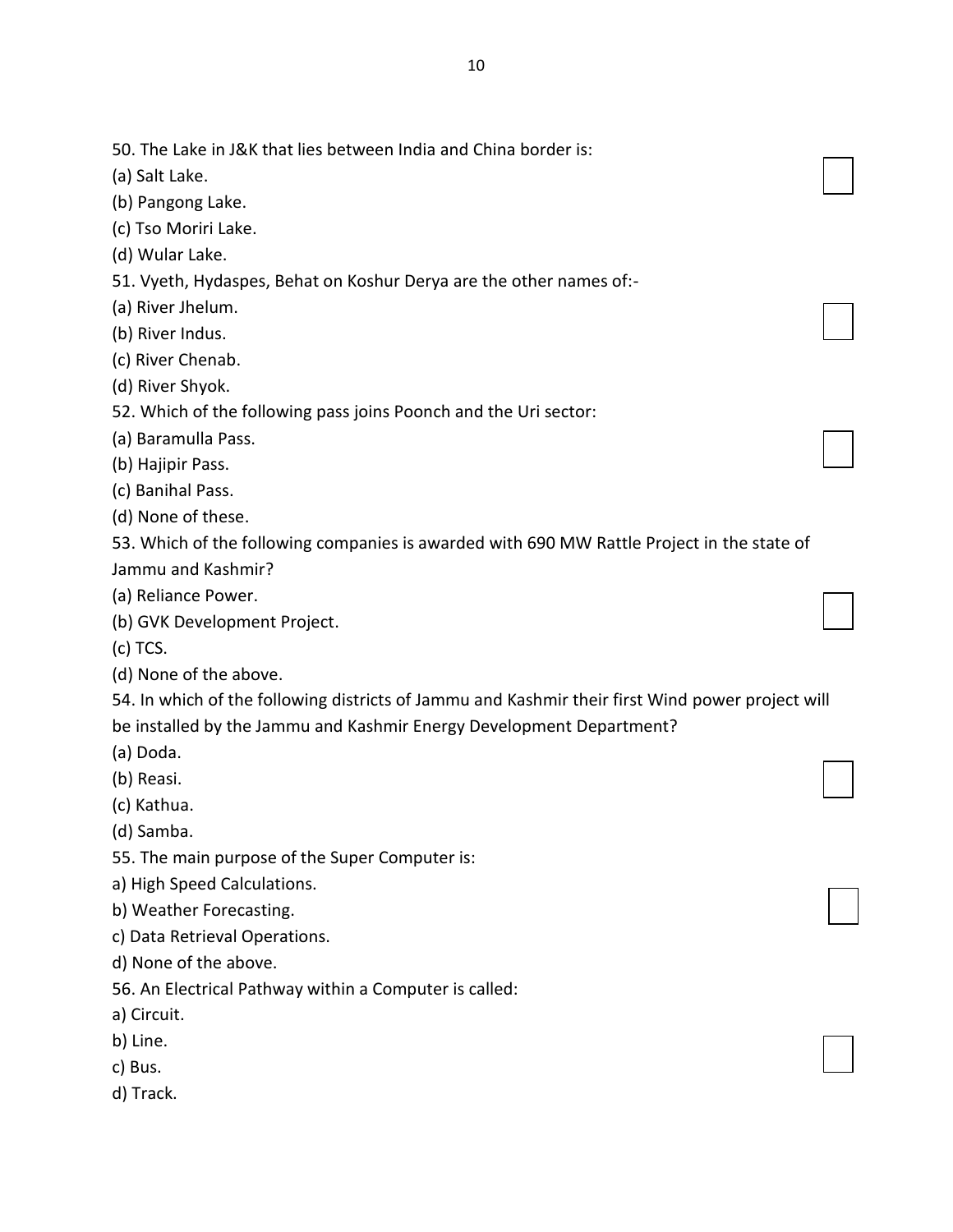57. CPU stands for:

a) Computer Processing Unit.

b) Central Processing Unit.

c) Communication Processing Unit.

d) All of the above.

58. Trojan Horse is a:

a) Animal.

b) Sea Bird.

c) Malware.

d) None of the above.

59. Phishing is related to:

a) Catching Cold Water Fishes.

b) Cyber Crime.

c) Indoor Game.

d) All of the above.

60. WiFi stands for:

a) Wide Frequency.

b) Wireless Fidelity.

c) World of Fiction.

d) World of Futures.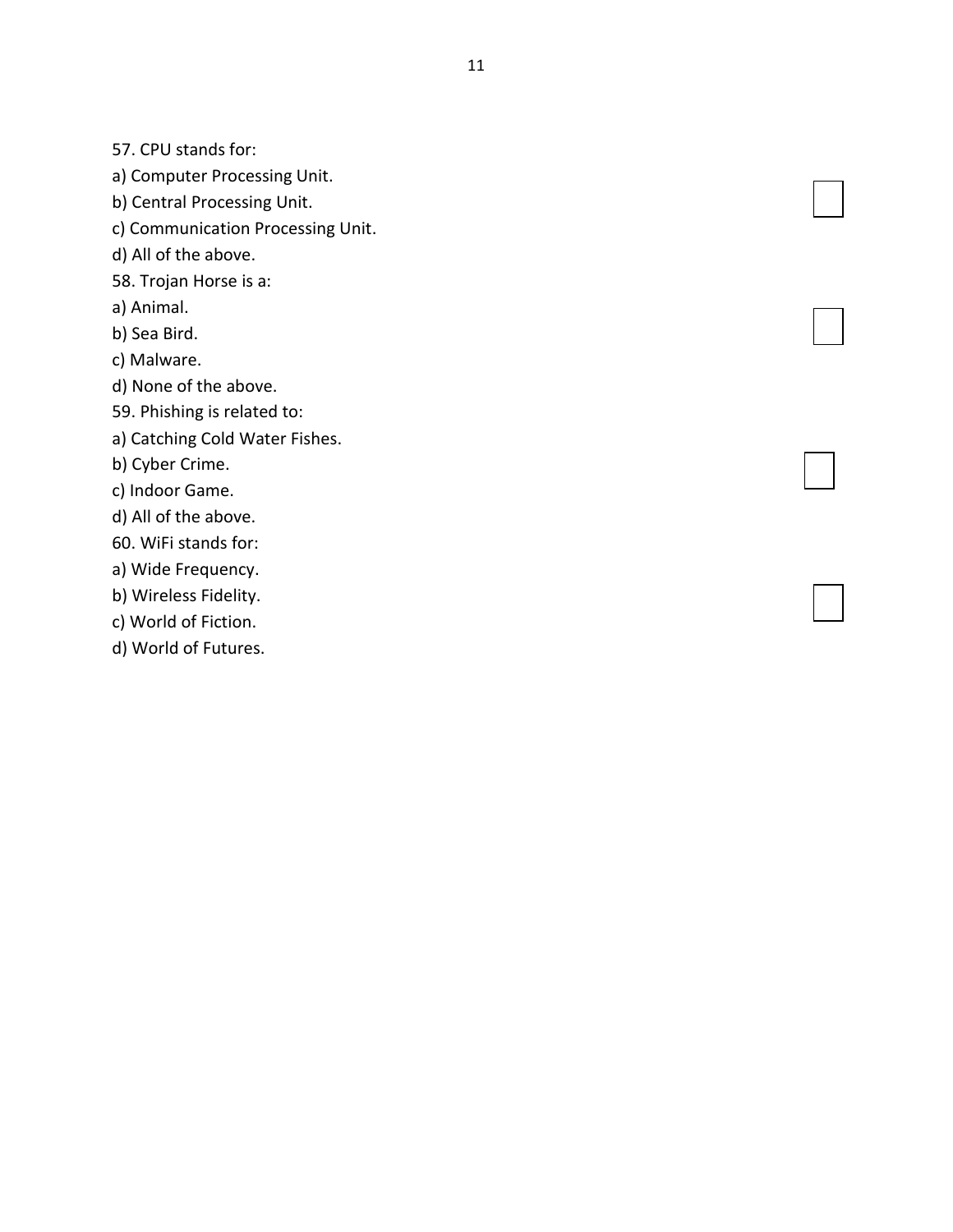**Rough Work Sheet**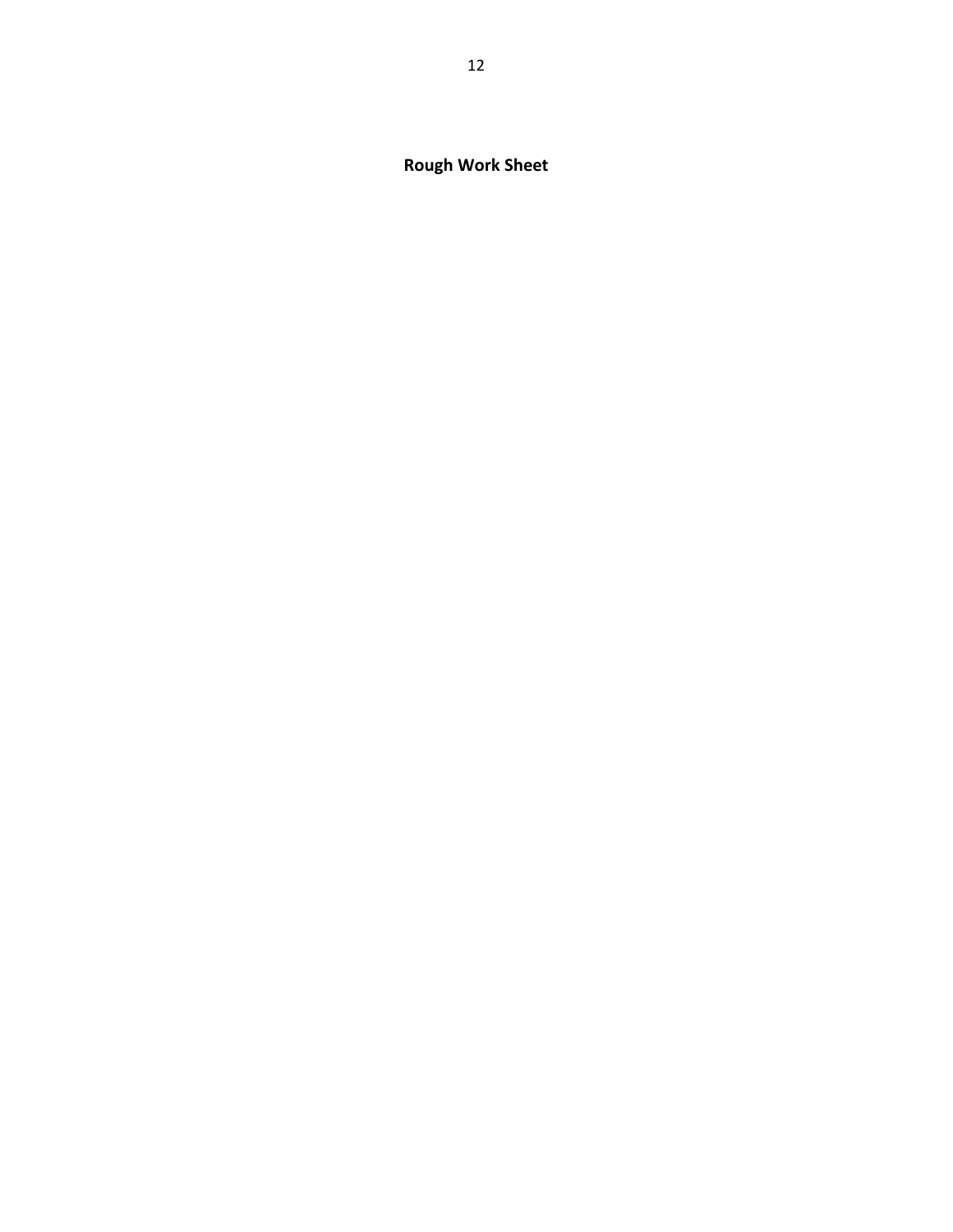Series B

- 1. A patient with Tuberculosis should avoid which foods:
	- e) Orange, Mango.
	- f) Red Meat.
	- g) Caffeinated Drinks.
	- h) Both B & C.
- 2. For completion of treatment of a patient with simple TB, the amount of money a and DOTS provider gets:
	- e) 500.
	- f) 1000.
	- g) 1500.
	- h) 2000.
- 3. The theme of TB day 2020 was:
	- e) It's time.
	- f) Reach the 3 Million: reach, treat, cure everyone.
	- g) Wanted: Leaders for a TB-free World.
	- h) Unite to end TB.
- 4. TB Day is celebrated on:
	- e)  $24<sup>th</sup>$  April.
	- f)  $24^{th}$  March.
	- g)  $24^{th}$  May.
	- h)  $24^{th}$  August.
- 5. Which of the following Actors suffered and survived Tuberculosis:
	- e) Dharmendra.
	- f) Shah Rukh Khan.
	- g) Deepika Padukone.
	- h) Amitabh Bachan.
- 6. RNTCP was revised to National Tuberculosis Elimination Programme:
	- e) 2016.
	- f) 2017.
	- g) 2018.
	- h) 2020.
- 7. AIDS stands for:
	- e) Acute Inflammatory Demyelination Syndrome.
	- f) Acquired Inflammatory Deficiency Syndrome.
	- g) Acquired Immune Deficiency Syndrome.
	- h) Acute Immune Deficiency Syndrome.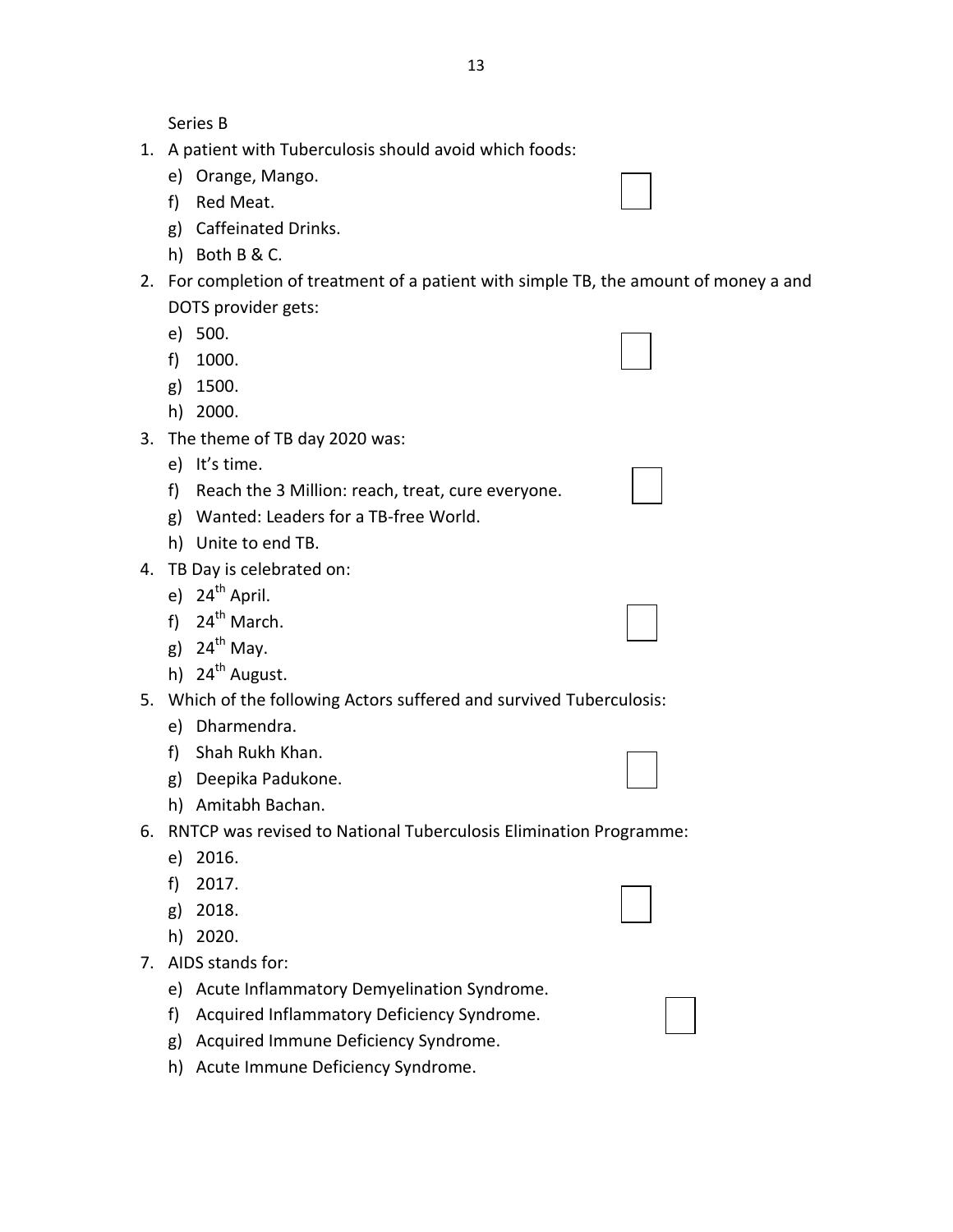- 8. Which of the following is a component of Health:
	- e) Social.
	- f) Mental.
	- g) Physical.
	- h) All of the above.

## 9. Who is the current Minister of Ministry of Health & Family Welfare:

- e) Harsh Mohan.
- f) Harsh Vardhan.
- g) Gh. Nabi Azad.
- h) None of these.
- 10. Mode of transmission of Covid-19 is:
	- e) Food.
	- f) Sewage.
	- g) Sexual contact.
	- h) None of these.
- 11. Polio is caused by:
	- e) Virus.
	- f) Bacteria.
	- g) Fungi.
	- h) None of these.

#### 12. National Health Mission Programme was launched by GOI in:

- e) 2012.
- f) 2013.
- g) 2014.
- h) 2015.
- 13. Who is the Brand Ambassador of Pulse Polio drive in India:
	- e) Amitabh Bachan.
	- f) Shah Rukh Khan.
	- g) Sachin Tendulkar.
	- h) Virat Kohli.
- 14. Which of the following is not a Fundamental Duty as enshrined in the Constitution of
	- India:
	- (a) To develop scientific temper
	- (b) To promote brotherhood and strive to be a good human being
	- (c) To respect the ideals of the Constitution
	- (d) To develop spirit of enquiry.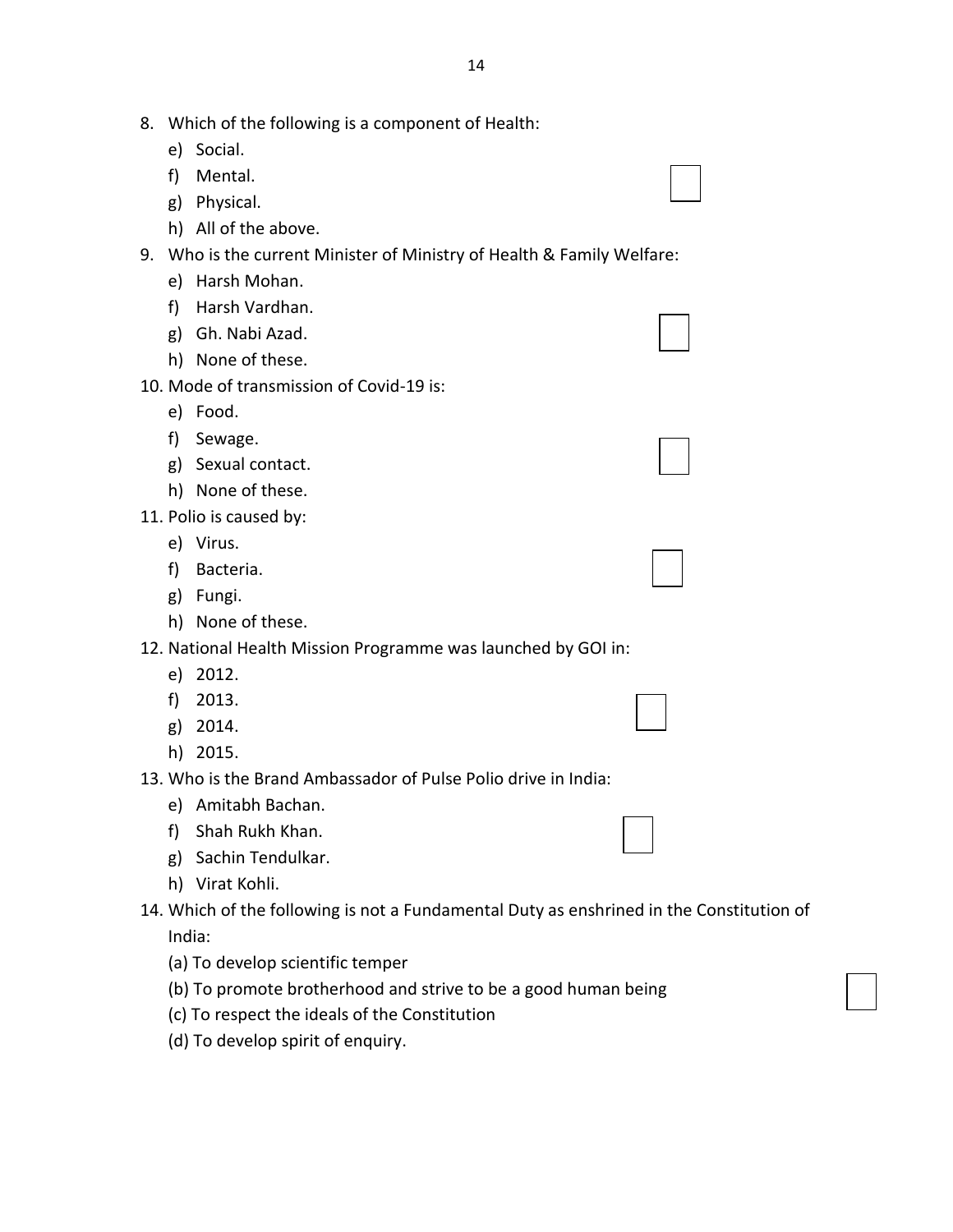- 15. With reference to 73rd amendment act of the constitution, a Gram Sabha is a body consisting of:
	- (a) All the adult population of the villages under the Panchayat.
	- (b) The whole population of the villages under the Panchayat other than Children of less than five years.
- (c) The registered voters of the villages under the Panchayat.
- (d) None of the above.
- 16. 40. A meteorite is:
- (a) a comet with a bright gaseous tail.
- (b) a piece of matter which burns and gets converted into ash as it enters the Earth's
- atmosphere from outer space.

(c) a piece of matter which does not burn completely and reaches the surface of the earth. (d)None of the above.

17. Which of the following climate type does not enjoy rainfall all-round the year:

(a) Steppe type.

- (b) China type.
- (c) Laurentian type.
- (d) British type.
- 18. Which of the following are you likely to find in the Vale of Kashmir:
- (a) Chars.
- (b) Karewas.
- (c) Bils.
- (d) Bugyals.

19. Consider the following pairs:

## **Population**

## **Interaction**

## **Feature**

- 1. Mutualism : Both the species are benefited
- 2. Competition : Both the species are harmed
- 3. Commensalism : One species is harmed and the other is unaffected
- 4. Amensalism : One species is benefited and the other is unaffected

Which of the pairs given above is/are correctly matched?

(a) 1 and 2 only.

- (b) 3 and 4 only.
- (c) 1, 2 and 3 only.
- (d) 1, 2, 3 and 4.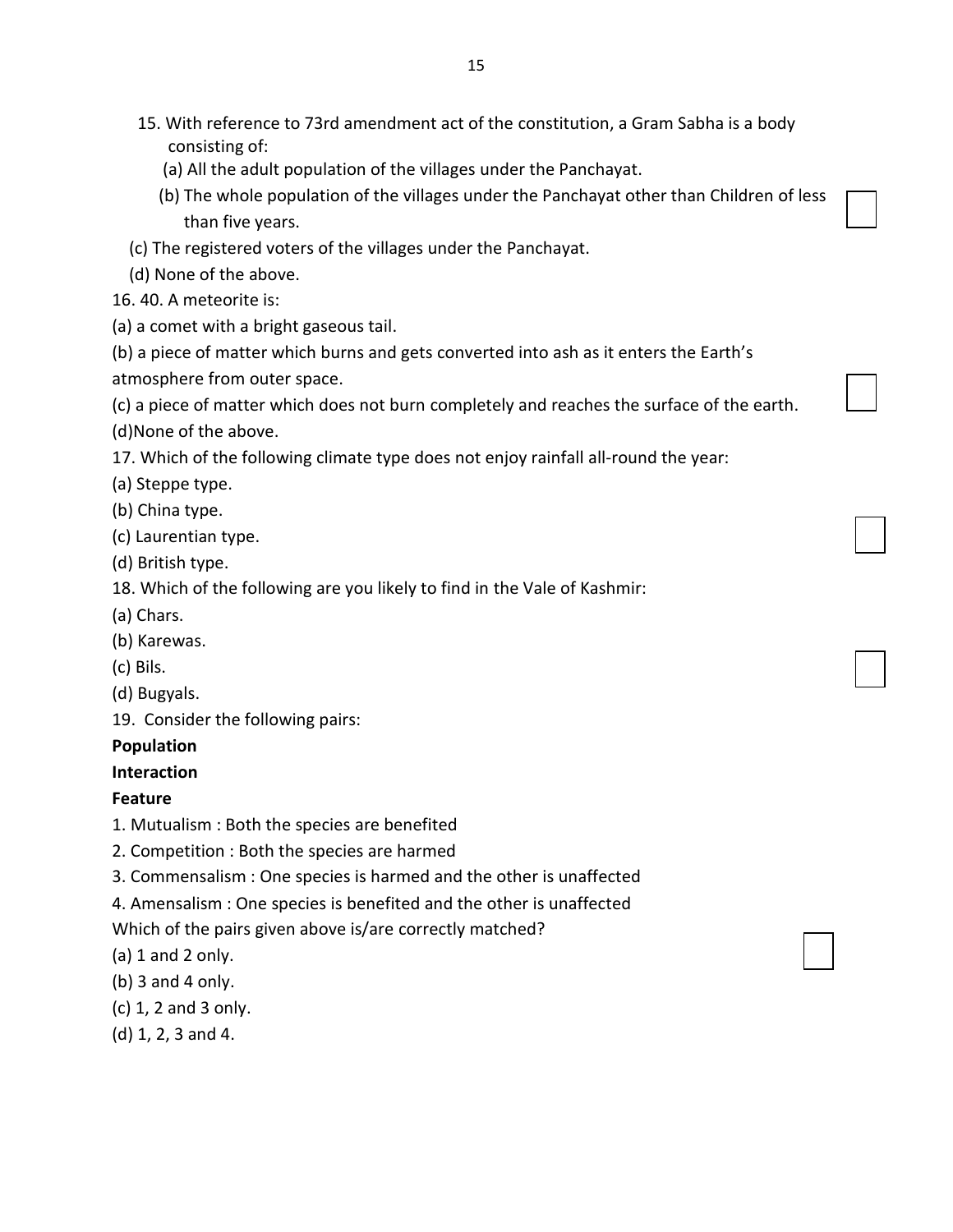- 1. Geo-thermal energy.
- 2. Biofuels.
- 3. Biomass energy.
- 4. Nuclear energy.
- Select the correct answer using the codes given below
- (a) 1 and 3 only.
- (b) 1, 2 and 3 only.
- (c) 2 and 4 only.
- (d) 1, 2, 3 and 4.
- 21. Which of the following is known as the Rain forests of the oceans?
- (a) Mangroves.
- (b) Coral reefs.
- (c) Sea grass.
- (d) Oysters.
- 22. Which of the following pollutants are present in the motor vehicle exhaust emissions?
- 1. Carbon Dioxide.
- 2. Carbon Monoxide.
- 3. Nitrous Oxide.
- 4. Hydrocarbons.

Select the correct answer using the code given below:

- (a) 1, 2 and 4 only.
- (b) 2, 3 and 4 only.
- (c) 1 and 3 only.
- (d) 1, 2, 3 and 4.
- 23. Which of the following gases is/are associated with acid rain:
- 1. Sulphur Dioxide.
- 2. Nitrogen Oxides.
- 3. Methane.
- 4. Ozone.

Select the correct answer using the code given below.

- $(a)$  1 and 2 only.
- (b) 1, 2 and 3 only.
- (c) 2, 3 and 4 only.
- (d) 1 and 4 only.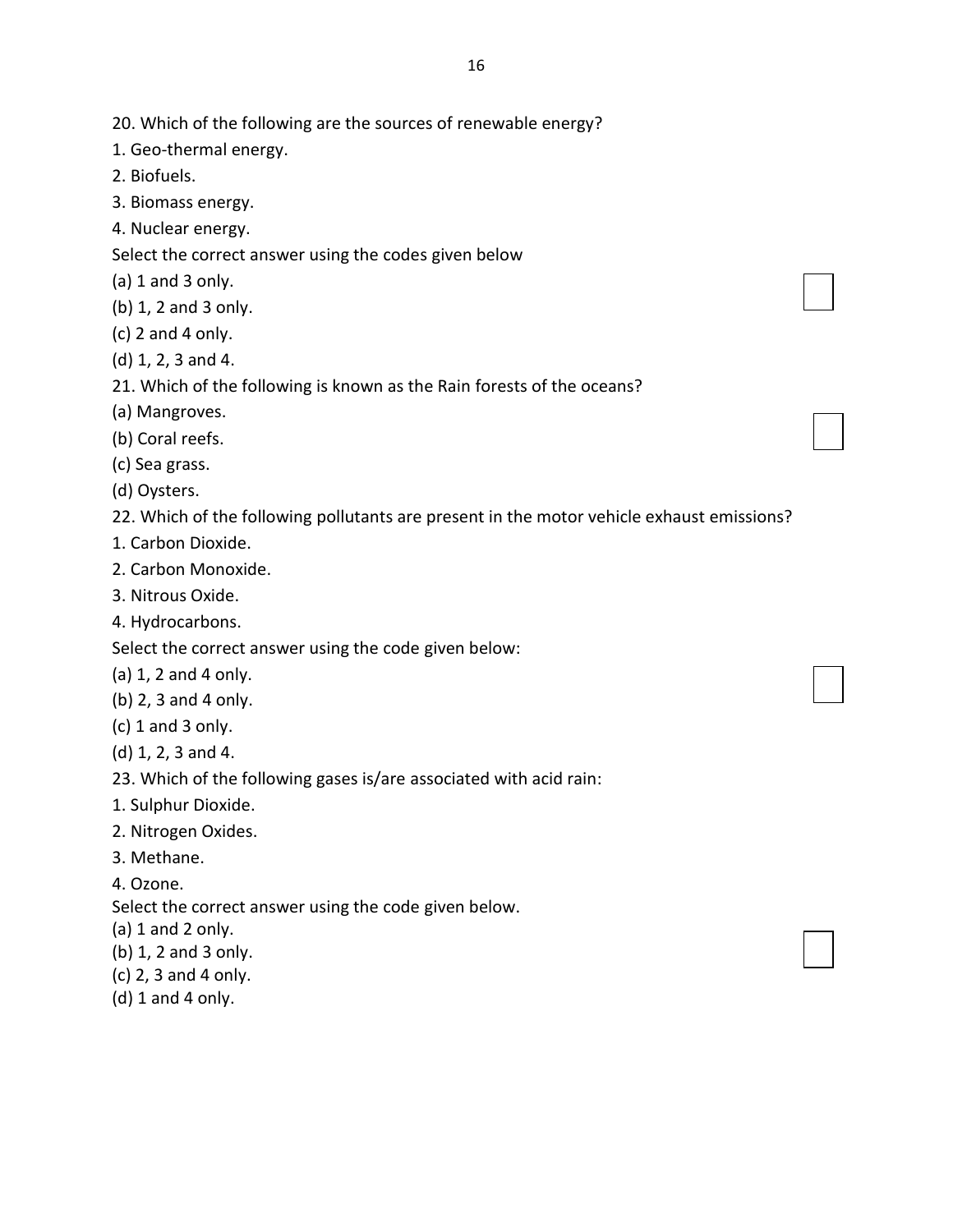| 24. Which of the following are the sources of Methane?                       |  |
|------------------------------------------------------------------------------|--|
| 1. Biomass burning.                                                          |  |
| 2. Landfills.                                                                |  |
| 3. Rice fields.                                                              |  |
| 4. Coal mining.                                                              |  |
| 5. Permafrost.                                                               |  |
| Select the correct answer using the code given below:                        |  |
| (a) $3$ and $4$ only.                                                        |  |
| (b) 1, 3 and 4 only.                                                         |  |
| (c) 1, 2 and 5 only.                                                         |  |
| (d) 1, 2, 3, 4 and 5.                                                        |  |
| 25. Which among the following regions in India is/are biodiversity hotspots: |  |
| 1. Eastern Ghats.                                                            |  |
| 2. Eastern Himalayas.                                                        |  |
| 3. Nicobar Islands.                                                          |  |
| Select the correct answer using the code given below.                        |  |
| (a) $1$ and $3$ only.                                                        |  |
| (b) 2 only.                                                                  |  |
| $(c)$ 2 and 3 only.                                                          |  |
| (d) 1, 2 and 3.                                                              |  |
| 26. complete the given series:                                               |  |
| 2, 14, 98, 286.                                                              |  |
| a) 1976.                                                                     |  |
| b) 2548.                                                                     |  |

c) 980.

d) 4802.

27. If 15 Horses eat 15 bags of grain in 15 days, in how many days will one horse eat one bag of grain:

- a) 15 Days.
- b) 1/15 Days.

c) 1 Day.

d) 30 Days.

# **Directions (Qs. 43-46) : Read the following passages and answer the questions that follow. Your answer to these question should be based on passage only.**

#### **PASSAGE-1**

A team of Canadian and American researchers has reached a step closer to developing effective treatments to prevent the brain from diseases like Alzheimer's and Parkinson's by identifying a gene that controls the normal and pathological aging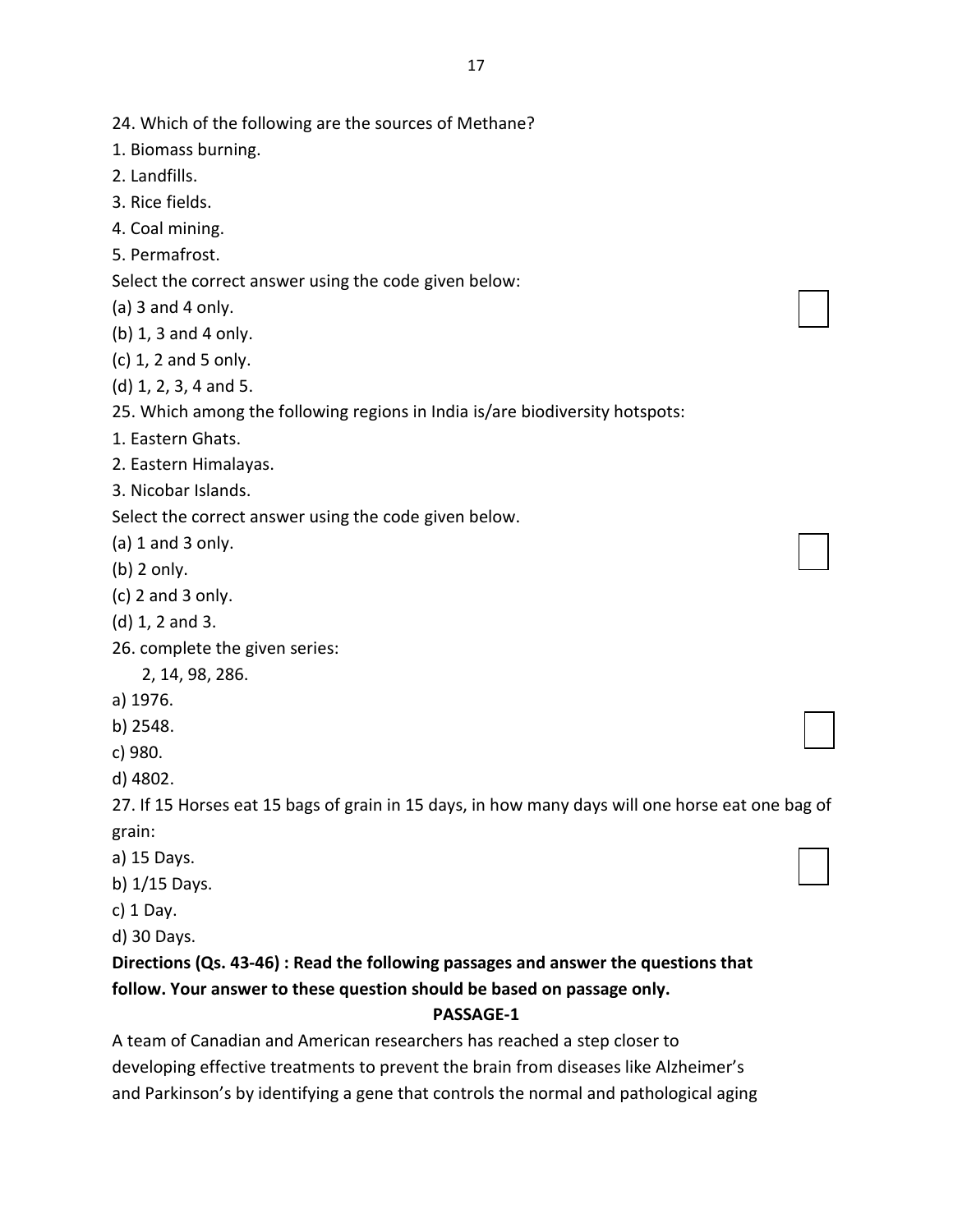of neurons in the central nervous system. The team has revealed that the BMI-1 gene, which is responsible for aging of neurons, has been identified in mice and in humans as well while they were carrying out experiments on mice. The researchers highlighted the fact that the primary risk factor for diseases like macular degeneration, Parkinson's and Alzheimer's is aging of neurons.

28. An assumption taken by researchers is that

(a) no significant study focused on the basic molecular mechanisms that control neuronal aging, has been conducted to date.

(b) the BMI-1 gene behaves in a similar fashion in humans as in mice.

(c) manipulating the BMI-1 gene could result in curing people suffering from Parkinson's or Alzheimer's.

(d) Neurons in the brain age at a slower rate as compared to other cells in the human body.

## **PASSAGE-2**

Leonardo da Vinci's masterpiece the Mona Lisa's smile has repeatedly been a subject of many - greatly varying - interpretations. Some have described the smile as both innocent and inviting. Many researchers have tried to explain why the smile is seen so differently by people. Professor Margaret Livingstone of Harvard University has argued that the smile is mostly drawn in low spatial frequencies, and so can best be seen from a distance or with one's peripheral vision. Thus, for example, the smile appears more striking when looking at the portrait's eyes than when looking at the mouth itself. 2.

29. Which of the following statements would strengthen Prof

Margaret's claim?

(a) Different people have different interpretations for the same portrait because of their different mental makeup.

(b) A smile may appear to be a neutral expression depending on your mood.

(c) Research has proved that different people focus on different areas while viewing a portrait.

(d) People try to see themselves in a portrait; what they interpret is dependent on their personal qualities.

## **PASSAGE-3**

Akbari is no architect and his grand plan is no conceptual art project. Based at the prestigious Lawrence Berkeley National Laboratory in California, Akbari is a scientist who has come up with a new way to fight global warming. It could be the easiest solution you've ever heard of. His big idea is based on principles as old as the whitewashed villages that scatter the hills of southern Europe and North Africa. Turn enough of the world's black urban landscape white, he says, and it would reflect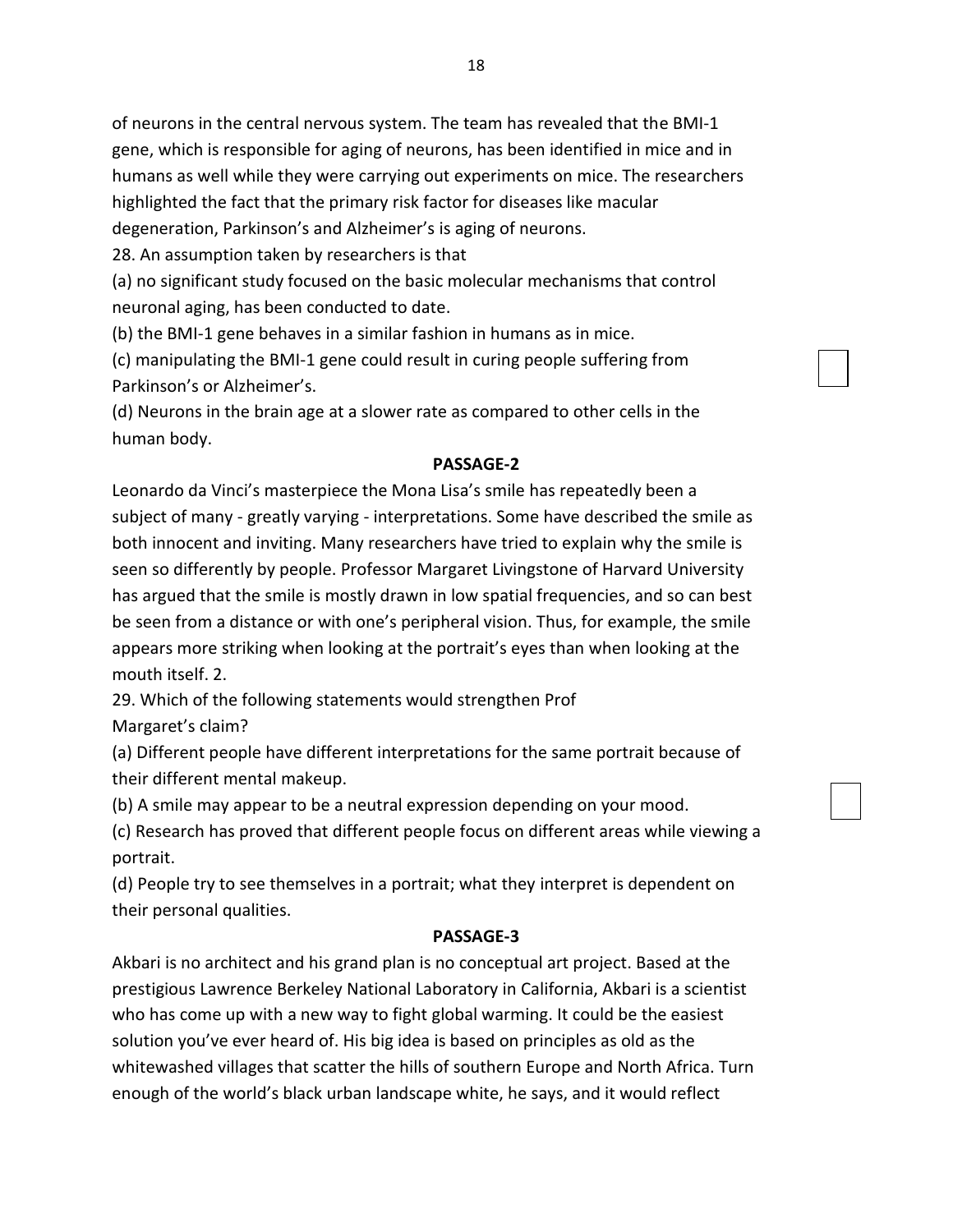enough sunlight to delay global warming, and grant us some precious breathing space in the global struggle to control carbon emissions.

30. It can be inferred from the above paragraph that

(a) global warming occurs because of poisonous gases like carbon monoxide.

(b) the whitewashed villages in the hills of Europe and North Africa were meant to counter global warming.

(c) global warming probably occurs due to the earth absorbing sunlight.

(d) global warming could spell doom for all of us on this earth.

# **PASSAGE-4**

In modern times, the meaning of the word metaphysics has become confusing because of popular beliefs that are really unrelated to metaphysics or ontology per se, viz. esotericism and occultism. Esotericism and occultism, in their many forms, are not concerned with inquiries into first principles or the nature of being, though they do tend to proceed on the metaphysical assumption that all being is "one".

31. It can be inferred that

(a) Esotericism and Occultism explain the meaning of metaphysics with a lot of confusion.

(b) Esotericism does not believe in the first principle that metaphysics believes in.

(c) Metaphysics is concerned with inquiries into the nature of being.

(d) Many forms of esotericism are related to metaphysics.

32.What should come in the place of question mark in the following letter number combination:

F6, H8, J 10, L12?

a) N 15.

b) 0 14.

c) N 14.

d) O 13.

33. The deepest lake in Kashmir is

(a) Dal.

(b) Wular.

(c) Manasbal.

(d) Anchar.

34. Vishav, Rambiara and Romshi are left bank tributaries of the river:

(a) Shyok.

(b) Jhelum.

(c) Sind.

(d)Chenab.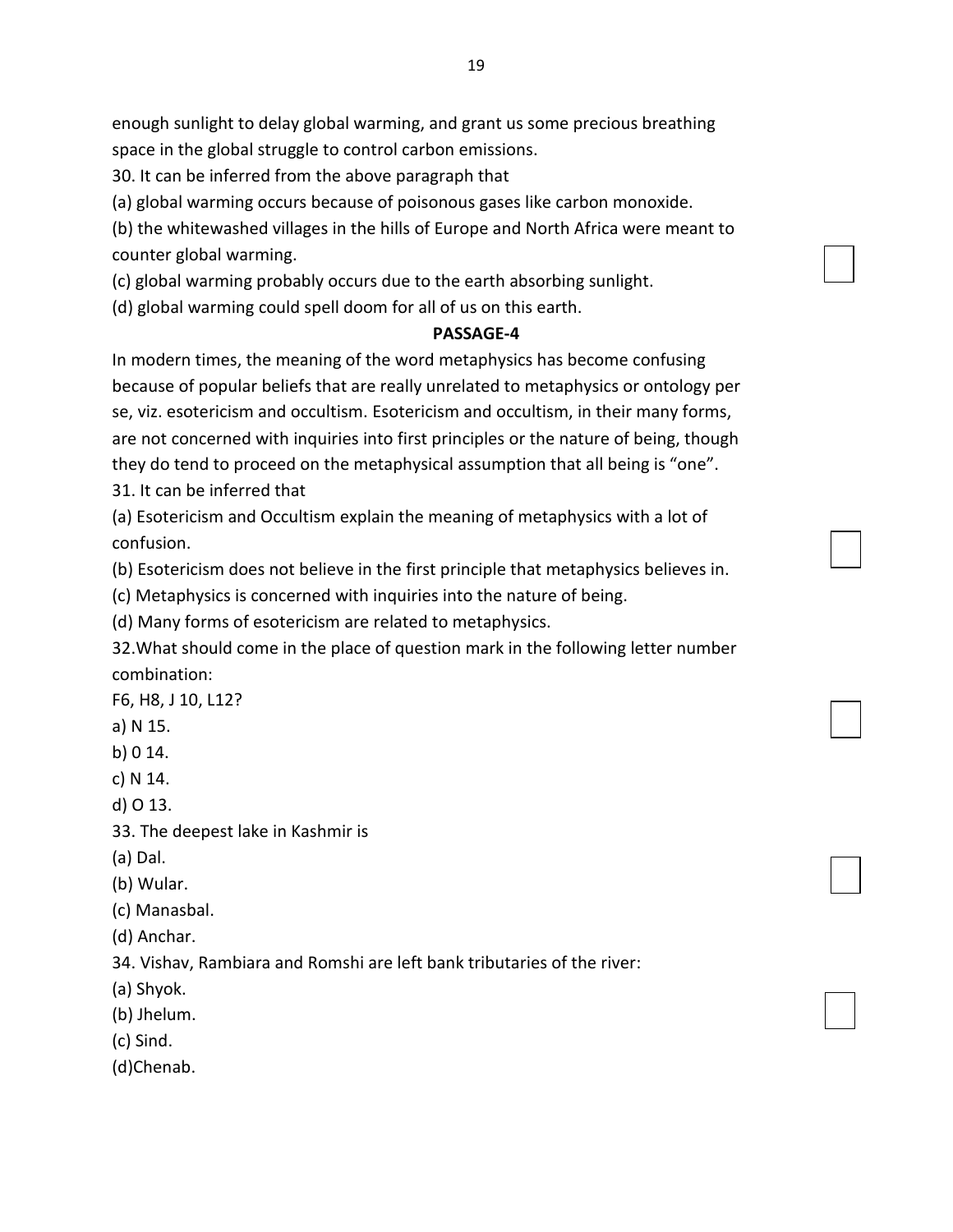- (b) Pangong Lake.
- (c) Tso Moriri Lake.
- (d) Wular Lake.

(a) Salt Lake.

- 36. Vyeth, Hydaspes, Behat on Koshur Derya are the other names of:-
- (a) River Jhelum.
- (b) River Indus.
- (c) River Chenab.
- (d) River Shyok.
- 37. Which of the following pass joins Poonch and the Uri sector:
- (a) Baramulla Pass.
- (b) Hajipir Pass.
- (c) Banihal Pass.
- (d) None of these.
- 38. Which of the following companies is awarded with 690 MW Rattle Project in the state of Jammu and Kashmir?
- (a) Reliance Power.
- (b) GVK Development Project.
- (c) TCS.
- (d) None of the above.

39. In which of the following districts of Jammu and Kashmir their first Wind power project will be installed by the Jammu and Kashmir Energy Development Department?

- (a) Doda.
- (b) Reasi.
- (c) Kathua.
- (d) Samba.
- 40. The main purpose of the Super Computer is:
- a) High Speed Calculations.
- b) Weather Forecasting.
- c) Data Retrieval Operations.
- d) None of the above.
- 41. An Electrical Pathway within a Computer is called:
- a) Circuit.
- b) Line.
- c) Bus.
- d) Track.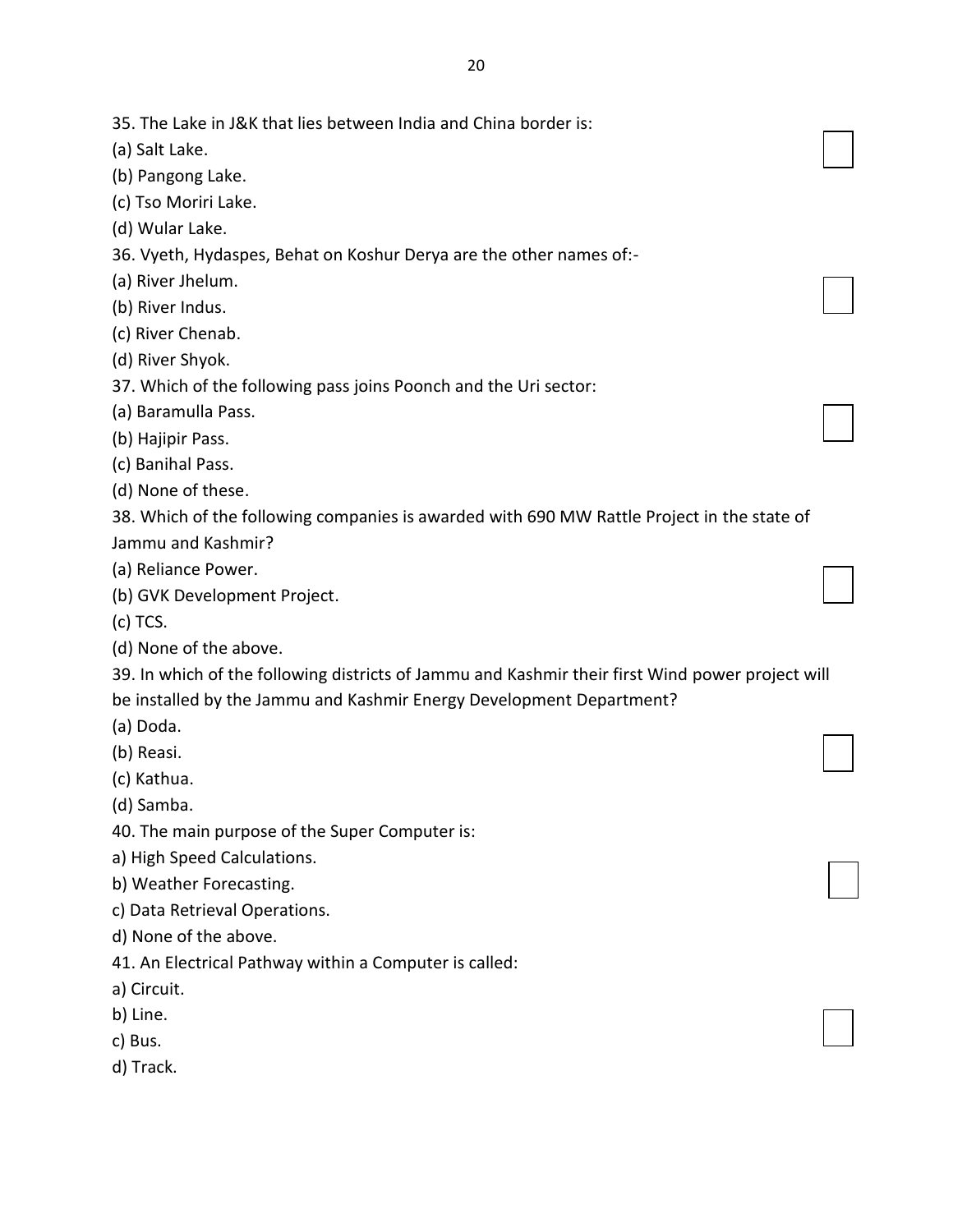42. CPU stands for:

a) Computer Processing Unit.

- b) Central Processing Unit.
- c) Communication Processing Unit.

d) All of the above.

43. Trojan Horse is a:

a) Animal.

b) Sea Bird.

c) Malware.

d) None of the above.

44. Phishing is related to:

- a) Catching Cold Water Fishes.
- b) Cyber Crime.
- c) Indoor Game.
- d) All of the above.
- 45. WiFi stands for:
- a) Wide Frequency.
- b) Wireless Fidelity.
- c) World of Fiction.
- d) World of Futures.

46. Which of these is not a symptom of Pulmonary Tuberculosis:

- e) Fever.
- f) Night Sweats.
- g) Loss of Weight.
- h) Nausea/vomiting.
- 47. Tuberculin test is done on:
	- e) Skin.
	- f) Blood.
	- g) Sputum.
	- h) None of these.

48. All are first line drugs for tuberculosis except:

- e) Isoniazid.
- f) Rifampicin.
- g) Moxifloxacim.
- h) Pyrizanamide.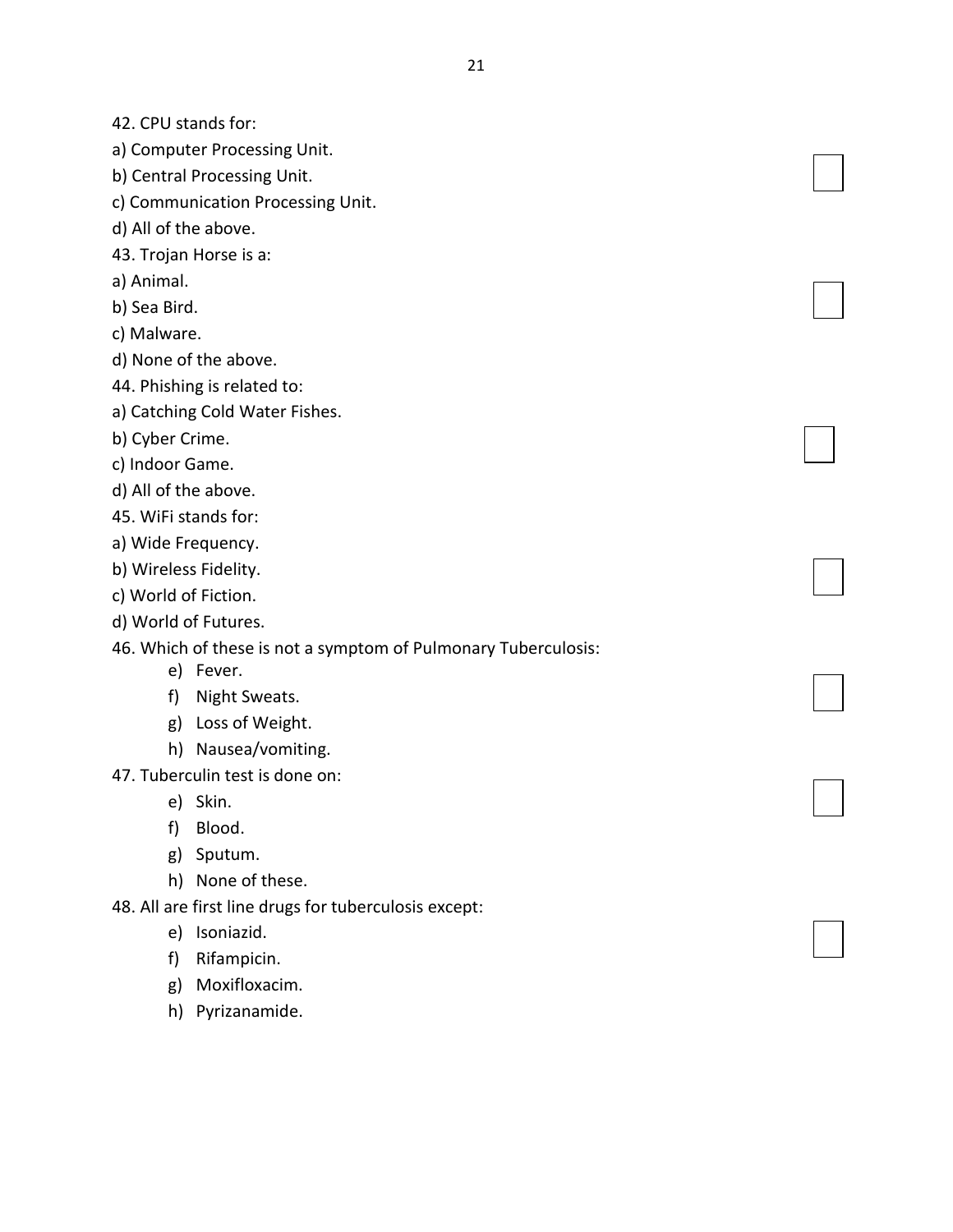49. MDR Tuberculosis is an infection carved by bacteria resistant to:

- e) Isoniazid.
- f) Rifampin.
- g) Both A and B.
- h) None of these.
- 50. TB is transmitted through:
	- e) Sexual Contact.
	- f) Air.
	- g) Blood.
	- h) All of above.

51. Which of the following is a protozoal infection:

- e) Dengue.
- f) Poliomyelitis.
- g) Malaria.
- h) None of these.

52. All can help in stopping transmission of Covid except:

- e) Social Distancing.
- f) Hand Hygeine.
- g) Wearing Masks.
- h) None of these.
- 53. Ist dose of BCG vaccine is given at:
	- e) Birth.
	- f) 1 Week.
	- g) 2 Weeks.
	- h) 4 Weeks.

54. Estimated prevalence of latent Tuberculosis infection in India is:

- e) 5%.
- f) 10%.
- g) 40%.
- h) 80%.

55. Following adverse event is a Contraindication of rechallenge:

- e) Hepatotoxiaty.
- f) Vomiting.
- g) Drug Rash.
- h) Drug Induced Thrombocytopenia.

56. Following drug should be given on empty stomach for better bioavailability:

- e) Isoniazid.
- f) Rifampicin.
- g) Ethambutol.
- h) Both (a) and (b).
- i)

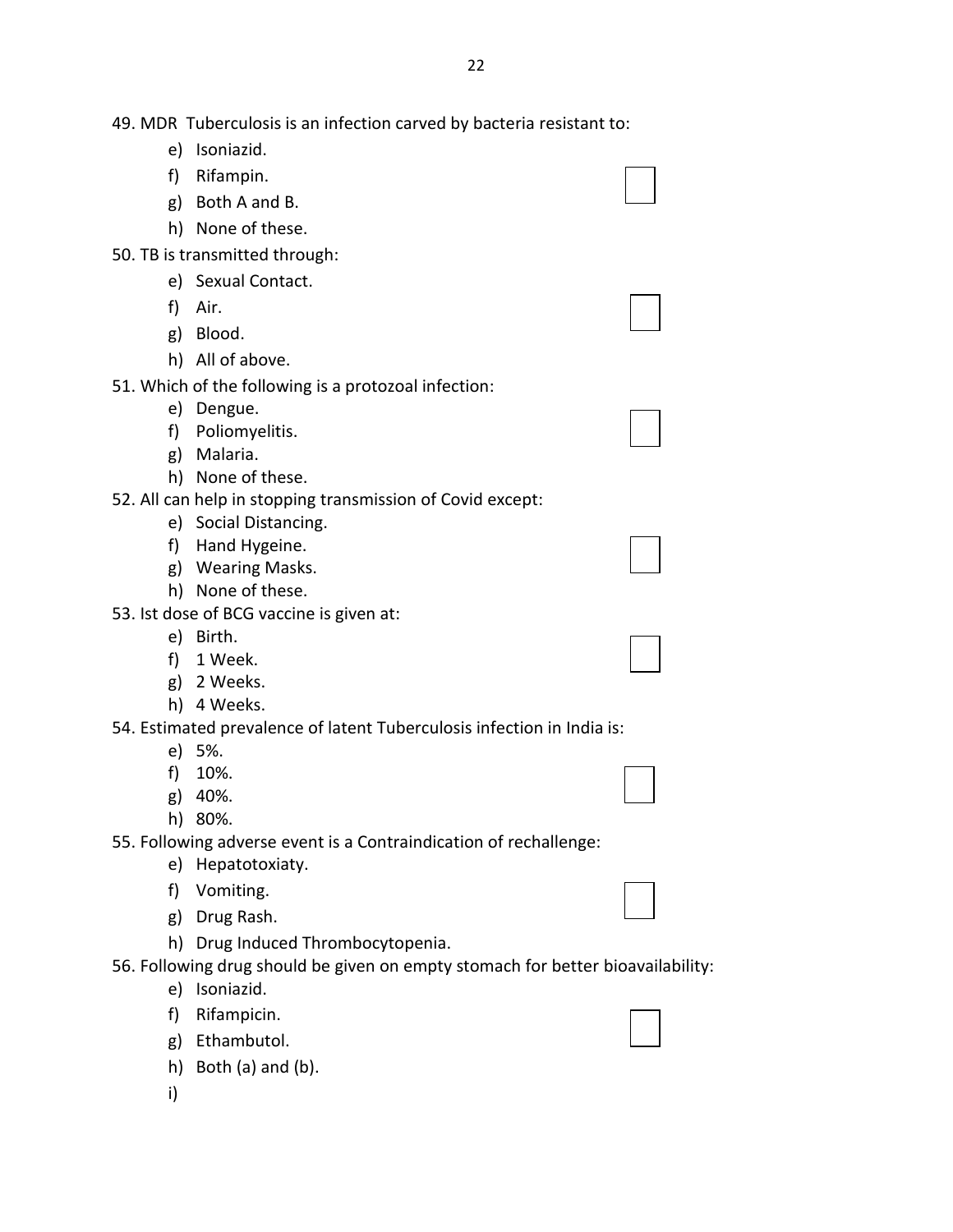- 57. Pyndoxinc deficiency can occur d/t:
	- e) Isoniazid.
	- f) Rifampicin.
	- g) Ethambutol.
	- h) Pyrizammide.
- 58. DOTS stands for:
	- e) Direct Occurring Treatment Service.
	- f) Directly Observed Treatment Strategy.
	- g) Directly Observed Treatment Short Course.
	- h) Directly Observed Treatment Services.
- 59. BCG Vaccine is administered to the infant at:
	- e) Birth.
	- f) 6 months.
	- g) 9 months.
	- h) 1 year.

60. RNTCP was started in:

- e) 1988.
- f) 1990.
- g) 1992.
- h) 1994.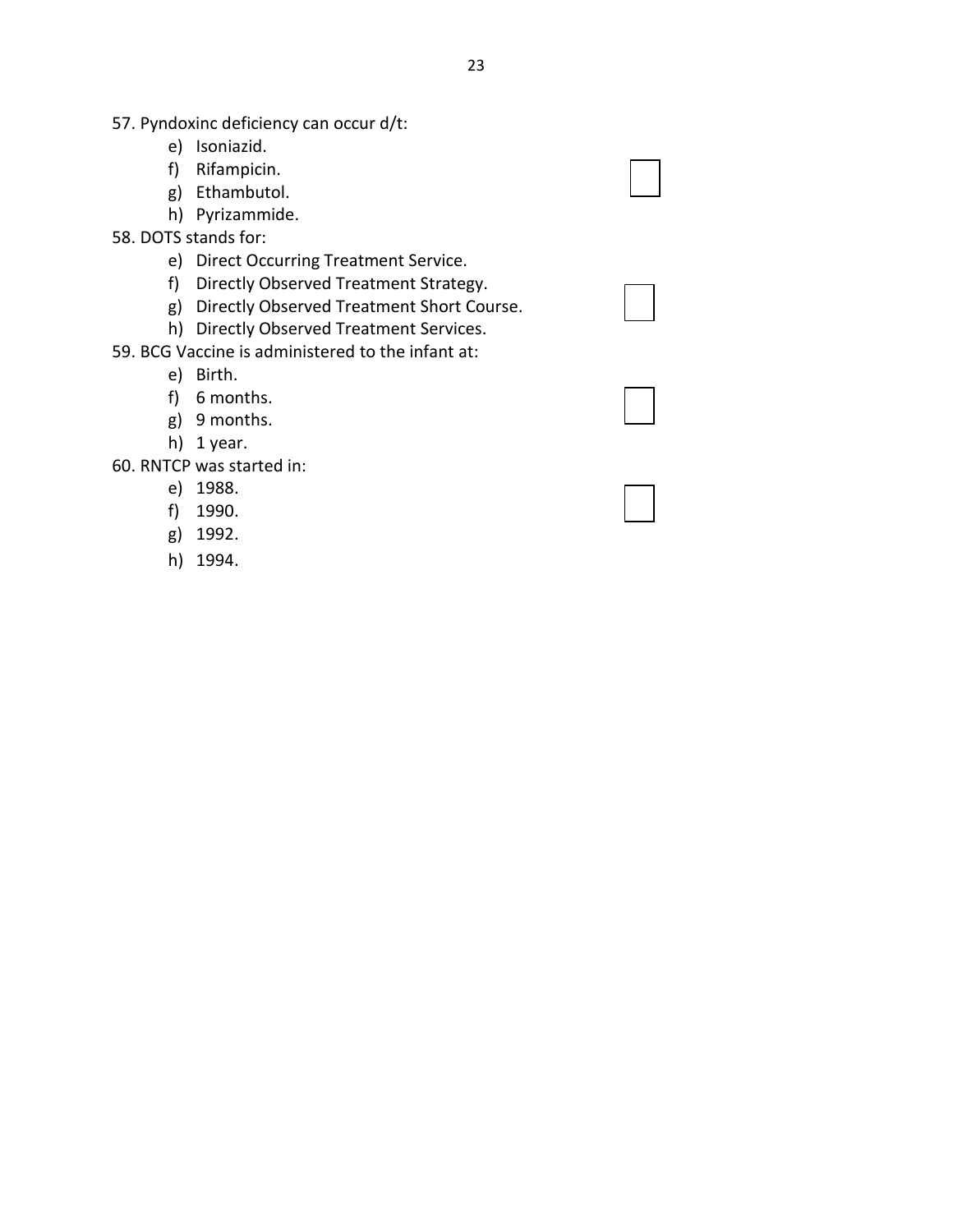**Rough Work Sheet**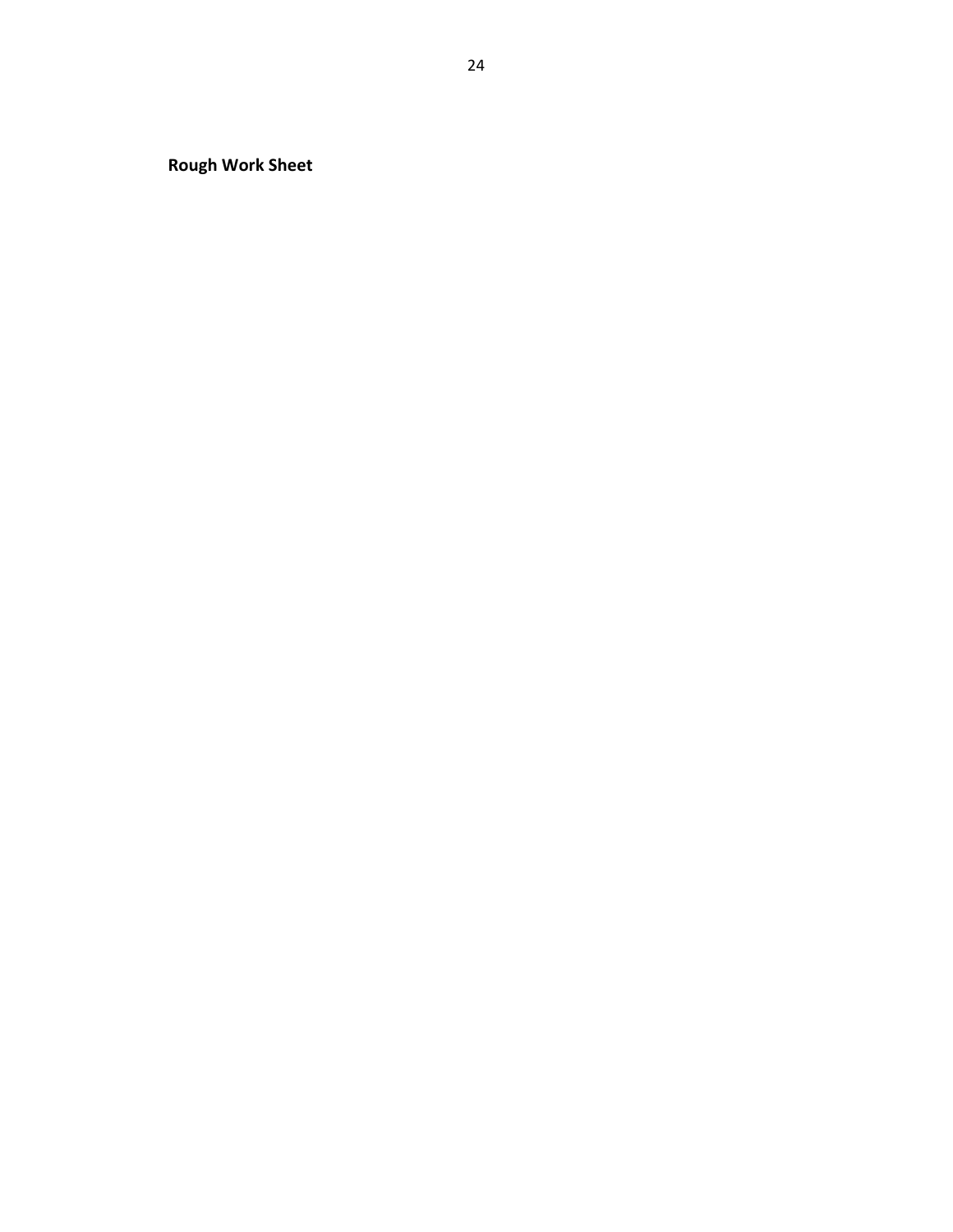Series C

1. A meteorite is:

(a) a comet with a bright gaseous tail.

(b) a piece of matter which burns and gets converted into ash as it enters the Earth's atmosphere from outer space.

(c) a piece of matter which does not burn completely and reaches the surface of the earth.

(d)None of the above.

- 2. Which of the following climate type does not enjoy rainfall all-round the year:
	- (a) Steppe type.
	- (b) China type.
	- (c) Laurentian type.
	- (d) British type.
- 3. Which of the following are you likely to find in the Vale of Kashmir:
	- (a) Chars.
	- (b) Karewas.
	- (c) Bils.
	- (d) Bugyals.
- 4. Consider the following pairs:

## **Population**

# **Interaction**

# **Feature**

- 1. Mutualism : Both the species are benefited
- 2. Competition : Both the species are harmed
- 3. Commensalism : One species is harmed and the other is unaffected
- 4. Amensalism : One species is benefited and the other is unaffected
- Which of the pairs given above is/are correctly matched?
- (a) 1 and 2 only.
- (b) 3 and 4 only.
- (c) 1, 2 and 3 only.

(d) 1, 2, 3 and 4.

- 5. Which of the following are the sources of renewable energy?
	- 1. Geo-thermal energy.
	- 2. Biofuels.
	- 3. Biomass energy.
	- 4. Nuclear energy.

Select the correct answer using the codes given below

- (a) 1 and 3 only.
- (b) 1, 2 and 3 only.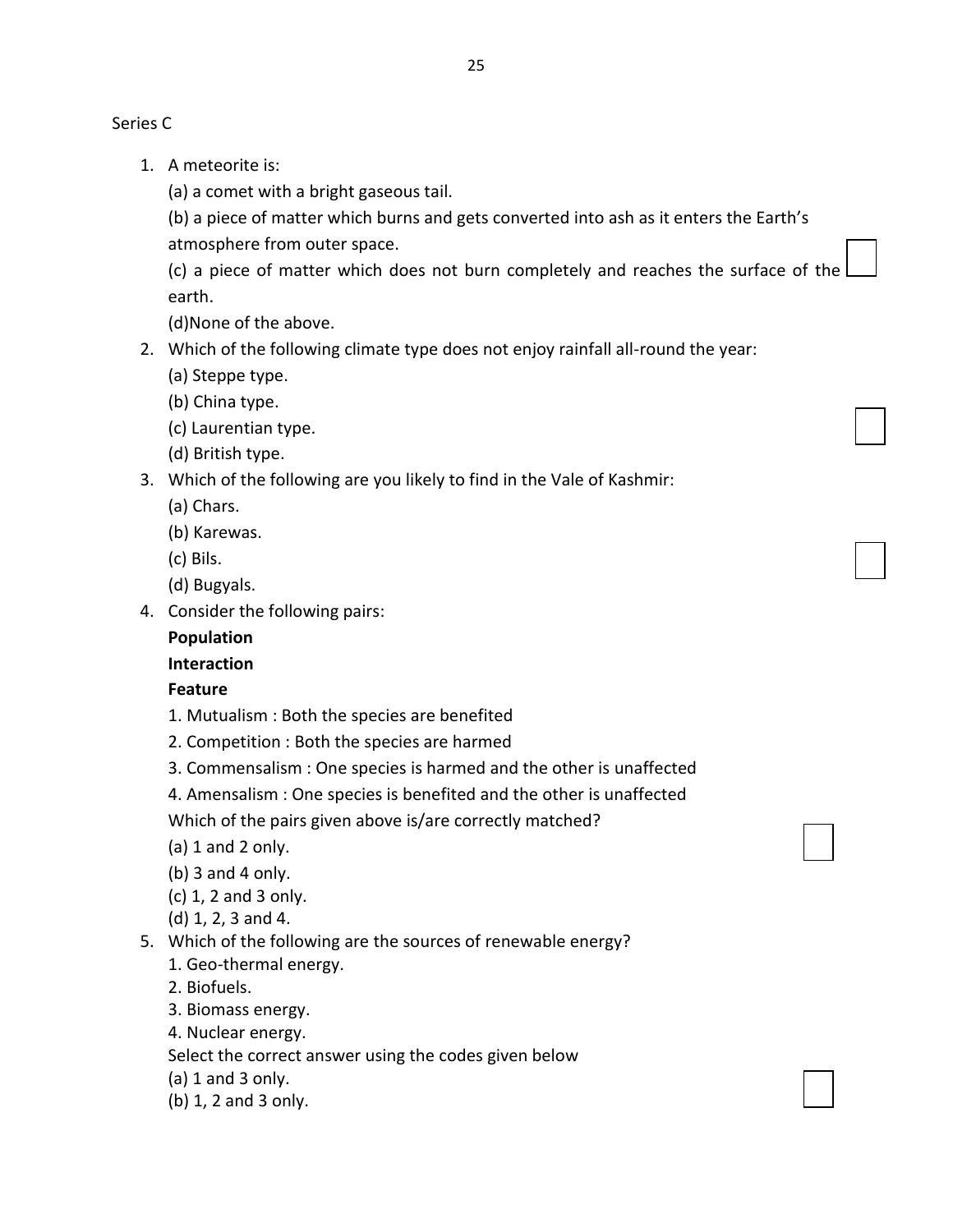- $(c)$  2 and 4 only.
- (d) 1, 2, 3 and 4.
- 6. Which of the following is known as the Rain forests of the oceans?
	- (a) Mangroves.
	- (b) Coral reefs.
	- (c) Sea grass.
	- (d) Oysters.
- 7. Which of the following pollutants are present in the motor vehicle exhaust emissions?
	- 1. Carbon Dioxide.
	- 2. Carbon Monoxide.
	- 3. Nitrous Oxide.
	- 4. Hydrocarbons.

Select the correct answer using the code given below:

- (a) 1, 2 and 4 only.
- (b) 2, 3 and 4 only.
- (c) 1 and 3 only.
- (d) 1, 2, 3 and 4.
- 8. 38. Which of the following gases is/are associated with acid rain:
	- 1. Sulphur Dioxide.
	- 2. Nitrogen Oxides.
	- 3. Methane.
	- 4. Ozone.

Select the correct answer using the code given below.

- (a) 1 and 2 only.
- (b) 1, 2 and 3 only.
- (c) 2, 3 and 4 only.
- $(d)$  1 and 4 only.
- 9. Which of the following are the sources of Methane?
	- 1. Biomass burning.
	- 2. Landfills.
	- 3. Rice fields.
	- 4. Coal mining.
	- 5. Permafrost.

Select the correct answer using the code given below:

- (a) 3 and 4 only.
- (b) 1, 3 and 4 only.
- (c) 1, 2 and 5 only.
- (d) 1, 2, 3, 4 and 5.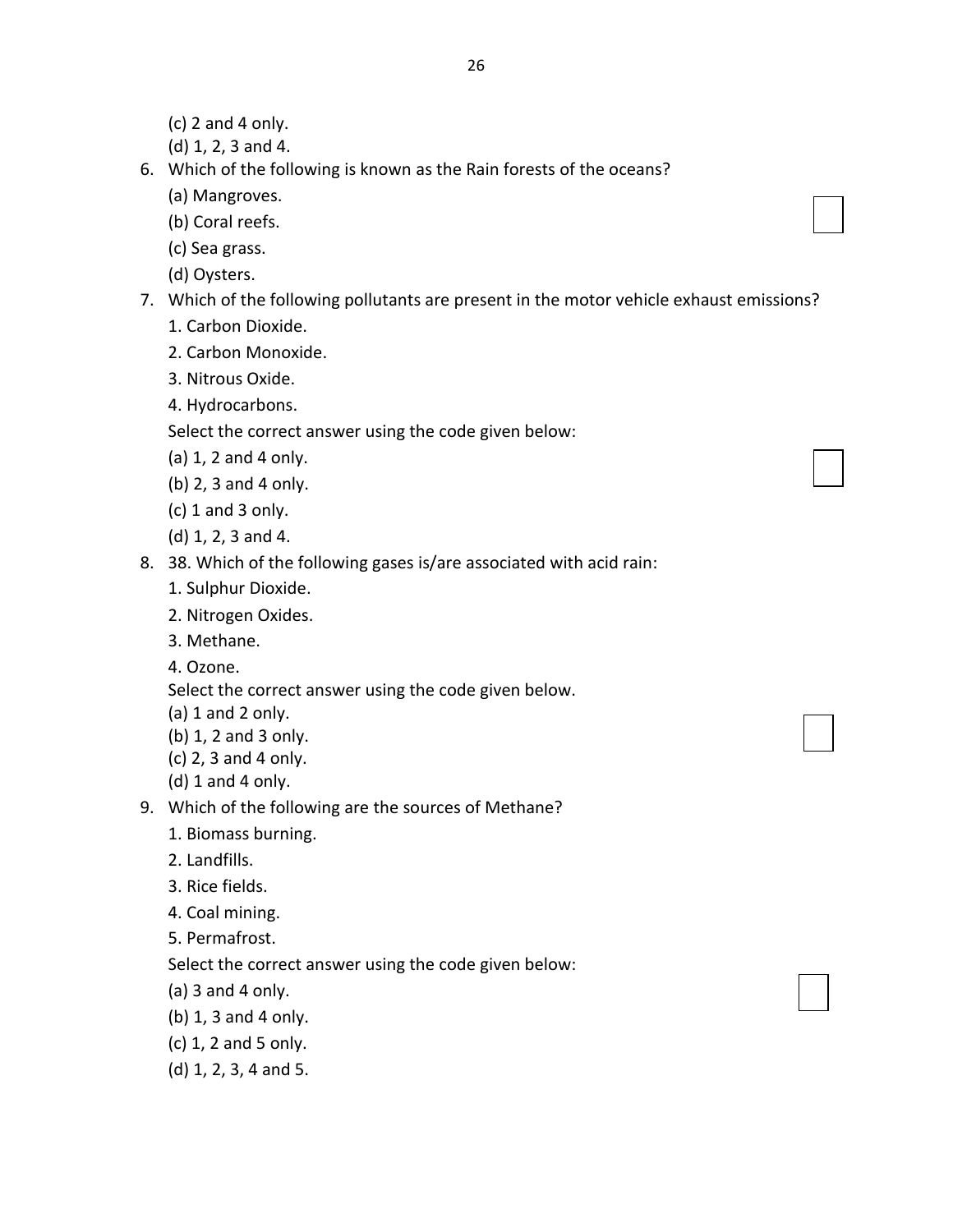- 10. Which among the following regions in India is/are biodiversity hotspots:
	- 1. Eastern Ghats.
	- 2. Eastern Himalayas.
	- 3. Nicobar Islands.
	- Select the correct answer using the code given below.
	- $(a)$  1 and 3 only.
	- (b) 2 only.
	- (c) 2 and 3 only.
	- (d) 1, 2 and 3.
- 11. complete the given series:
	- 2, 14, 98, 286.
	- a) 1976.
	- b) 2548.
	- c) 980.
	- d) 4802.
- 12. If 15 Horses eat 15 bags of grain in 15 days, in how many days will one horse eat one bag of grain:
	- a) 15 Days.
	- b) 1/15 Days.
	- c) 1 Day.
	- d) 30 Days.

# **Directions (Qs. 13-16) : Read the following passages and answer the questions that follow. Your answer to these question should be based on passage only.**

### **PASSAGE-1**

A team of Canadian and American researchers has reached a step closer to developing effective treatments to prevent the brain from diseases like Alzheimer's and Parkinson's by identifying a gene that controls the normal and pathological aging of neurons in the central nervous system. The team has revealed that the BMI-1 gene, which is responsible for aging of neurons, has been identified in mice and in humans as well while they were carrying out experiments on mice. The researchers highlighted the fact that the primary risk factor for diseases like macular degeneration, Parkinson's and Alzheimer's is aging of neurons.

13. An assumption taken by researchers is that

(a) no significant study focused on the basic molecular mechanisms that control neuronal aging, has been conducted to date.

- (b) the BMI-1 gene behaves in a similar fashion in humans as in mice.
- (c) manipulating the BMI-1 gene could result in curing people suffering from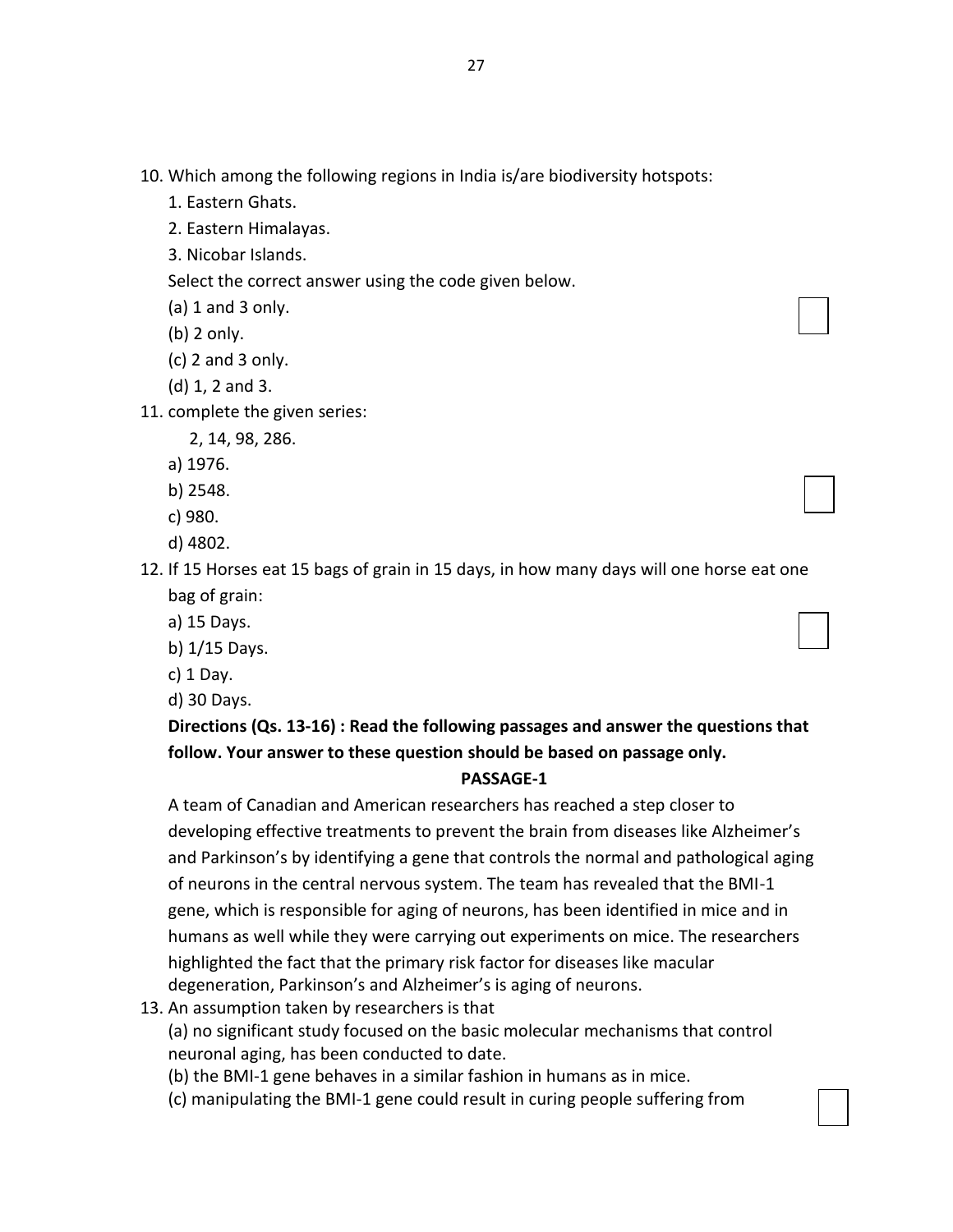Parkinson's or Alzheimer's.

(d) Neurons in the brain age at a slower rate as compared to other cells in the human body.

## **PASSAGE-2**

Leonardo da Vinci's masterpiece the Mona Lisa's smile has repeatedly been a subject of many - greatly varying - interpretations. Some have described the smile as both innocent and inviting. Many researchers have tried to explain why the smile is seen so differently by people. Professor Margaret Livingstone of Harvard University has argued that the smile is mostly drawn in low spatial frequencies, and so can best be seen from a distance or with one's peripheral vision. Thus, for example, the smile appears more striking when looking at the portrait's eyes than when looking at the mouth itself. 2.

- 14. Which of the following statements would strengthen Prof
	- Margaret's claim?

(a) Different people have different interpretations for the same portrait because of their different mental makeup.

(b) A smile may appear to be a neutral expression depending on your mood.

(c) Research has proved that different people focus on different areas while viewing a portrait.

(d) People try to see themselves in a portrait; what they interpret is dependent on their personal qualities.

## **PASSAGE-3**

Akbari is no architect and his grand plan is no conceptual art project. Based at the prestigious Lawrence Berkeley National Laboratory in California, Akbari is a scientist who has come up with a new way to fight global warming. It could be the easiest solution you've ever heard of. His big idea is based on principles as old as the whitewashed villages that scatter the hills of southern Europe and North Africa. Turn enough of the world's black urban landscape white, he says, and it would reflect enough sunlight to delay global warming, and grant us some precious breathing space in the global struggle to control carbon emissions.

- 15 . It can be inferred from the above paragraph that
	- (a) global warming occurs because of poisonous gases like carbon monoxide.

(b) the whitewashed villages in the hills of Europe and North Africa were meant to counter global warming.

- (c) global warming probably occurs due to the earth absorbing sunlight.
- (d) global warming could spell doom for all of us on this earth.

# **PASSAGE-4**

In modern times, the meaning of the word metaphysics has become confusing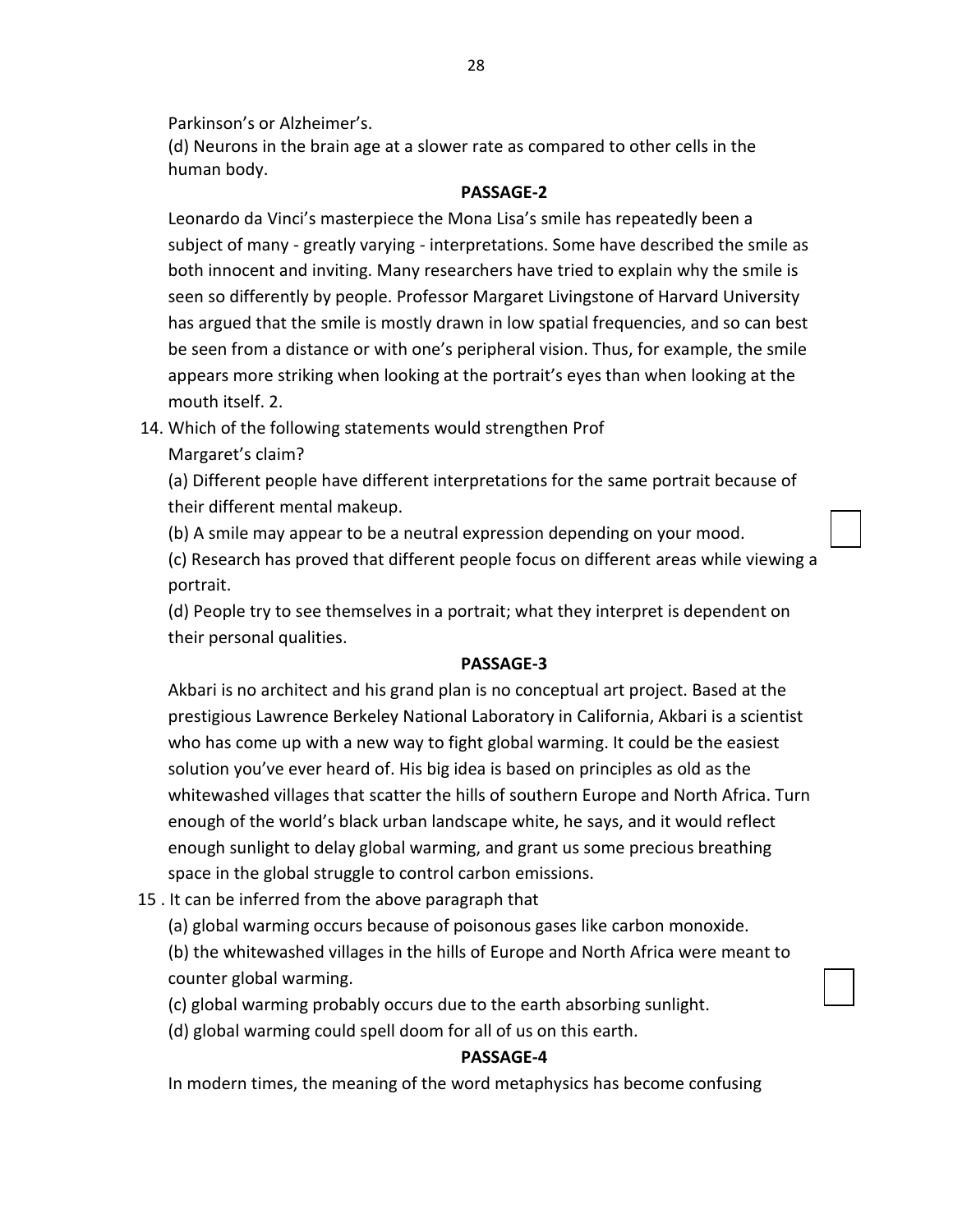because of popular beliefs that are really unrelated to metaphysics or ontology per se, viz. esotericism and occultism. Esotericism and occultism, in their many forms, are not concerned with inquiries into first principles or the nature of being, though they do tend to proceed on the metaphysical assumption that all being is "one". 16. It can be inferred that

(a) Esotericism and Occultism explain the meaning of metaphysics with a lot of confusion.

(b) Esotericism does not believe in the first principle that metaphysics believes in.

(c) Metaphysics is concerned with inquiries into the nature of being.

(d) Many forms of esotericism are related to metaphysics.

 17 What should come in the place of question mark in the following letter number combination:

F6, H8, J 10, L12?

- a) N 15.
- b) 0 14.
- c) N 14.
- d) O 13.
- 18. The deepest lake in Kashmir is
	- (a) Dal.
	- (b) Wular.
	- (c) Manasbal.
	- (d) Anchar.

19. Vishav, Rambiara and Romshi are left bank tributaries of the river:

- (a) Shyok.
- (b) Jhelum.
- (c) Sind.
- (d)Chenab.

20. The Lake in J&K that lies between India and China border is:

- (a) Salt Lake.
- (b) Pangong Lake.
- (c) Tso Moriri Lake.
- (d) Wular Lake.

21. Vyeth, Hydaspes, Behat on Koshur Derya are the other names of:-

- (a) River Jhelum.
- (b) River Indus.
- (c) River Chenab.
- (d) River Shyok.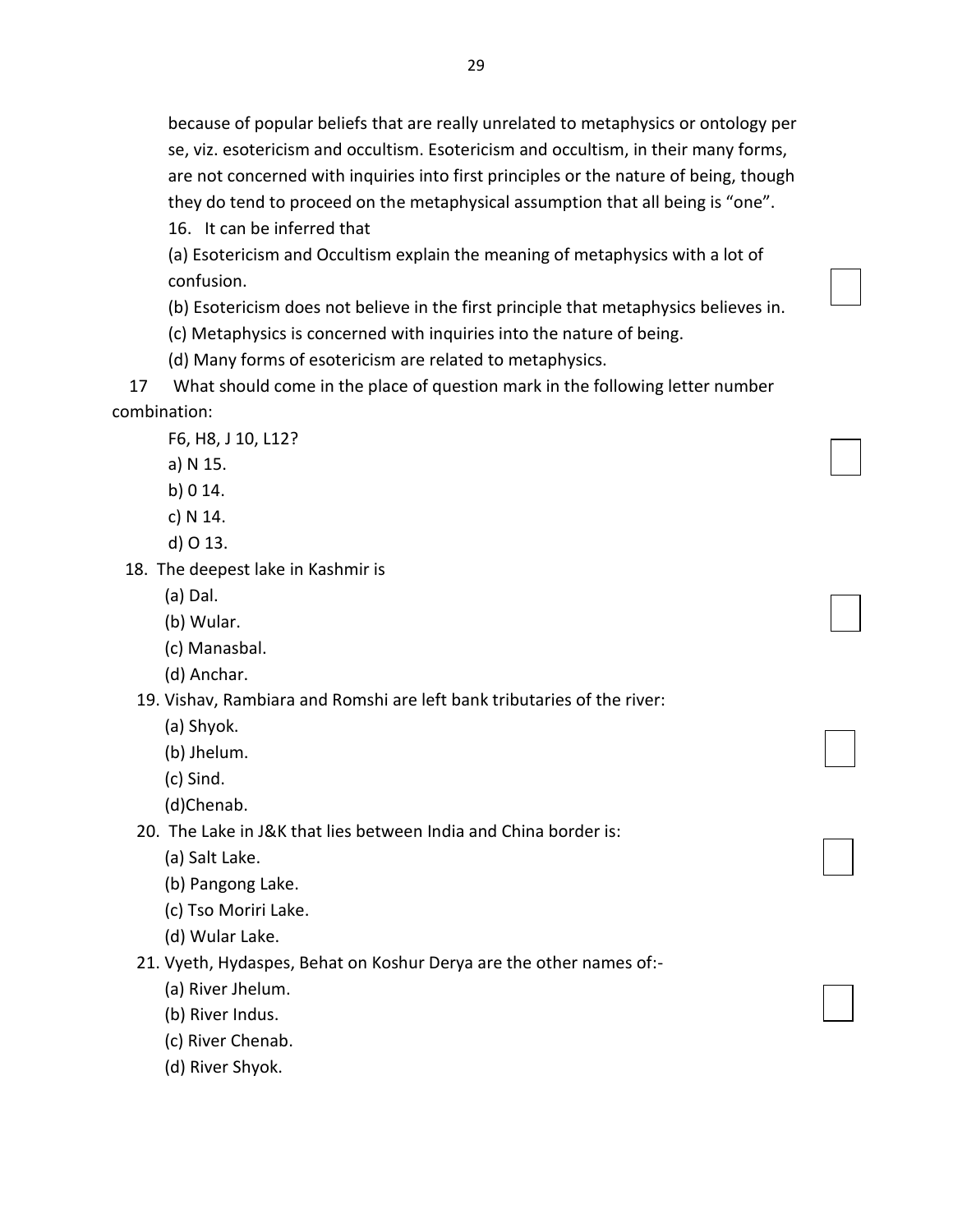- 22. Which of the following pass joins Poonch and the Uri sector:
	- (a) Baramulla Pass.
	- (b) Hajipir Pass.
	- (c) Banihal Pass.
	- (d) None of these.
- 23. Which of the following companies is awarded with 690 MW Rattle Project in the state of Jammu and Kashmir?
	- (a) Reliance Power.
	- (b) GVK Development Project.
	- (c) TCS.
	- (d) None of the above.
- 24. In which of the following districts of Jammu and Kashmir their first Wind power project will be installed by the Jammu and Kashmir Energy Development Department?
	- (a) Doda.
	- (b) Reasi.
	- (c) Kathua.
	- (d) Samba.
- 25. The main purpose of the Super Computer is:
	- a) High Speed Calculations.
	- b) Weather Forecasting.
	- c) Data Retrieval Operations.
	- d) None of the above.
- 26. An Electrical Pathway within a Computer is called:
	- a) Circuit.
	- b) Line.
	- c) Bus.
	- d) Track.
- 27. CPU stands for:
	- a) Computer Processing Unit.
	- b) Central Processing Unit.
	- c) Communication Processing Unit.
	- d) All of the above.
- 28. Trojan Horse is a:
	- a) Animal.
	- b) Sea Bird.
	- c) Malware.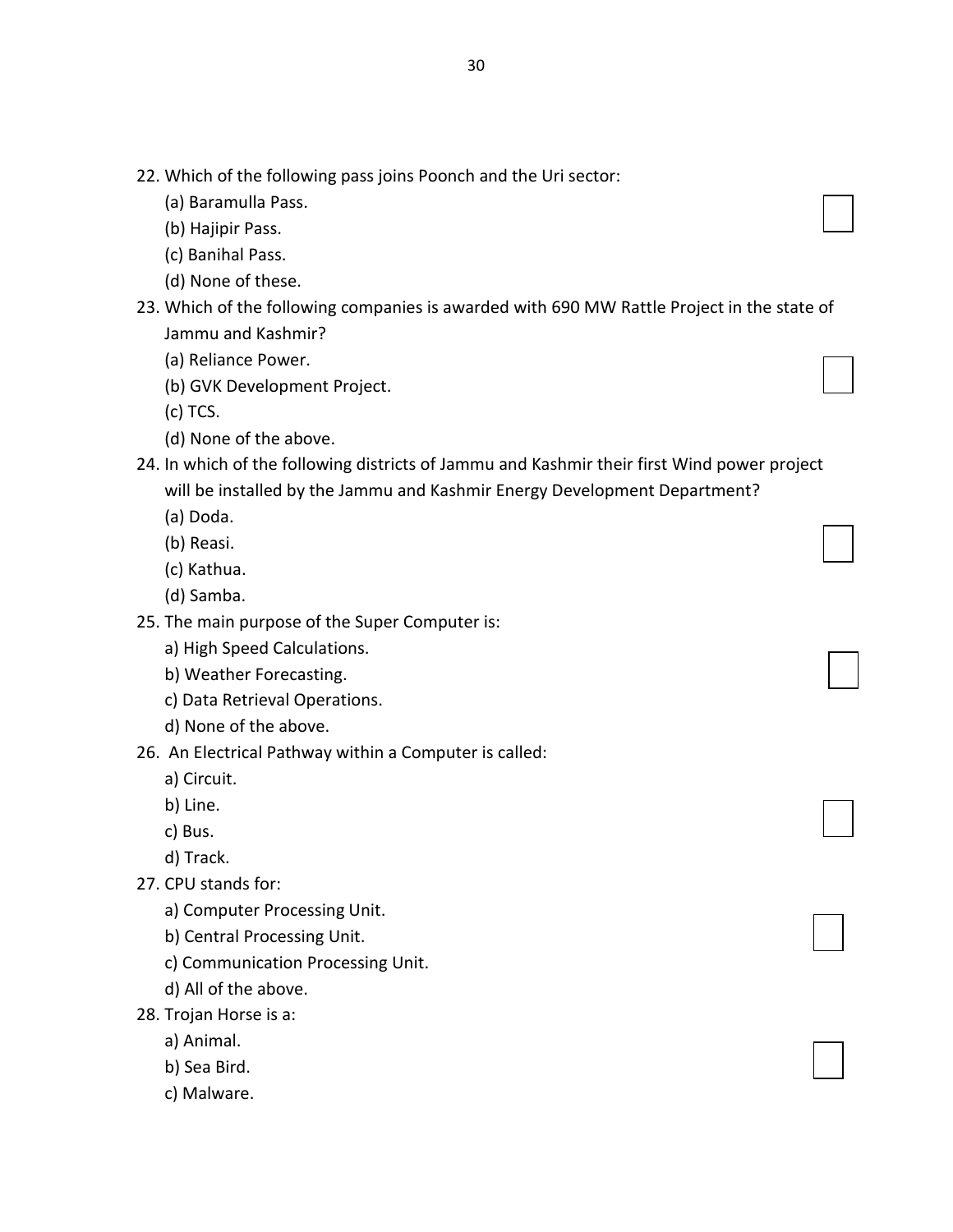d) None of the above.

- 29. Phishing is related to:
	- a) Catching Cold Water Fishes.
	- b) Cyber Crime.
	- c) Indoor Game.
	- d) All of the above.
- 30. WiFi stands for:
	- a) Wide Frequency.
	- b) Wireless Fidelity.
	- c) World of Fiction.
	- d) World of Futures.

#### 31. Which of these is not a symptom of Pulmonary Tuberculosis:

- i) Fever.
- j) Night Sweats.
- k) Loss of Weight.
- l) Nausea/vomiting.
- 32. Tuberculin test is done on:
	- i) Skin.
	- j) Blood.
	- k) Sputum.
	- l) None of these.
- 33. All are first line drugs for tuberculosis except:
	- i) Isoniazid.
	- j) Rifampicin.
	- k) Moxifloxacim.
	- l) Pyrizanamide.
- 34. MDR Tuberculosis is an infection carved by bacteria resistant to:
	- i) Isoniazid.
	- j) Rifampin.
	- k) Both A and B.
	- l) None of these.
- 35. TB is transmitted through:
	- i) Sexual Contact.
	- j) Air.
	- k) Blood.
	- l) All of above.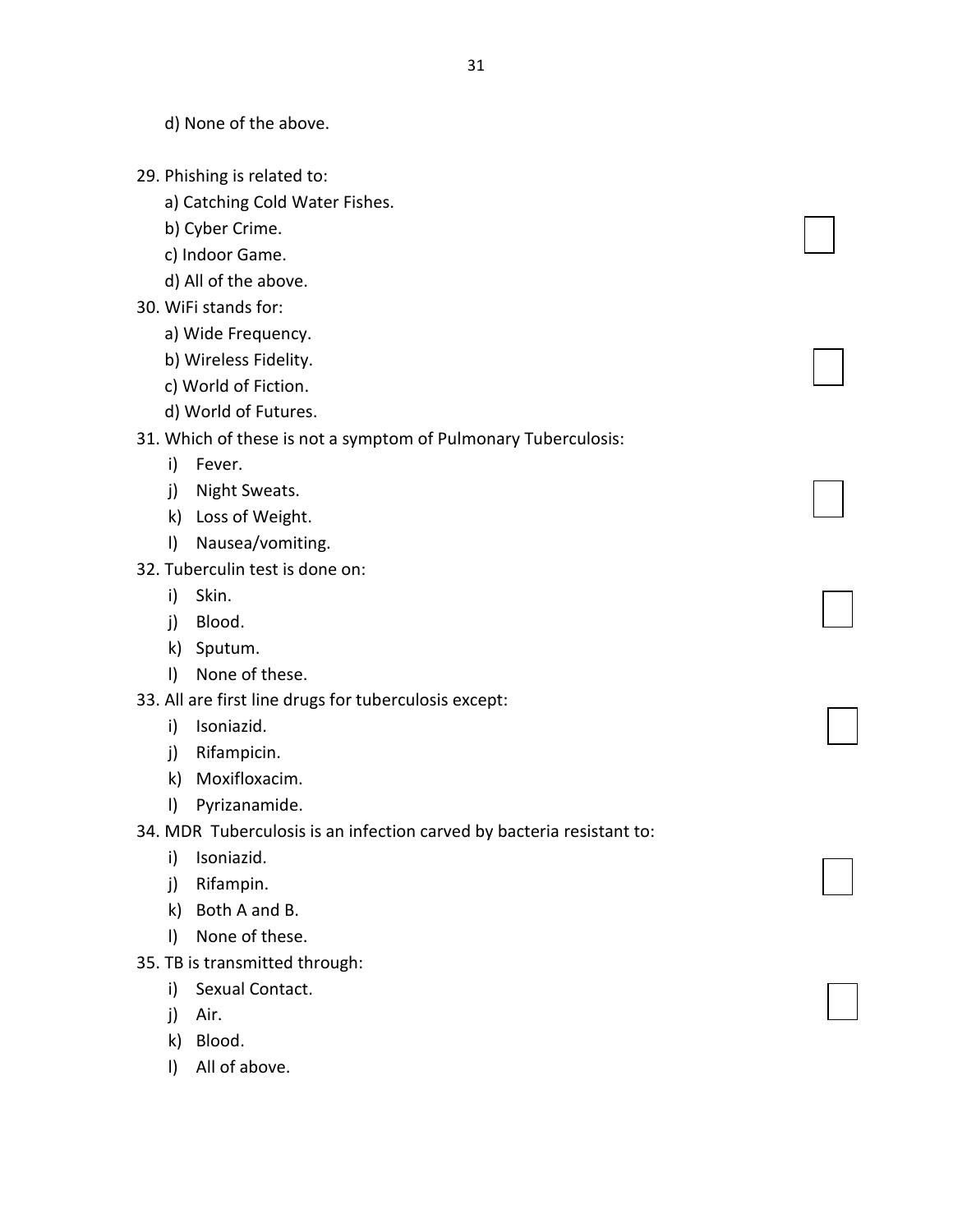- 36. Which of the following is a protozoal infection:
	- i) Dengue.
	- j) Poliomyelitis.
	- k) Malaria.
	- l) None of these.
- 37. All can help in stopping transmission of Covid except:
	- i) Social Distancing.
	- j) Hand Hygeine.
	- k) Wearing Masks.
	- l) None of these.
- 38. Ist dose of BCG vaccine is given at:
	- i) Birth.
	- j) 1 Week.
	- k) 2 Weeks.
	- l) 4 Weeks.

## 39. Estimated prevalence of latent Tuberculosis infection in India is:

- i) 5%.
- j) 10%.
- k) 40%.
- l) 80%.

40. Following adverse event is a Contraindication of rechallenge:

- i) Hepatotoxiaty.
- j) Vomiting.
- k) Drug Rash.
- l) Drug Induced Thrombocytopenia.
- 41. Following drug should be given on empty stomach for better bioavailability:
	- j) Isoniazid.
	- k) Rifampicin.
	- l) Ethambutol.
	- m) Both (a) and (b).
- 42. Pyndoxinc deficiency can occur d/t:
	- i) Isoniazid.
	- j) Rifampicin.
	- k) Ethambutol.
	- l) Pyrizammide.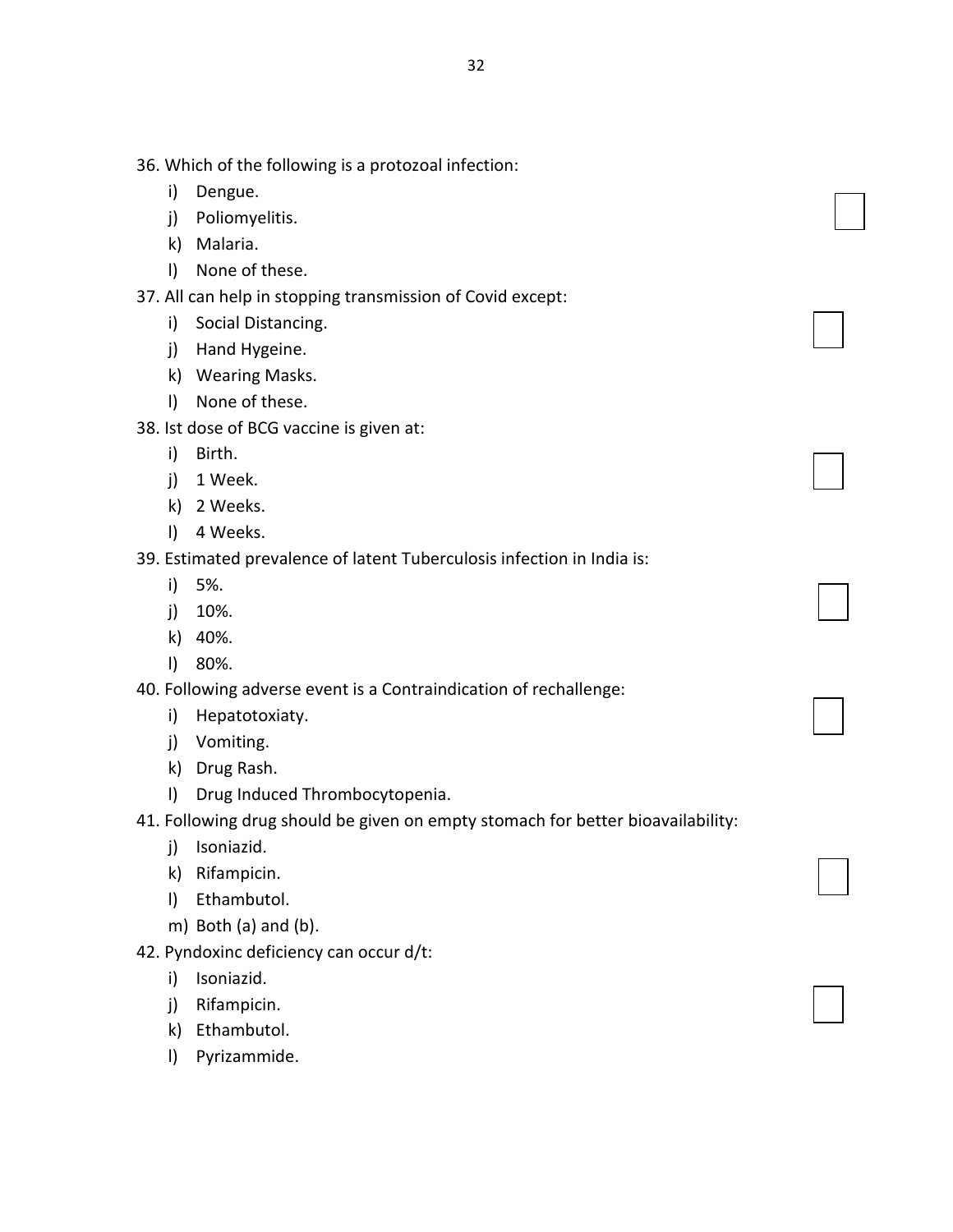- i) Direct Occurring Treatment Service.
- j) Directly Observed Treatment Strategy.
- k) Directly Observed Treatment Short Course.
- l) Directly Observed Treatment Services.
- 44. BCG Vaccine is administered to the infant at:
	- i) Birth.
	- j) 6 months.
	- k) 9 months.
	- l) 1 year.
- 45. RNTCP was started in:
	- i) 1988.
	- j) 1990.
	- k) 1992.
	- l) 1994.

# 46. A patient with Tuberculosis should avoid which foods:

- i) Orange, Mango.
- j) Red Meat.
- k) Caffeinated Drinks.
- l) Both B & C.

# 47. For completion of treatment of a patient with simple TB, the amount of money a and DOTS provider gets:

- i) 500.
- j) 1000.
- k) 1500.
- l) 2000.
- 48. The theme of TB day 2020 was:
	- i) It's time.
	- j) Reach the 3 Million: reach, treat, cure everyone.
	- k) Wanted: Leaders for a TB-free World.
	- l) Unite to end TB.
- 49. TB Day is celebrated on:
	- i)  $24^{th}$  April.
	- i)  $24^{th}$  March.
	- k)  $24^{th}$  May.
	- $1)$  24<sup>th</sup> August.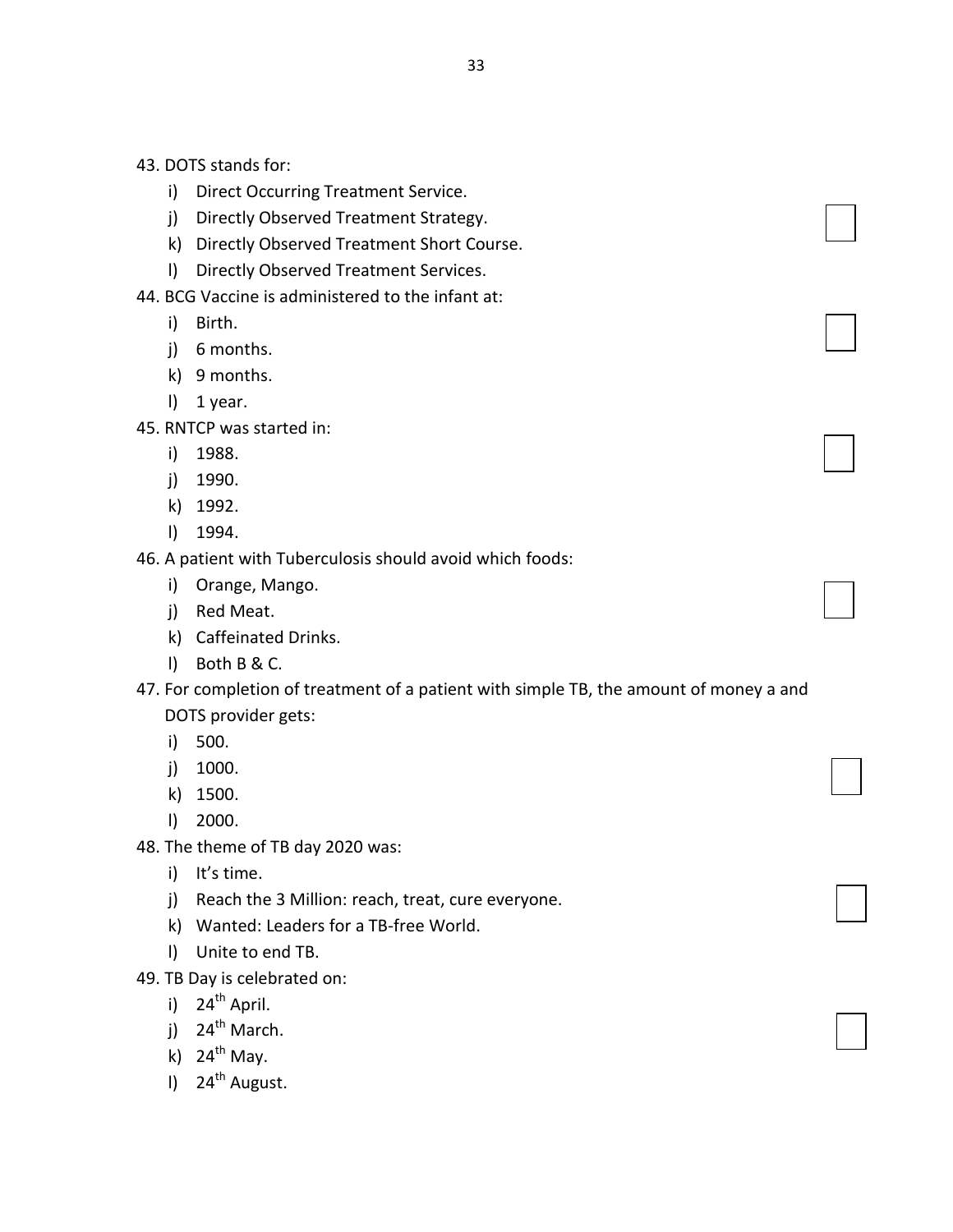- i) Dharmendra.
- j) Shah Rukh Khan.
- k) Deepika Padukone.
- l) Amitabh Bachan.
- 51. RNTCP was revised to National Tuberculosis Elimination Programme:
	- i) 2016.
	- j) 2017.
	- k) 2018.
	- l) 2020.
- 52. AIDS stands for:
	- i) Acute Inflammatory Demyelination Syndrome.
	- j) Acquired Inflammatory Deficiency Syndrome.
	- k) Acquired Immune Deficiency Syndrome.
	- l) Acute Immune Deficiency Syndrome.
- 53. Which of the following is a component of Health:
	- i) Social.
	- j) Mental.
	- k) Physical.
	- l) All of the above.
- 54. Who is the current Minister of Ministry of Health & Family Welfare:
	- i) Harsh Mohan.
	- j) Harsh Vardhan.
	- k) Gh. Nabi Azad.
	- l) None of these.
- 55. Mode of transmission of Covid-19 is:
	- i) Food.
	- j) Sewage.
	- k) Sexual contact.
	- l) None of these.
- 56. Polio is caused by:
	- i) Virus.
	- j) Bacteria.
	- k) Fungi.
	- l) None of these.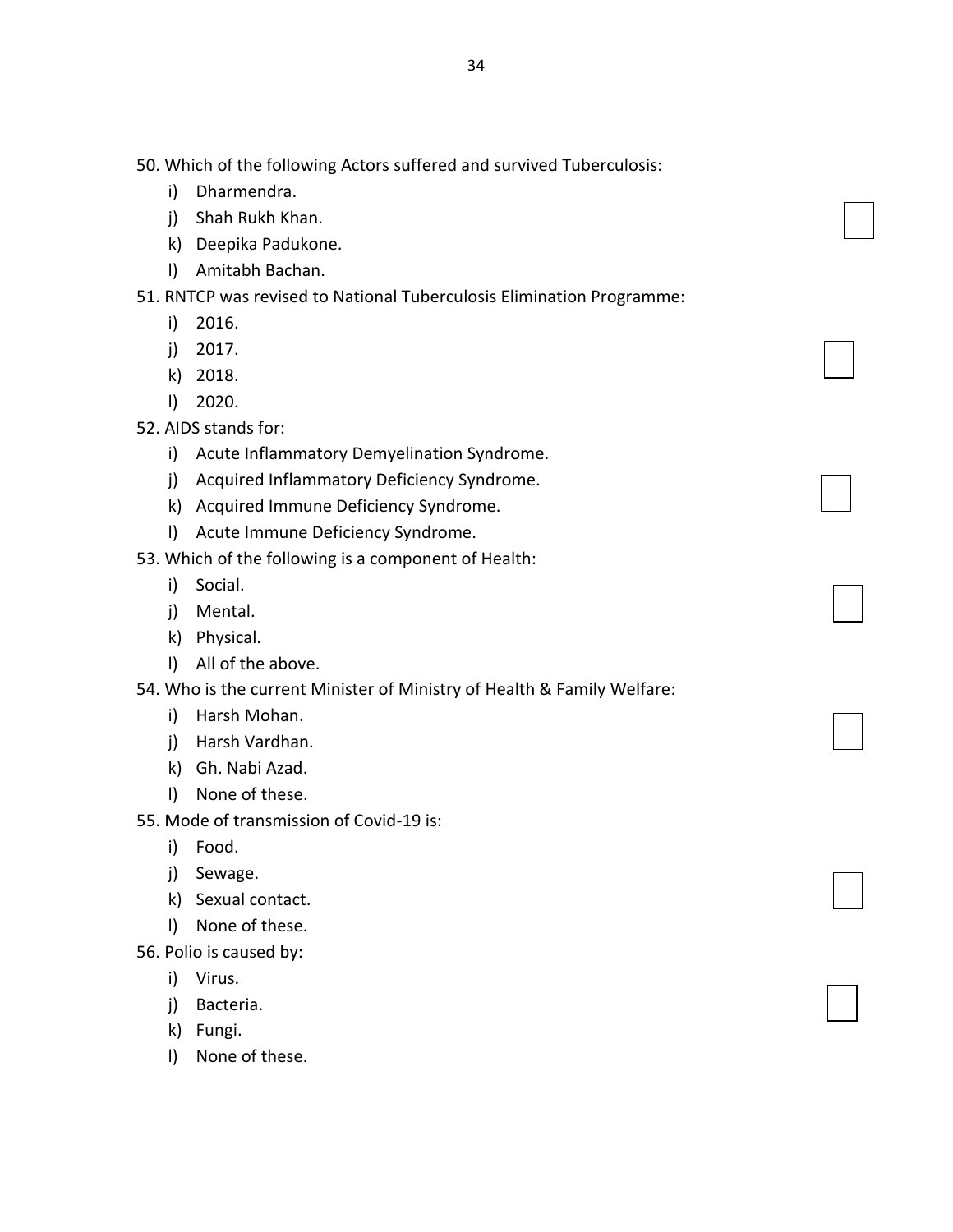57. National Health Mission Programme was launched by GOI in:

- i) 2012.
- j) 2013.
- k) 2014.
- l) 2015.

58. Who is the Brand Ambassador of Pulse Polio drive in India:

- i) Amitabh Bachan.
- j) Shah Rukh Khan.
- k) Sachin Tendulkar.
- l) Virat Kohli.
- 59. Which of the following is not a Fundamental Duty as enshrined in the Constitution of India:
	- (a) To develop scientific temper
	- (b) To promote brotherhood and strive to be a good human being
	- (c) To respect the ideals of the Constitution
	- (d) To develop spirit of enquiry.
- 60. With reference to 73rd amendment act of the constitution, a Gram Sabha is a body consisting of:
	- (a) All the adult population of the villages under the Panchayat.
	- (b) The whole population of the villages under the Panchayat other than Children of less than five years.
	- (c) The registered voters of the villages under the Panchayat.
	- (d) None of the above.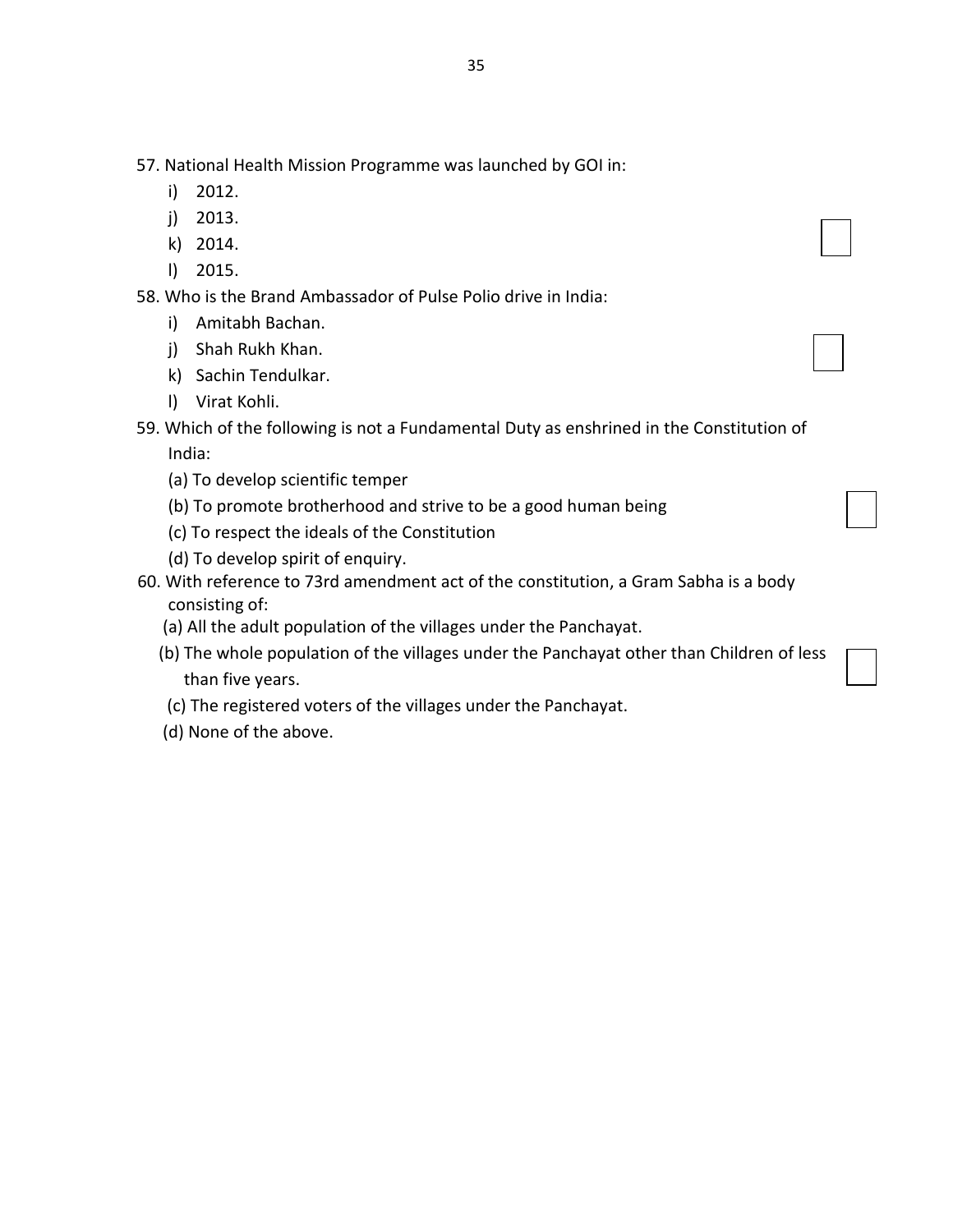**Rough Work Sheet**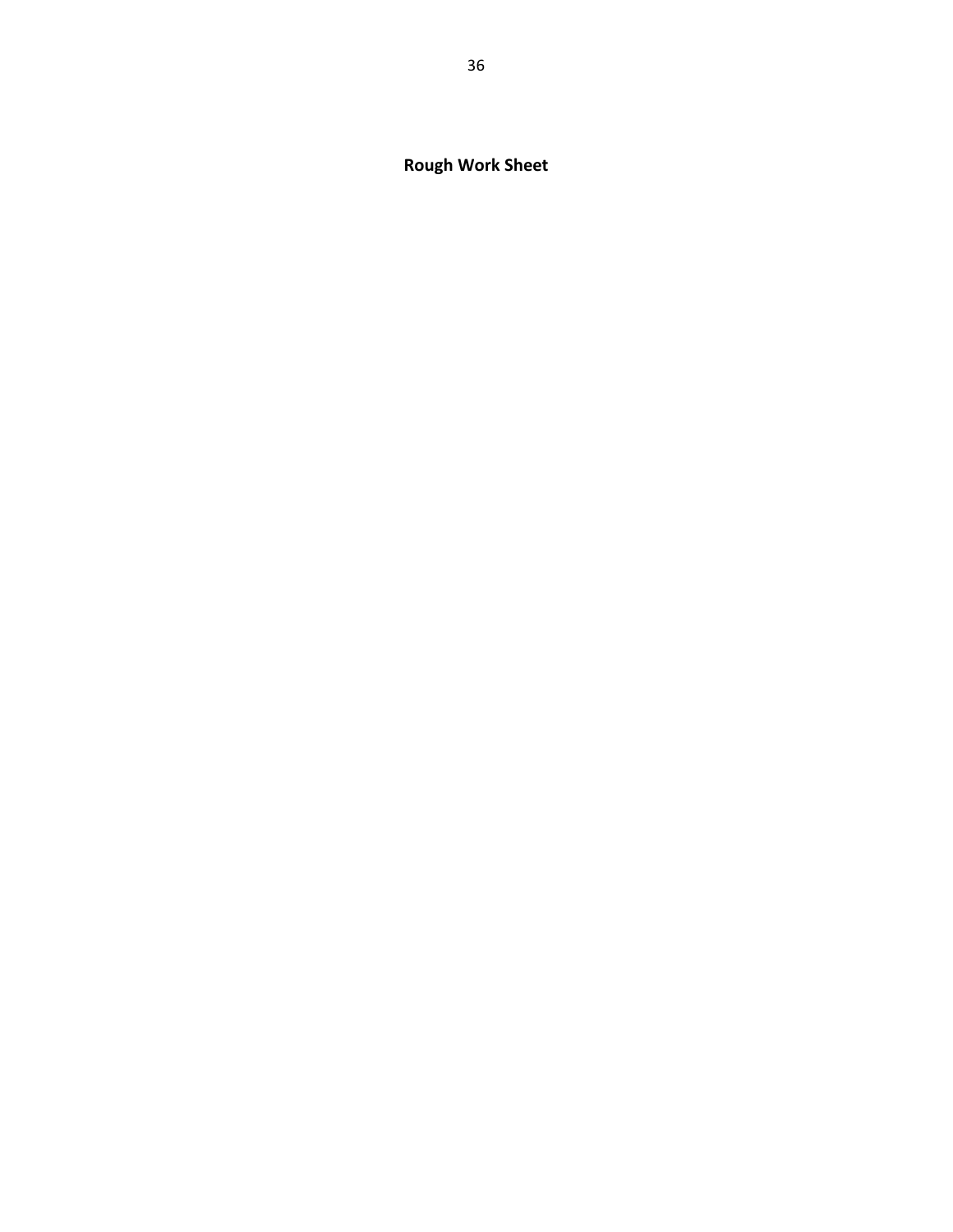Series D

1. What should come in the place of question mark in the following letter number combination: F6, H8, J 10, L12?

a) N 15. b) 0 14. c) N 14. d) O 13. 2. The deepest lake in Kashmir is (a) Dal. (b) Wular. (c) Manasbal. (d) Anchar. 3. Vishav, Rambiara and Romshi are left bank tributaries of the river: (a) Shyok. (b) Jhelum. (c) Sind. (d)Chenab. 4. The Lake in J&K that lies between India and China border is: (a) Salt Lake. (b) Pangong Lake. (c) Tso Moriri Lake. (d) Wular Lake. 5. Vyeth, Hydaspes, Behat on Koshur Derya are the other names of:- (a) River Jhelum.

(b) River Indus.

(c) River Chenab.

(d) River Shyok.

6. Which of the following pass joins Poonch and the Uri sector:

(a) Baramulla Pass.

(b) Hajipir Pass.

(c) Banihal Pass.

(d) None of these.

7. Which of the following companies is awarded with 690 MW Rattle Project in the state of Jammu and Kashmir?

(a) Reliance Power.

(b) GVK Development Project.

(c) TCS.

(d) None of the above.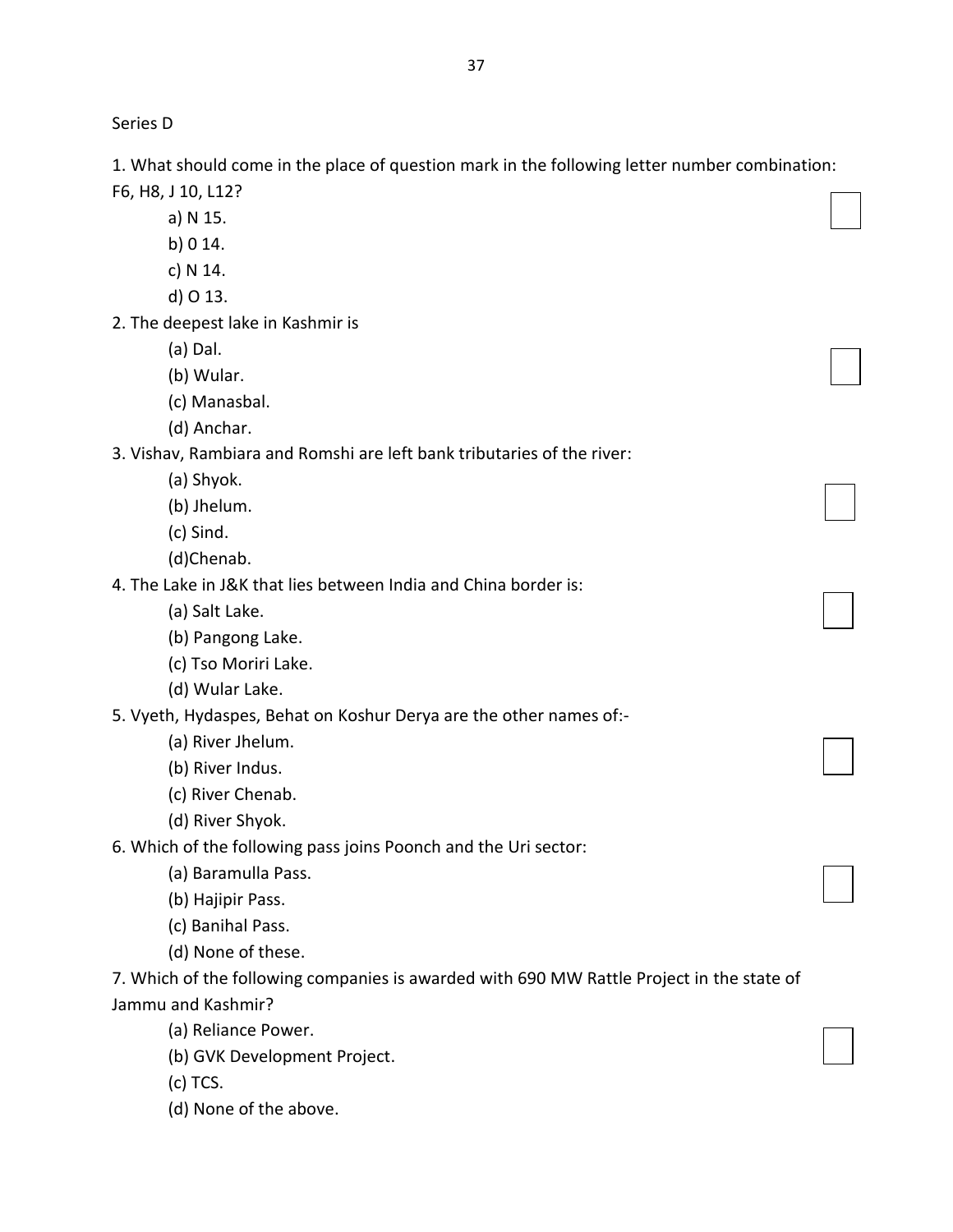8. In which of the following districts of Jammu and Kashmir their first Wind power project will be installed by the Jammu and Kashmir Energy Development Department?

(a) Doda.

(b) Reasi.

(c) Kathua.

(d) Samba.

9. The main purpose of the Super Computer is:

a) High Speed Calculations.

b) Weather Forecasting.

c) Data Retrieval Operations.

d) None of the above.

10. An Electrical Pathway within a Computer is called:

a) Circuit.

b) Line.

c) Bus.

d) Track.

11. CPU stands for:

a) Computer Processing Unit.

b) Central Processing Unit.

c) Communication Processing Unit.

d) All of the above.

12. Trojan Horse is a:

a) Animal.

b) Sea Bird.

c) Malware.

d) None of the above.

13. Phishing is related to:

a) Catching Cold Water Fishes.

b) Cyber Crime.

c) Indoor Game.

d) All of the above.

### 14. WiFi stands for:

a) Wide Frequency.

b) Wireless Fidelity.

c) World of Fiction.

d) World of Futures.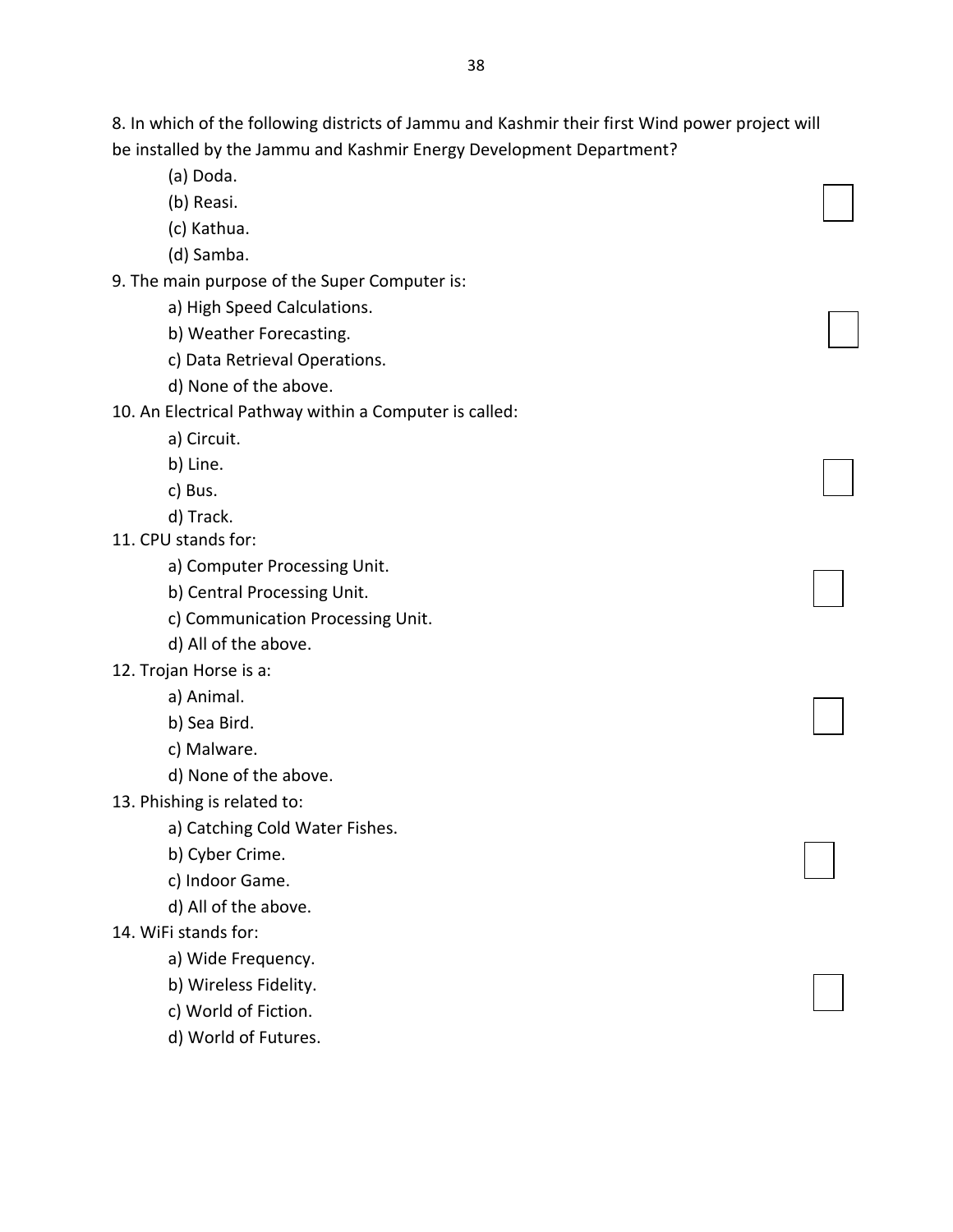15. Which of these is not a symptom of Pulmonary Tuberculosis:

- m) Fever.
- n) Night Sweats.
- o) Loss of Weight.
- p) Nausea/vomiting.
- 16. Tuberculin test is done on:
	- m) Skin.
	- n) Blood.
	- o) Sputum.
	- p) None of these.
- 17. All are first line drugs for tuberculosis except:
	- m) Isoniazid.
	- n) Rifampicin.
	- o) Moxifloxacim.
	- p) Pyrizanamide.

18. MDR Tuberculosis is an infection carved by bacteria resistant to:

- m) Isoniazid.
- n) Rifampin.
- o) Both A and B.
- p) None of these.
- 19. TB is transmitted through:
	- m) Sexual Contact.
	- n) Air.
	- o) Blood.
	- p) All of above.

20. Which of the following is a protozoal infection:

- m) Dengue.
- n) Poliomyelitis.
- o) Malaria.
- p) None of these.
- 21. All can help in stopping transmission of Covid except:
	- m) Social Distancing.
	- n) Hand Hygeine.
	- o) Wearing Masks.
	- p) None of these.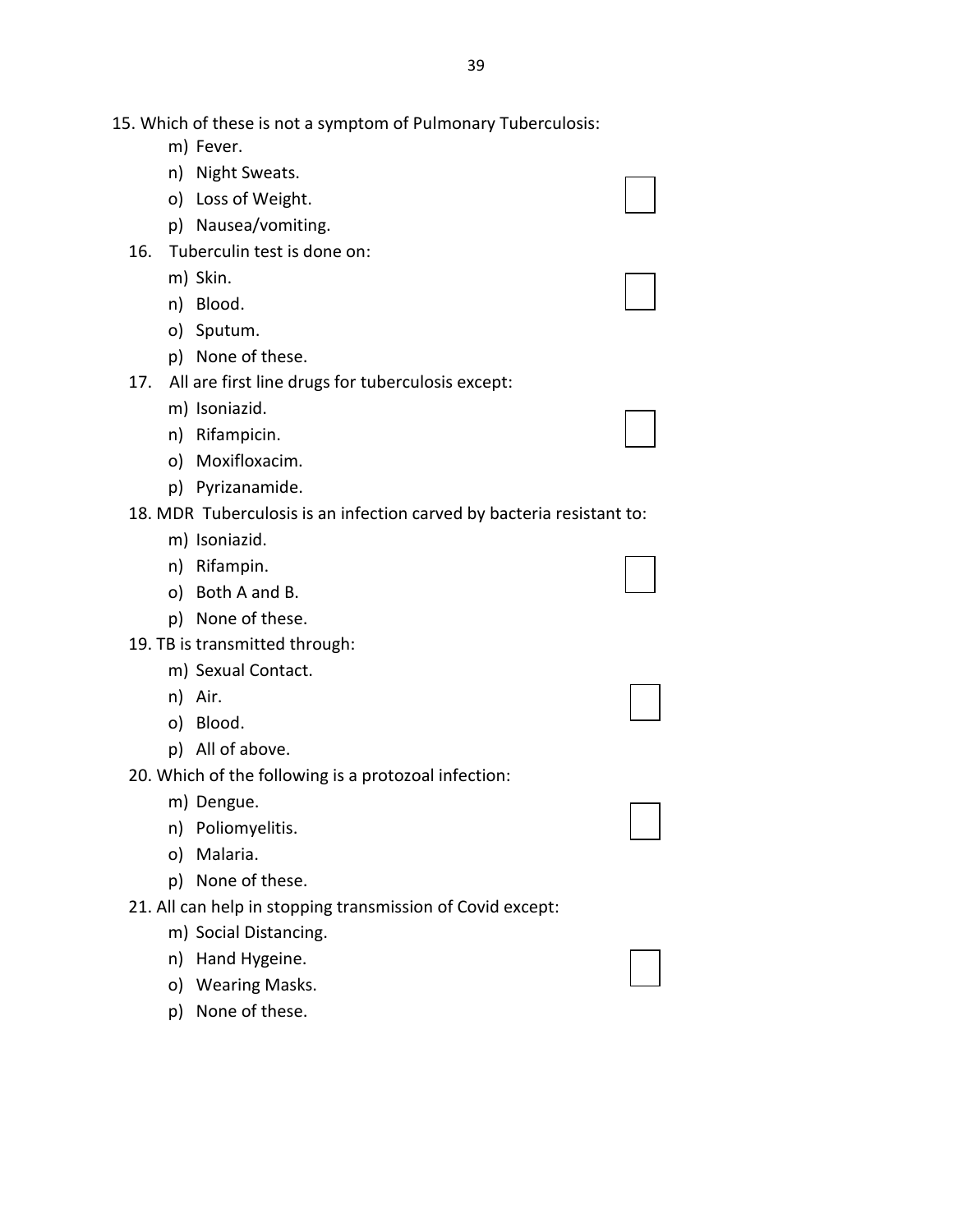- 22. Ist dose of BCG vaccine is given at:
	- m) Birth.
	- n) 1 Week.
	- o) 2 Weeks.
	- p) 4 Weeks.

### 23. Estimated prevalence of latent Tuberculosis infection in India is:

- m) 5%.
- n) 10%.
- o) 40%.
- p) 80%.

#### 24. Following adverse event is a Contraindication of rechallenge:

- m) Hepatotoxiaty.
- n) Vomiting.
- o) Drug Rash.
- p) Drug Induced Thrombocytopenia.

#### 25. Following drug should be given on empty stomach for better bioavailability:

- n) Isoniazid.
- o) Rifampicin.
- p) Ethambutol.
- q) Both (a) and (b).

#### 26. Pyndoxinc deficiency can occur d/t:

- m) Isoniazid.
- n) Rifampicin.
- o) Ethambutol.
- p) Pyrizammide.
- 27. DOTS stands for:
	- m) Direct Occurring Treatment Service.
	- n) Directly Observed Treatment Strategy.
	- o) Directly Observed Treatment Short Course.
	- p) Directly Observed Treatment Services.
- 28. BCG Vaccine is administered to the infant at:
	- m) Birth.
	- n) 6 months.
	- o) 9 months.
	- p) 1 year.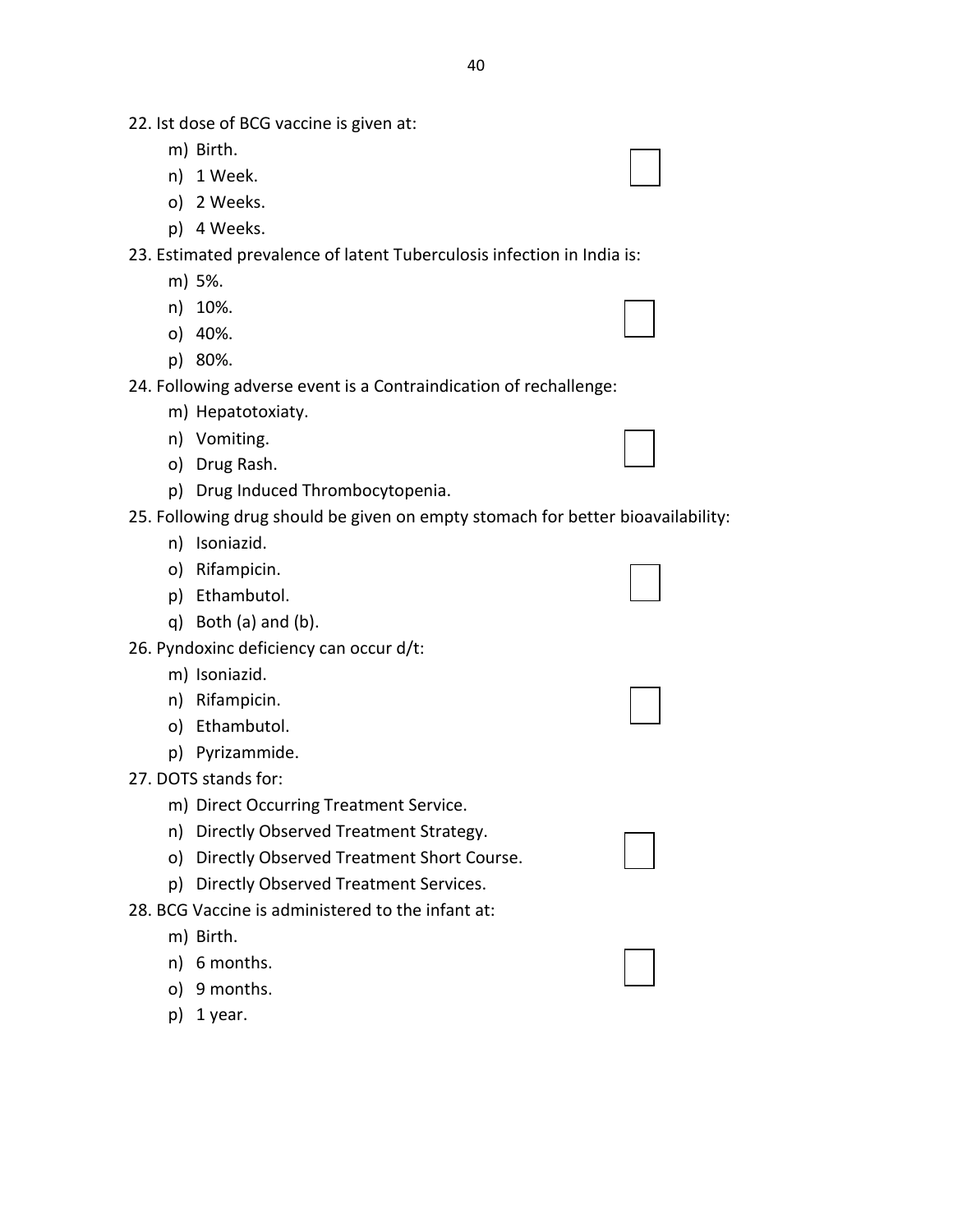29. RNTCP was started in:

- m) 1988.
- n) 1990.
- o) 1992.
- p) 1994.

30. A patient with Tuberculosis should avoid which foods:

- m) Orange, Mango.
- n) Red Meat.
- o) Caffeinated Drinks.
- p) Both B & C.
- 31. For completion of treatment of a patient with simple TB, the amount of money a and DOTS provider gets:
	- m) 500.
	- n) 1000.
	- o) 1500.
	- p) 2000.
- 32. The theme of TB day 2020 was:
	- m) It's time.
	- n) Reach the 3 Million: reach, treat, cure everyone.
	- o) Wanted: Leaders for a TB-free World.
	- p) Unite to end TB.
- 33. TB Day is celebrated on:
	- m)  $24<sup>th</sup>$  April.
	- n)  $24^{th}$  March.
	- o)  $24^{th}$  May.
	- p)  $24^{th}$  August.

34. Which of the following Actors suffered and survived Tuberculosis:

- m) Dharmendra.
- n) Shah Rukh Khan.
- o) Deepika Padukone.
- p) Amitabh Bachan.

35. RNTCP was revised to National Tuberculosis Elimination Programme:

- m) 2016.
- n) 2017.
- o) 2018.
- p) 2020.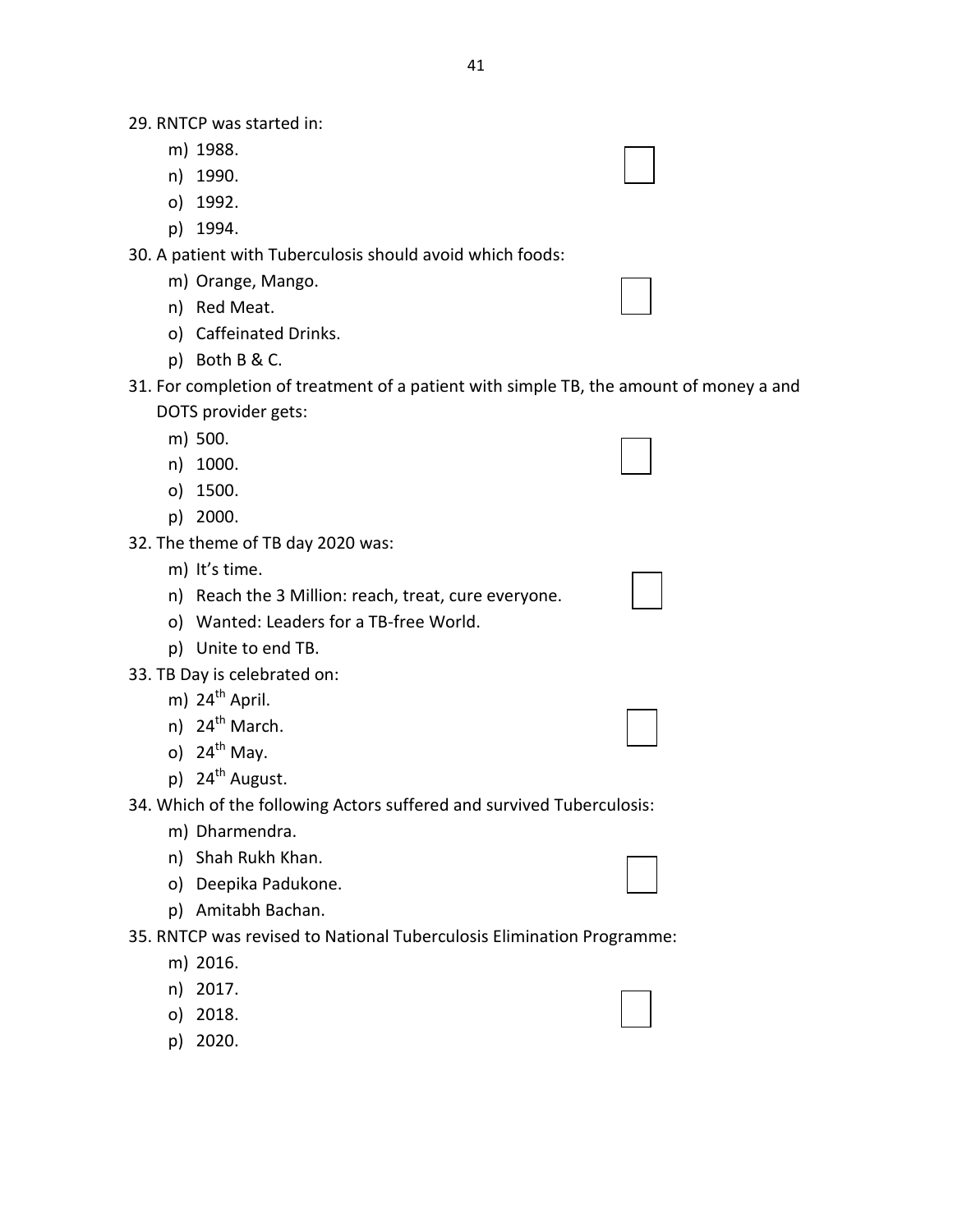- 36. AIDS stands for:
	- m) Acute Inflammatory Demyelination Syndrome.
	- n) Acquired Inflammatory Deficiency Syndrome.
	- o) Acquired Immune Deficiency Syndrome.
	- p) Acute Immune Deficiency Syndrome.
- 37. Which of the following is a component of Health:
	- m) Social.
	- n) Mental.
	- o) Physical.
	- p) All of the above.

38. Who is the current Minister of Ministry of Health & Family Welfare:

- m) Harsh Mohan.
- n) Harsh Vardhan.
- o) Gh. Nabi Azad.
- p) None of these.
- 39. Mode of transmission of Covid-19 is:
	- m) Food.
	- n) Sewage.
	- o) Sexual contact.
	- p) None of these.
- 40. Polio is caused by:
	- m) Virus.
	- n) Bacteria.
	- o) Fungi.
	- p) None of these.
- 41. National Health Mission Programme was launched by GOI in:
	- m) 2012.
	- n) 2013.
	- o) 2014.
	- p) 2015.
- 42. Who is the Brand Ambassador of Pulse Polio drive in India:
	- m) Amitabh Bachan.
	- n) Shah Rukh Khan.
	- o) Sachin Tendulkar.
	- p) Virat Kohli.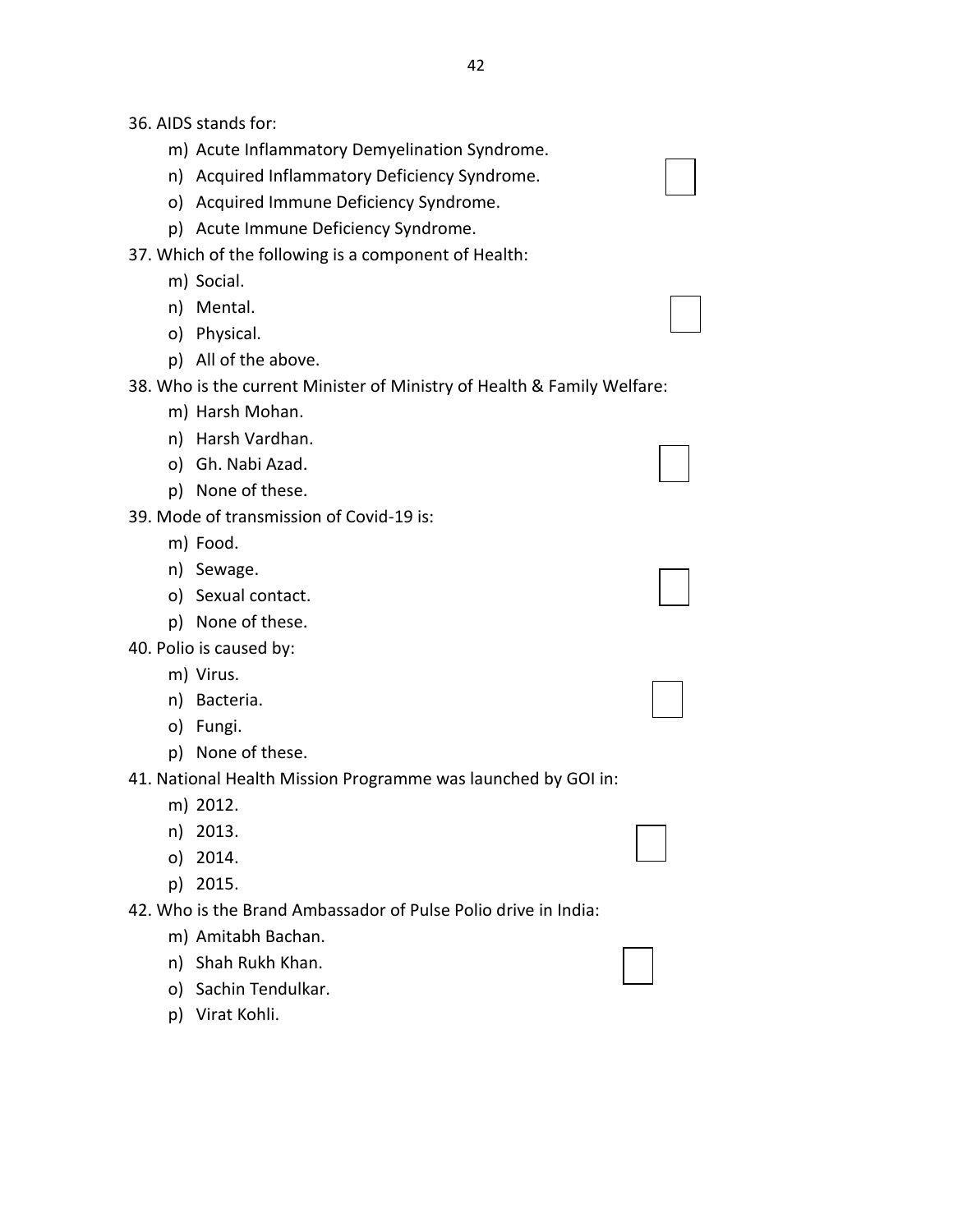- 43. Which of the following is not a Fundamental Duty as enshrined in the Constitution of India:
	- (a) To develop scientific temper
	- (b) To promote brotherhood and strive to be a good human being
	- (c) To respect the ideals of the Constitution
	- (d) To develop spirit of enquiry.
- 44. With reference to 73rd amendment act of the constitution, a Gram Sabha is a body consisting of:
	- (a) All the adult population of the villages under the Panchayat.
	- (b) The whole population of the villages under the Panchayat other than Children of less than five years.
	- (c) The registered voters of the villages under the Panchayat.
	- (d) None of the above.
- 45. A meteorite is:
	- (a) a comet with a bright gaseous tail.
	- (b) a piece of matter which burns and gets converted into ash as it enters the Earth's
	- atmosphere from outer space.
	- (c) a piece of matter which does not burn completely and reaches the surface of the earth.
	- (d)None of the above.
- 46. Which of the following climate type does not enjoy rainfall all-round the year:
	- (a) Steppe type.
	- (b) China type.
	- (c) Laurentian type.
	- (d) British type.

47. Which of the following are you likely to find in the Vale of Kashmir:

- (a) Chars.
- (b) Karewas.
- (c) Bils.
- (d) Bugyals.

48. Consider the following pairs:

### **Population**

## **Interaction**

## **Feature**

- 1. Mutualism : Both the species are benefited
- 2. Competition : Both the species are harmed
- 3. Commensalism : One species is harmed and the other is unaffected
- 4. Amensalism : One species is benefited and the other is unaffected

Which of the pairs given above is/are correctly matched?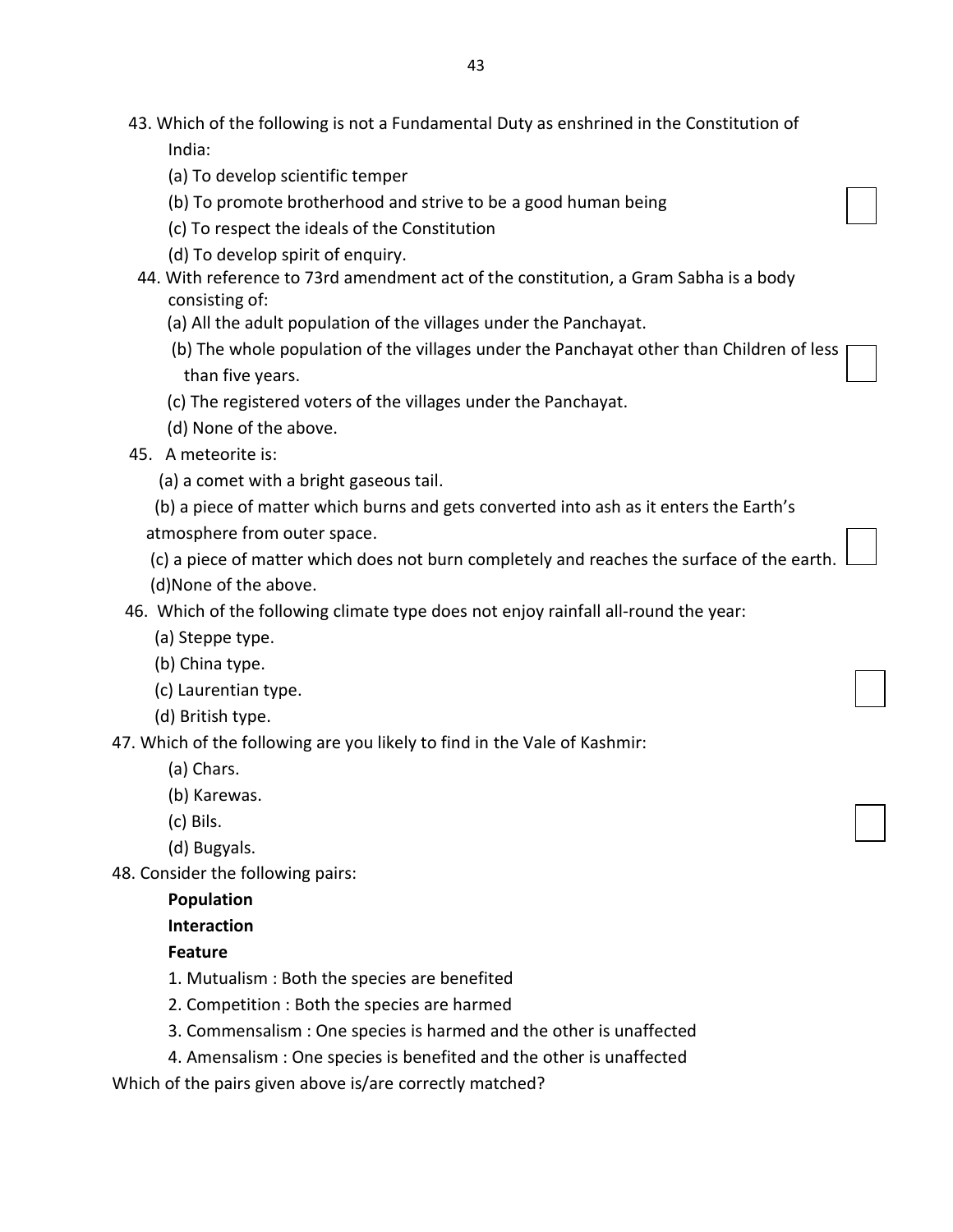- (a) 1 and 2 only.
- (b) 3 and 4 only.
- (c) 1, 2 and 3 only.
- (d) 1, 2, 3 and 4.

49. Which of the following are the sources of renewable energy?

- 1. Geo-thermal energy.
- 2. Biofuels.
- 3. Biomass energy.
- 4. Nuclear energy.

Select the correct answer using the codes given below

- (a) 1 and 3 only.
- (b) 1, 2 and 3 only.
- $(c)$  2 and 4 only.
- (d) 1, 2, 3 and 4.

50. Which of the following is known as the Rain forests of the oceans?

- (a) Mangroves.
- (b) Coral reefs.
- (c) Sea grass.
- (d) Oysters.

51. Which of the following pollutants are present in the motor vehicle exhaust emissions?

- 1. Carbon Dioxide.
- 2. Carbon Monoxide.
- 3. Nitrous Oxide.
- 4. Hydrocarbons.

Select the correct answer using the code given below:

- (a) 1, 2 and 4 only.
- (b) 2, 3 and 4 only.
- (c) 1 and 3 only.
- (d) 1, 2, 3 and 4.

52. Which of the following gases is/are associated with acid rain:

- 1. Sulphur Dioxide.
- 2. Nitrogen Oxides.
- 3. Methane.
- 4. Ozone.

Select the correct answer using the code given below.

- (a) 1 and 2 only.
- (b) 1, 2 and 3 only.
- (c) 2, 3 and 4 only.
- (d) 1 and 4 only.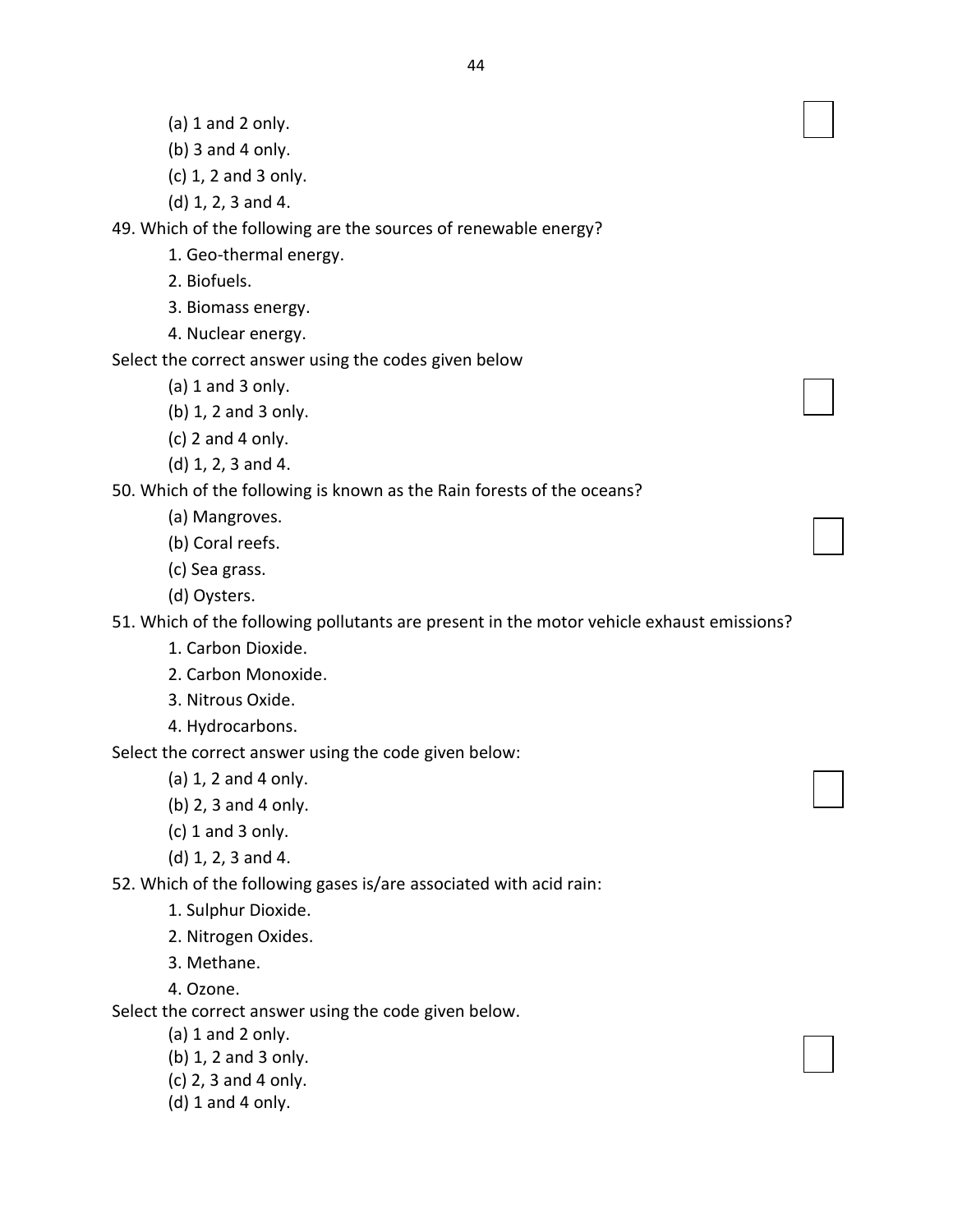53. Which of the following are the sources of Methane?

- 1. Biomass burning.
- 2. Landfills.
- 3. Rice fields.
- 4. Coal mining.
- 5. Permafrost.

Select the correct answer using the code given below:

- (a) 3 and 4 only.
- (b) 1, 3 and 4 only.
- (c) 1, 2 and 5 only.
- (d) 1, 2, 3, 4 and 5.

54. Which among the following regions in India is/are biodiversity hotspots:

- 1. Eastern Ghats.
- 2. Eastern Himalayas.
- 3. Nicobar Islands.

Select the correct answer using the code given below.

- $(a)$  1 and 3 only.
- (b) 2 only.
- (c) 2 and 3 only.
- (d) 1, 2 and 3.

55. complete the given series:

- 2, 14, 98, 286.
	- a) 1976.
	- b) 2548.
	- c) 980.
	- d) 4802.

56. If 15 Horses eat 15 bags of grain in 15 days, in how many days will one horse eat one bag of grain:

- a) 15 Days.
- b) 1/15 Days.
- c) 1 Day.

d) 30 Days.

**Directions (Qs. 57-60) : Read the following passages and answer the questions that follow. Your answer to these question should be based on passage only.**

#### **PASSAGE-1**

A team of Canadian and American researchers has reached a step closer to developing effective treatments to prevent the brain from diseases like Alzheimer's and Parkinson's by identifying a gene that controls the normal and pathological aging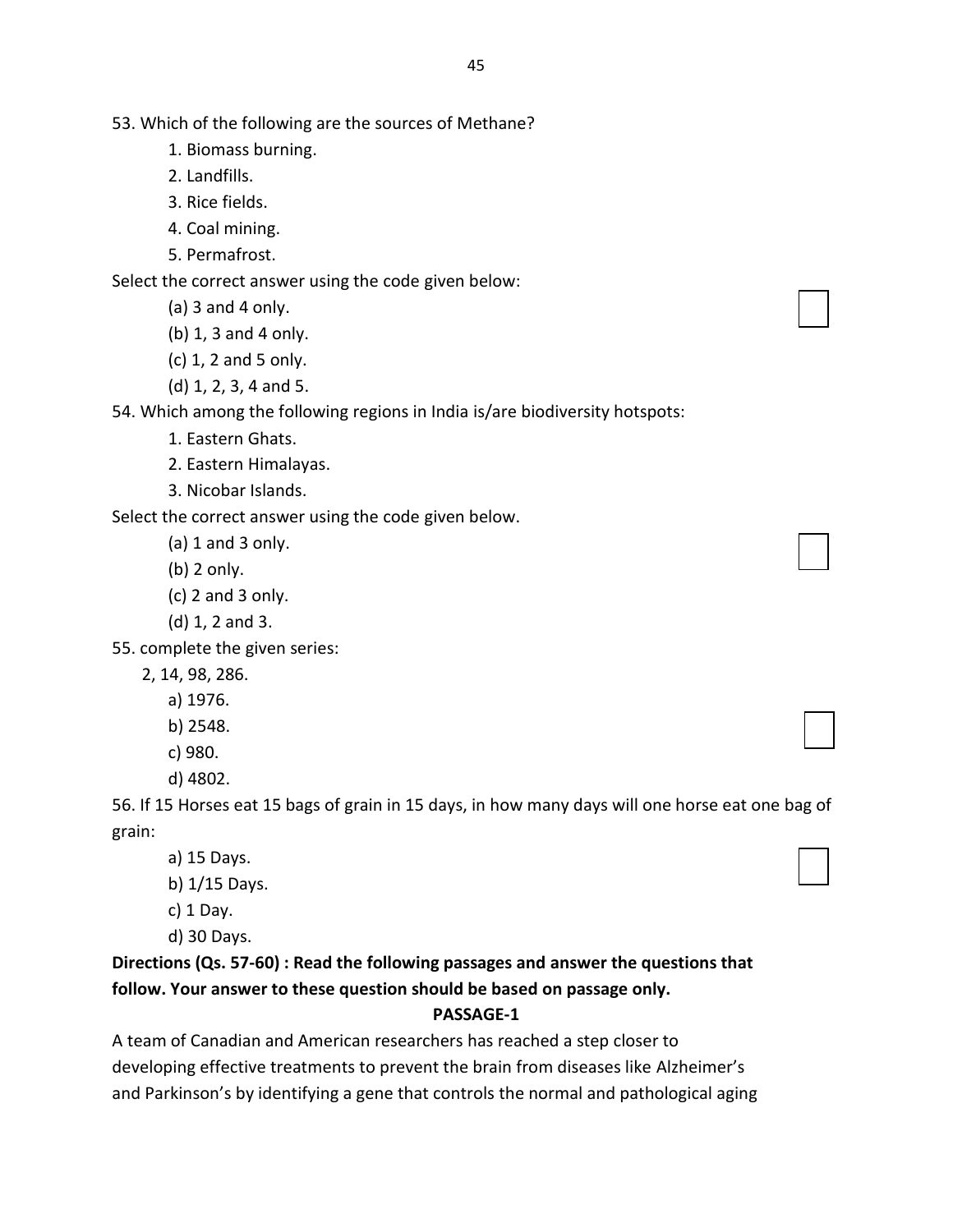of neurons in the central nervous system. The team has revealed that the BMI-1 gene, which is responsible for aging of neurons, has been identified in mice and in humans as well while they were carrying out experiments on mice. The researchers highlighted the fact that the primary risk factor for diseases like macular degeneration, Parkinson's and Alzheimer's is aging of neurons.

57. An assumption taken by researchers is that

(a) no significant study focused on the basic molecular mechanisms that control neuronal aging, has been conducted to date.

(b) the BMI-1 gene behaves in a similar fashion in humans as in mice.

(c) manipulating the BMI-1 gene could result in curing people suffering from Parkinson's or Alzheimer's.

(d) Neurons in the brain age at a slower rate as compared to other cells in the human body.

## **PASSAGE-2**

Leonardo da Vinci's masterpiece the Mona Lisa's smile has repeatedly been a subject of many - greatly varying - interpretations. Some have described the smile as both innocent and inviting. Many researchers have tried to explain why the smile is seen so differently by people. Professor Margaret Livingstone of Harvard University has argued that the smile is mostly drawn in low spatial frequencies, and so can best be seen from a distance or with one's peripheral vision. Thus, for example, the smile appears more striking when looking at the portrait's eyes than when looking at the mouth itself. 2.

58. Which of the following statements would strengthen Prof

Margaret's claim?

(a) Different people have different interpretations for the same portrait because of their different mental makeup.

(b) A smile may appear to be a neutral expression depending on your mood.

(c) Research has proved that different people focus on different areas while viewing a portrait.

(d) People try to see themselves in a portrait; what they interpret is dependent on their personal qualities.

## **PASSAGE-3**

Akbari is no architect and his grand plan is no conceptual art project. Based at the prestigious Lawrence Berkeley National Laboratory in California, Akbari is a scientist who has come up with a new way to fight global warming. It could be the easiest solution you've ever heard of. His big idea is based on principles as old as the whitewashed villages that scatter the hills of southern Europe and North Africa. Turn enough of the world's black urban landscape white, he says, and it would reflect